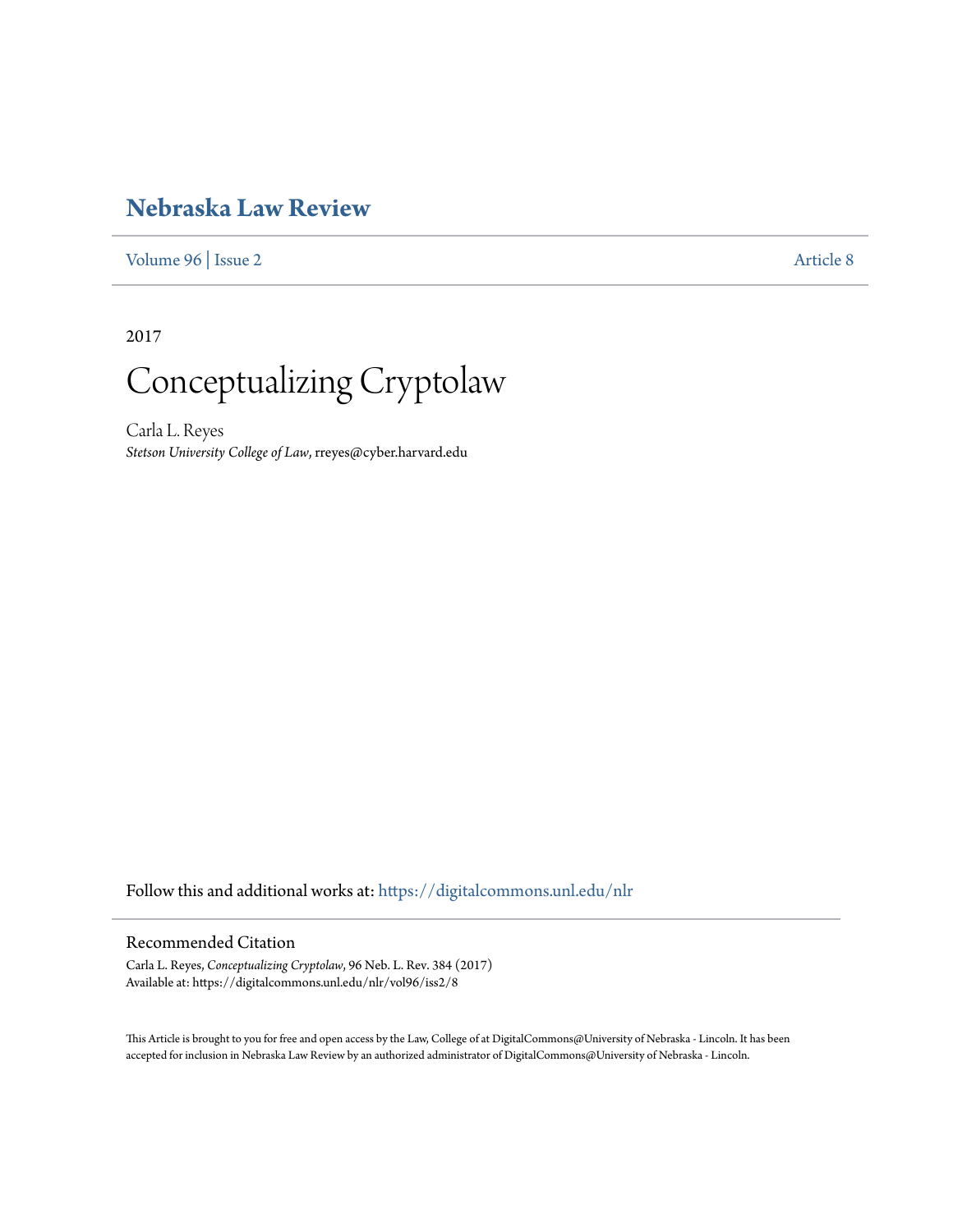Carla L. Reyes\*

# Conceptualizing Cryptolaw

## TABLE OF CONTENTS

| L    | 385                                                                                                    |     |  |
|------|--------------------------------------------------------------------------------------------------------|-----|--|
| II.  | A Distributed Ledger Technology Primer<br>389                                                          |     |  |
|      | A. Distributed Ledger Technology: Bitcoin's Blockchain,                                                |     |  |
|      | Ethereum, and Beyond                                                                                   | 390 |  |
|      | B. A Brief Introduction to Smart Contracts                                                             | 396 |  |
| III. |                                                                                                        | 399 |  |
|      | A. Distributed Ledger Technology Will Lead to                                                          |     |  |
|      | $Cryptolaw \ldots \ldots \ldots \ldots \ldots \ldots \ldots \ldots \ldots \ldots \ldots \ldots \ldots$ | 400 |  |
|      | B. Three Possible Methods of Adopting Crypto-Legal                                                     |     |  |
|      |                                                                                                        | 405 |  |
|      | 1. Government Adoption of Industry-Created                                                             |     |  |
|      | Crypto-Legal Structures                                                                                | 405 |  |
|      | 2. Crypto-Legal Structures Directly Coded by                                                           |     |  |
|      |                                                                                                        | 407 |  |
|      | International Development of Crypto-Legal<br>$\mathbf{R}$                                              |     |  |
|      |                                                                                                        | 408 |  |
|      | C. More than Just Another "Law of the Horse"                                                           | 410 |  |
|      | IV. Conceptualizing Cryptolaw as Disruptive Legal                                                      |     |  |
|      | $Discourse \ldots \ldots \ldots \ldots \ldots \ldots \ldots \ldots \ldots \ldots \ldots \ldots \ldots$ | 414 |  |
|      | A. Disruption of Substantive Law                                                                       | 415 |  |
|      | Simplification of Substantive Law<br>1.                                                                | 416 |  |
|      | 2. Emergence of New Regulatory Actors                                                                  | 421 |  |
|      |                                                                                                        | 427 |  |

© Copyright held by the NEBRASKA LAW REVIEW. If you would like to submit a response to this Article in the *Nebraska Law Review Bulletin*, contact our Online Editor at lawrev@unl.edu.

384

<sup>\*</sup> Bruce R. Jacob Visiting Assistant Professor of Law, Stetson University College of Law; Faculty Associate, Berkman Klein Center for Internet & Society at Harvard University. J.D., *magna cum laude*, and LL.M. in International and Comparative Law from Duke University School of Law; M.P.P. from the Duke Terry Sanford School of Public Policy. Prior versions of this Article were presented at the 2016 National Business Law Scholars Conference, the 2016 Junior Scholar Virtual Colloquium, and the Coalition of Automated of Legal Applications (COALA) December 2016 Blockchain Workshop in Nairobi, Kenya. Special thanks to Professors Lou Verelli and Ben Edwards for their thoughtful feedback on earlier versions of this Article.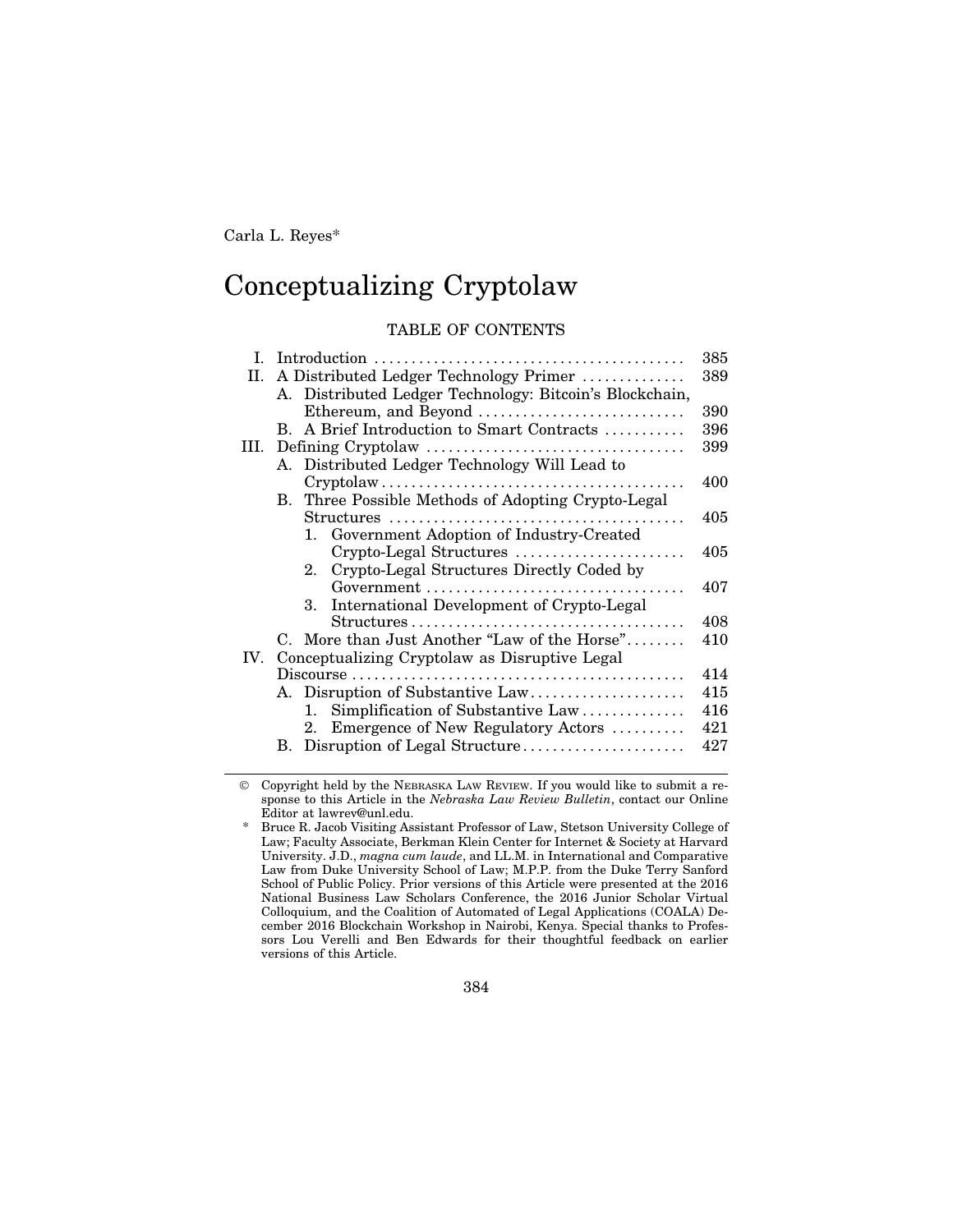|  | 1. Disruption of Established Patterns of<br>Enforcement and Related Regulatory Policy |     |
|--|---------------------------------------------------------------------------------------|-----|
|  |                                                                                       | 428 |
|  | 2. Disruption of Choices in Legal Forms                                               | 432 |
|  | C. Disruption of Legal Culture                                                        | 433 |
|  | 1. Cryptolaw Envisions a World Without Law                                            |     |
|  |                                                                                       | 435 |
|  | 2. Cryptolaw Anticipates that Developers Writing                                      |     |
|  | Code May Determine Crypto-Legal Culture More                                          |     |
|  |                                                                                       | 436 |
|  | V. Challenges, Implications, and Consequences of Adopting                             |     |
|  | Crypto-Legal Structures                                                               | 437 |
|  | A. Drawing Boundaries Around Cryptolaw's Scope                                        | 437 |
|  | B. Expecting Unexpected Results                                                       | 439 |
|  | C. Cryptolaw Will Encourage Discourse Regarding                                       |     |
|  | Alternative Governance Models                                                         | 441 |
|  |                                                                                       |     |

## I. INTRODUCTION

At the COALA1 Blockchain Workshop held in Sydney, Australia, in December 2015,<sup>2</sup> conference goers walk past a metal flower art installation as they enter the auditorium to attend a panel session at the Powerhouse Museum. The uncurious observer might think the metal flower a mere statue. A closer look, however, reveals the flower represents an autonomous life-form affectionately referred to as a "Plantoid."3 A Plantoid, not owned by any one benefactor, derives its existence from a specialized form of computer code called a decentralized autonomous organization (DAO).<sup>4</sup> If an onlooker passing by the Plantoid sufficiently appreciates the Plantoid's artistic qualities, the onlooker may send a donation to the Plantoid through the decentralized virtual currency called bitcoin.5 The onlooker sends the bitcoin directly to a wallet owned by the Plantoid itself. As an expression of gratitude for the funds transfer, the Plantoid performs a dance for the onlooker.6 Once the Plantoid raises sufficient funds, the Plantoid ad-

<sup>1.</sup> COALA stands for the Coalition of Automated Legal Applications, which is a multi-stakeholder, international, collaborative research-and-development initiative focused on blockchain technologies, smart contracts, and decentralized applications. For more information, see COALA, http://coala.global [https://perma.unl .edu/NZP5-H9VE].

<sup>2.</sup> BLOCKCHAIN WORKSHOPS: SYDNEY EDITION, http://sydney.blockchainworkshops .org/index.html [https://perma.unl.edu/CMR8-777H].

<sup>3.</sup> I'm a Plantoid: A Blockchain-Based Life Form, OKHAOS, http://okhaos.com/plan toids [https://perma.unl.edu/8DMB-GU4N].

<sup>4.</sup> *Id.*

<sup>5.</sup> *Id.*

<sup>6.</sup> *Id.*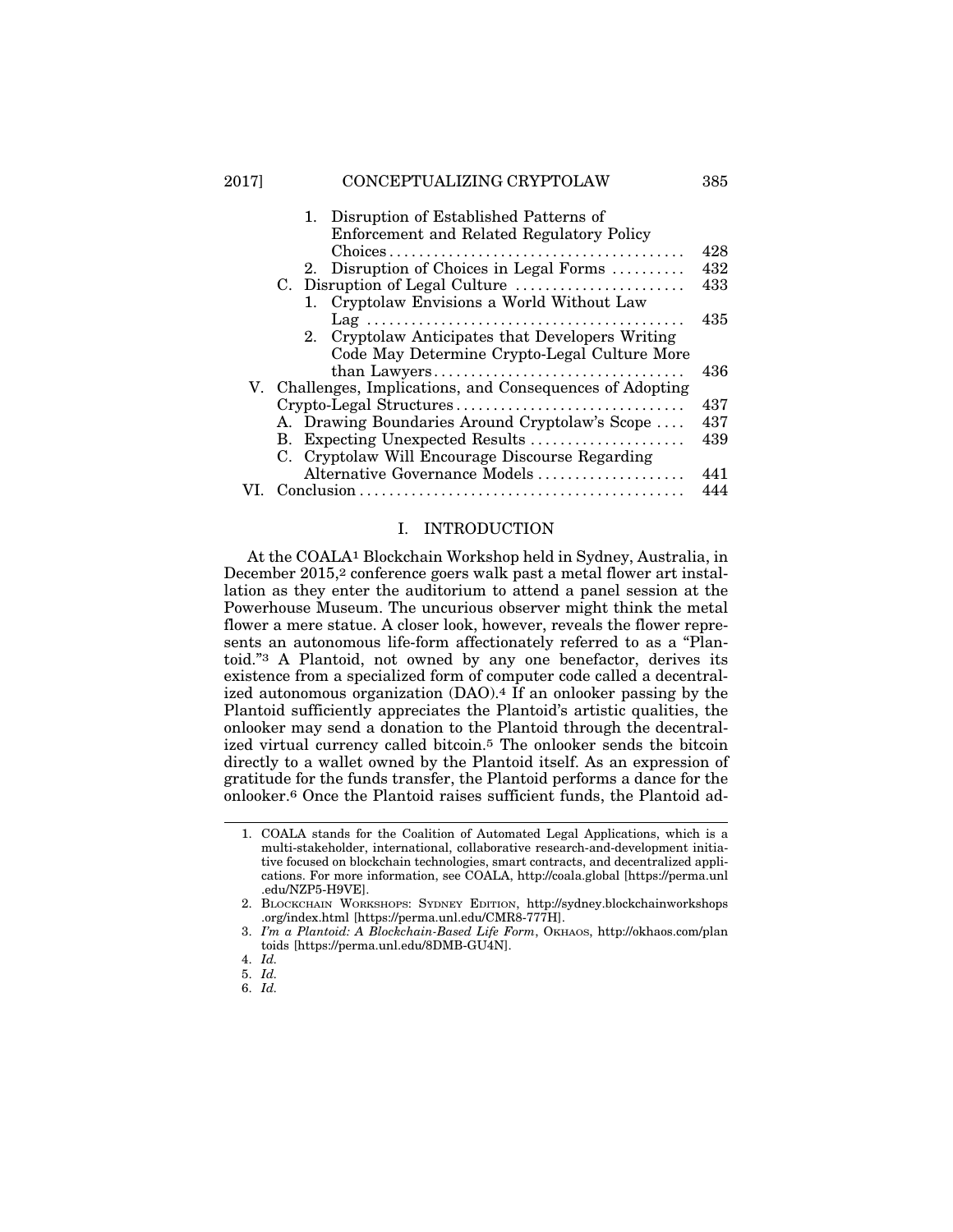vertises for, selects, and commissions an artist to create a new Plantoid.7 In other words, all on its own, the Plantoid's computer code enables it to find ways to reproduce.

The advances in technology that enable art to autonomously own assets and reproduce have the potential to alter myriad traditional structures. Predicting that such changes include autonomously acting machines conducting businesses with other machines, one writer suggests that "[s]oon it's just the law in the way, not the technology anymore."8 But what if the law was not in the way? What if, instead, the law equally experienced transformation induced by the very same advances in technology that propel the Plantoid to reproduce? Indeed, Sweden's current efforts to transfer its real-property recording system to the blockchain,9 Cook County, Illinois,' efforts to test a similar system,10 Delaware's efforts to allow corporations to issue shares on the blockchain,11 Dubai's plans to issue blockchain-based government documents,12 the U.S. Department of Health and Human Services' interest in using blockchain systems to manage health data,13 and the European Union's research into blockchain-based regulation for finan-

<sup>7.</sup> *Id.*

<sup>8.</sup> HENNING DIEDRICH, ETHEREUM 67 (2016).

<sup>9.</sup> Pete Rizzo, *Sweden Tests Blockchain Smart Contracts for Land Registry*, COINDESK (June 16, 2016), http://www.coindesk.com/sweden-blockchain-smartcontracts-land-registry [https://perma.unl.edu/5556-44FD].

<sup>10.</sup> JOHN MIRKOVIC, COOK CTY. RECORDER OF DEEDS, BLOCKCHAIN PILOT PROGRAM: FINAL REPORT (2017), http://cookrecorder.com/wp-content/uploads/2016/11/Final-Report-CCRD-Blockchain-Pilot-Program-for-web.pdf [https://perma.unl.edu/ZN3 D-YUWJ].

<sup>11.</sup> Pete Rizzo, *Delaware Governor Signs Blockchain Bill into Law*, COINDESK (July 24, 2017), https://www.coindesk.com/delaware-governor-signs-blockchain-legislation-law [https://perma.unl.edu/4CFA-LP4Z].

<sup>12.</sup> Michael del Castillo, *Dubai Wants All Government Documents on Blockchain by 2020*, COINDESK (Oct. 5, 2016), http://www.coindesk.com/dubai-government-docu ments-blockchain-strategy-2020 [https://perma.unl.edu/HA2A-DXNG].

<sup>13.</sup> Joseph Bradley, *U.S. Department of Health Calls for Blockchain Research*, CRYPTOCOINSNEWS (Aug. 7, 2016), https://www.cryptocoinsnews.com/u-s-depart ment-of-health-calls-for-blockchain-white-papers [https://perma.unl.edu/JQ2J-J7 B9]. State governments are also interested in applying blockchain-based systems to improve government processes. Illinois issued a Request for Information in December 2016, explaining that one of the three areas of focus of its Illinois Blockchain Initiative includes "exploring specific Blockchain and distributed ledger applications and prototypes for use in Illinois government." CRAIG HOLLO-WAY, DEP'T OF INNOVATION & TECH., STATE OF ILLINOIS: REQUEST FOR INFORMA-TION (RFI): DISTRIBUTED LEDGER AND BLOCKCHAIN APPLICATIONS IN THE PUBLIC SECTOR 3 (2016), https://www2.illinois.gov/sites/doit/Documents/BlockchainInitia tive/RFI+Blockchain+and+Distributed+Ledger+Applications+in+the+Public+Sec tor.pdf [https://perma.unl.edu/7TSR-6BFM]. Illinois stated that its specific areas of interest include: (1) identity, attestation, and ownership registries; (2) compliance and reporting ledgers; (3) benefit and entitlement ledgers; and (4) a group of new products and services including escrow as a service, governmental distributed ledgers, and securing the Internet of Things infrastructure. *Id.* at 5–6.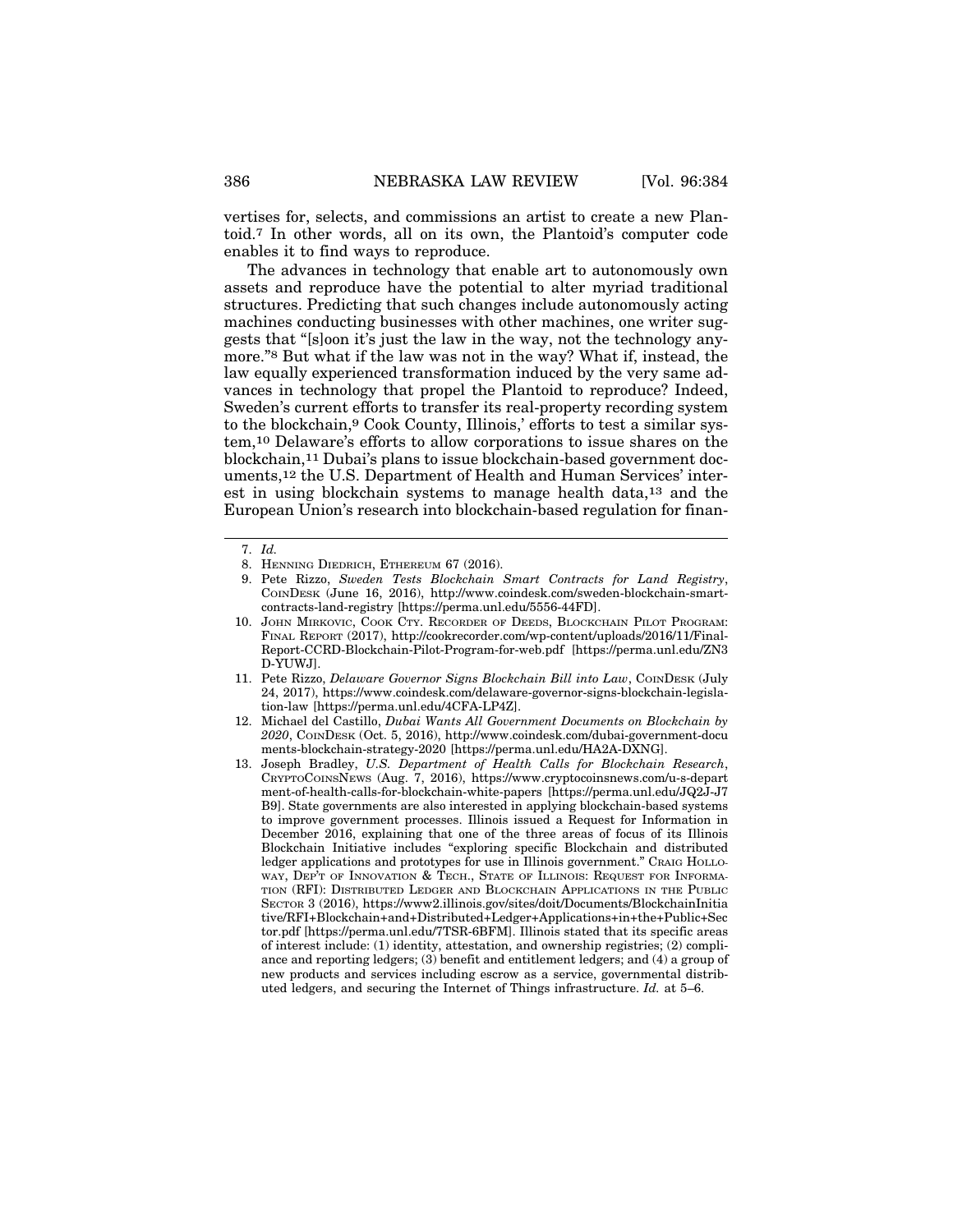cial institutions14 suggest that such legal transplants are already underway.

Current strands of law-and-technology literature suggest that technology can both help regulators more efficiently tailor law to rapidly changing industries15 and help citizens understand their obligations more clearly.16 Meanwhile, others argue that applying these advances in technology to the law will only lead to new difficulties.17 In particular, scholars voice concern over the potential for technology to spread and institutionalize the bias of its developers.18 Taken together, then, the literature suggests that although technology has the potential to make law more efficient and precise, it also introduces new perils. But what if shifting attention to the Distributed Ledger Technology (DLT) that powers the Plantoid, which has not yet been systematically considered for its impact on lawmaking, could increase efficiency, precision, and clarity, and could do so in a transparent way that would help root out systemic bias? Herein lies the promise of "crypto-legal structures": the law of any subject matter implemented and delivered through smart-contracting, semi-autonomous cryptographic computer code.

This Article reveals the emergence of crypto-legal structures and examines their potential for generating new legal discourse around theories of legal process, lawmaking, adjudication, and academic inquiry. DLT offers an opportunity to construct new legal structures which will give rise to new substantive legal issues and cause shifts in legal culture and legal structures. As these new structures emerge, they will endogenously reorder inquiries into the nature of law generally. This Article aims to conceptualize cryptolaw as a disruptive legal discourse that anticipates the new issues arising from the emerging phenomena of crypto-legal structures.

This Article advances the literature in three primary ways. First, this Article turns the current academic discussion relating to DLT and crypto-currencies on its head. Most of the existing literature focuses

<sup>14.</sup> DIEDRICH, *supra* note 8, at 19.

<sup>15.</sup> Wulf A. Kaal & Erik P.M. Vermeulen, *How to Regulate Disruptive Innovation— From Facts to Data*, 57 JURIMETRICS (forthcoming 2017), http://ssrn.com/abstract =2808044 [https://perma.unl.edu/NNG6-UCNQ].

<sup>16.</sup> Anthony J. Casey & Anthony Niblett, *The Death of Rules and Standards*, 92 IND. L. REV. (forthcoming 2017) (describing the potential for microdirectives to emerge from advances in predictive technology and predicting that microdirectives will eliminate the traditionally dichotomous choice between rules and standards faced by lawmakers).

<sup>17.</sup> Danielle Keats Citron & Frank Pasquale, *The Scored Society: Due Process for Automated Predictions*, 89 WASH. L. REV. 1, 4, 11 (2014) (describing the process by which human biases are embedded into the source code of predictive algorithms and describing the lack of transparency into the formulas as examples of these new difficulties).

<sup>18.</sup> *Id.* at 13–16.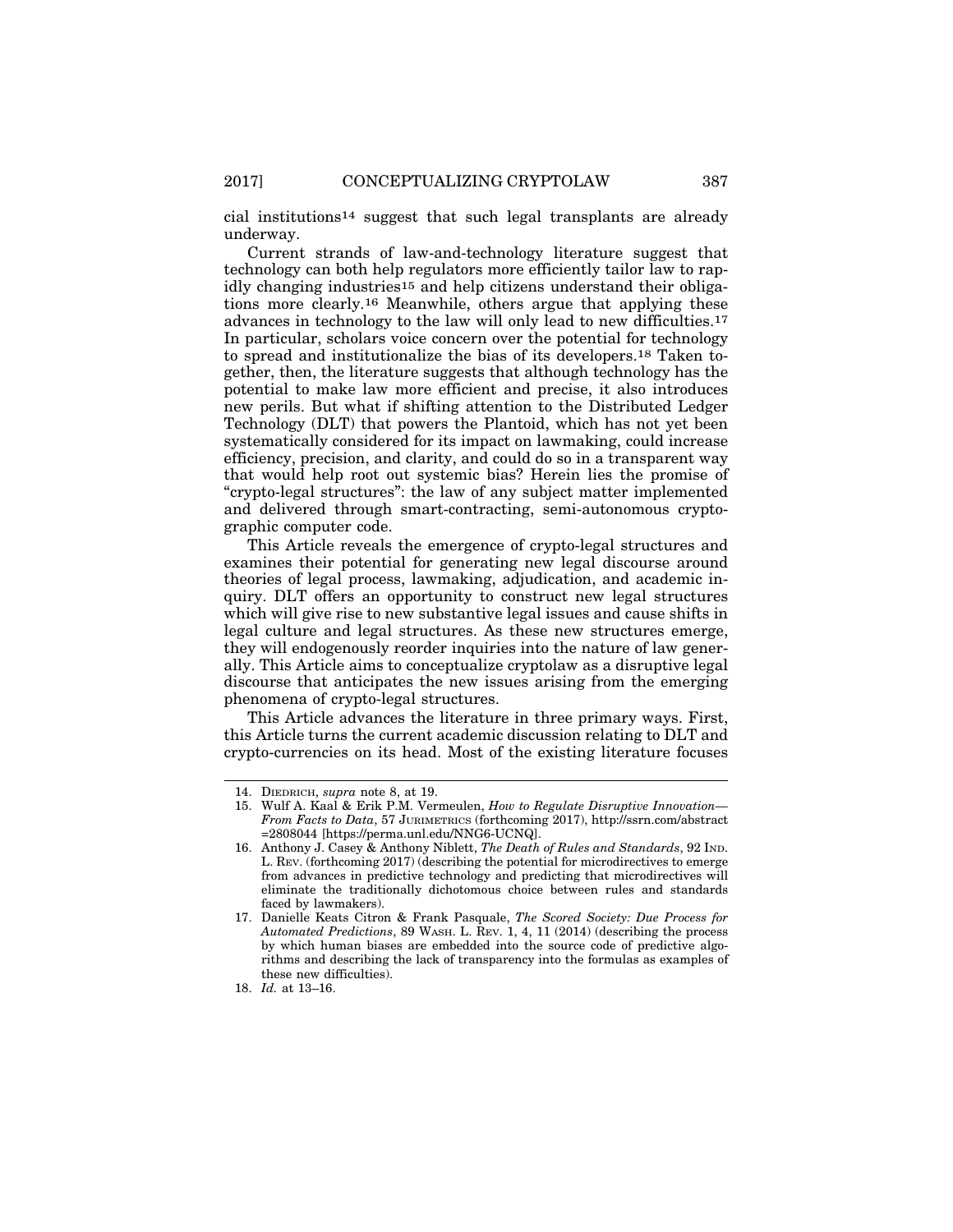on how to regulate the technology19 and its various uses.20 This Article instead considers whether and to what extent DLT will alter the way we think about law itself. While some scholars have considered whether and how DLT may disrupt specific subject areas,<sup>21</sup> this Article examines DLT's broader implications for lawmaking and regulation. Second, this Article builds on two strands of the law-andtechnology literature. Specifically, this Article connects insights from one strand, which looks at the effects of predictive technology on regulation and consumer protection,22 to the other strand, which looks at how the code that constitutes the basic building blocks of new technology can itself serve as a form of law,23 and uses those connections to

- 19. Carla L. Reyes, *Moving Beyond Bitcoin to an Endogenous Theory of Decentralized Ledger Technology Regulation: An Initial Proposal*, 61 VILL. L. REV. 191 (2016) (proposing a technology-enabled endogenous form of DLT regulation); *see* Michael Abramowicz, *Cryptocurrency-Based Law*, 58 ARIZ. L. REV. 359 (2016) (arguing that cryptocurrencies can be used to create peer-to-peer law that governs DLT, even open-source DLT); Aaron Wright & Primavera De Filippi, Decentralized Blockchain Technology and the Rise of *Lex Cryptographia* (Mar. 12, 2015) (unpublished manuscript) http://ssrn.com/abstract=2580664 [https://perma.unl.edu/ E39V-QFCG] (proposing self-regulation for DLT and arguing that users will create their own rules to govern transactions).
- 20. *See, e.g*., Jerry Brito, Houman Shadab & Andrea Castillo, *Bitcoin Financial Regulation: Securities, Derivatives, Prediction Markets, and Gambling*, 16 COLUM. SCI. & TECH. L. REV. 144 (2014); Primavera De Filippi, *Bitcoin: A Regulatory Nightmare to a Libertarian Dream*, 3 INTERNET POL'Y REV. 1 (2014); Kevin V. Tu & Michael W. Meredith, *Rethinking Virtual Currency Regulation in the Bitcoin Age*, 90 WASH. L. REV. 271 (2015); Even Hewitt, Note, *Bringing Continuity to Cryptocurrency: Commercial Law as a Guide to the Asset Categorization of Bitcoin*, 39 SEATTLE U. L. REV. 619 (2016); Ed Howden, Comment, *The Crypto-Currency Conundrum: Regulating an Uncertain Future*, 29 EMORY INT'L L. REV. 741 (2014); Marcel T. Rosner & Andrew Kang, Note, *Understanding and Regulating Twenty-First Century Payment Systems: The Ripple Case Study*, 114 MICH. L. REV. 649 (2016).
- 21. *See, e.g*., Joshua A.T. Fairfield, *BitProperty*, 88 S. CAL. L. REV. 805 (2015) [hereinafter Fairfield, *BitProperty*] (examining the potential for DLT disruption in the area of property law); Joshua Fairfield, *Smart Contracts, Bitcoin Bots, and Consumer Protection*, 71 WASH. & LEE L. REV. ONLINE 35 (2014) [hereinafter Fairfield, *Bitcoin Bots*] (discussing the possibility of DLT disruption in the area of contract law); Wright & De Filippi, *supra* note 19 (arguing that rules for privatelaw issues will arise through a form of DLT common law).
- 22. *See, e.g*., Benjamin Alaire, Anthony Niblett & Anthony Casey, *Law in the Future*, 66 U. TORONTO L.J. 423 (2016); Benjamin Alaire, *The Path of the Law Towards Legal Singularity*, 66 U. TORONTO L.J. 443 (2016); Anthony J. Casey & Anthony Niblett, *Self-Driving Laws*, 66 U. TORONTO L.J. 429 (2016) [hereinafter Casey & Niblett, *Self-Driving Laws*]; Citron & Pasquale, *supra* note 17; Casey & Niblett, *supra* note 16; Kaal & Vermeulen, *supra* note 15.
- 23. *See, e.g*., LAWRENCE LESSIG, CODE AND OTHER LAWS OF CYBERSPACE VERSION 2.0 (2d ed. 2006); Edward Lee, *Rules and Standards for Cyberspace*, 77 NOTRE DAME L. REV. 1275 (2002); Lawrence Lessig, *Open Code and Open Societies: Values of Internet Governance*, 74 CHI.-KENT L. REV. 1405 (1999); David G. Post, *What Larry Doesn't Get: Code, Law, and Liberty in Cyberspace*, 52 STAN. L. REV. 1439 (2000).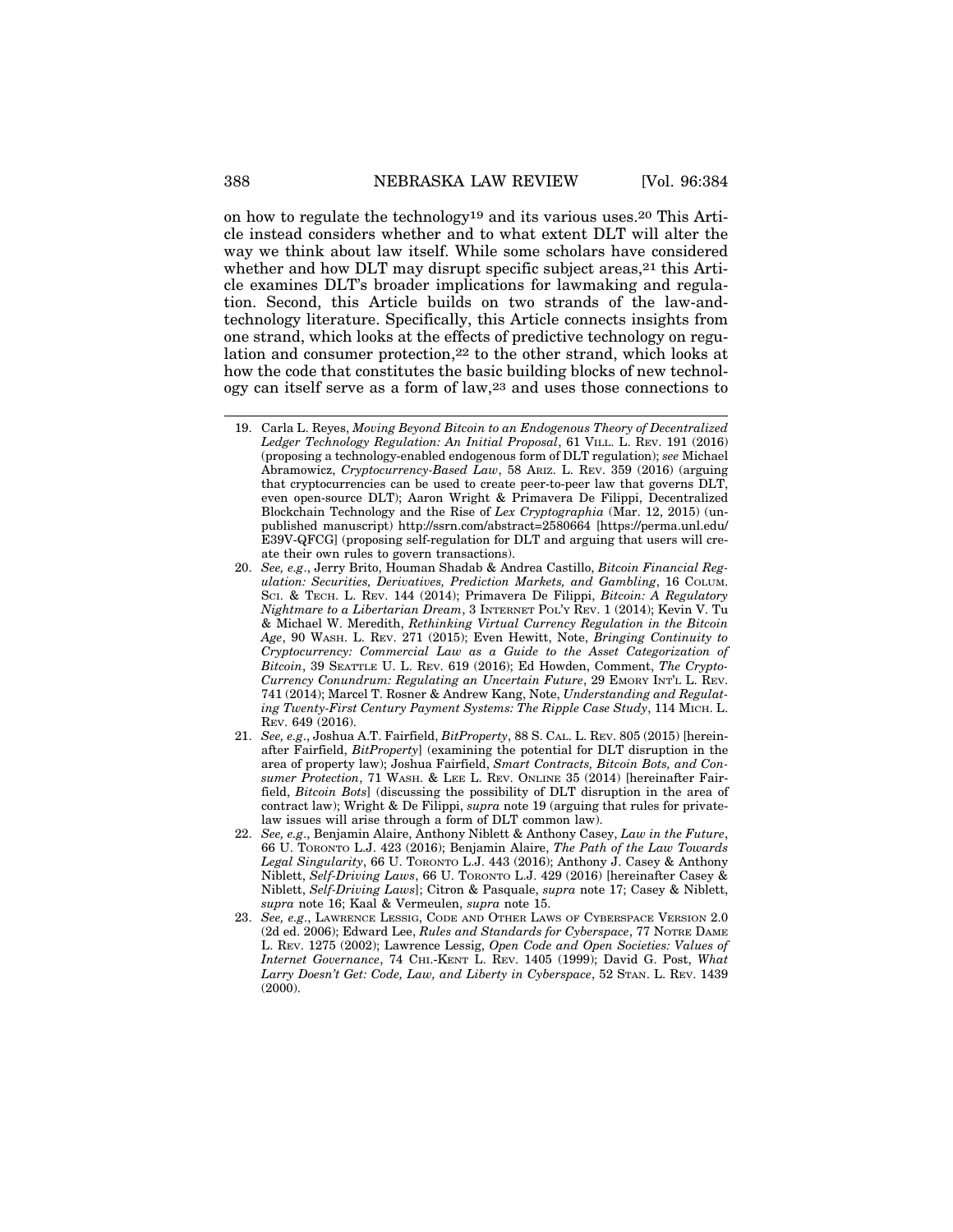reveal the potential power of crypto-legal structures. Third, this Article uses comparative legal methodology to conceptualize the impact of crypto-legal structures on the foundations of the law itself. This Article demonstrates that by treating computer code as a foreign legal system, methodological tools from comparative law enables lawmakers and regulators to predict the broader ramifications of shifting existing legal rules to crypto-legal structures. In doing so, the Article reveals a legal world with more overlap between legal systems, simplified substantive law, new regulatory agents, legal culture heavily influenced by computer software developers, and an evaporating gap between the law-in-action and the law-in-the-books. By connecting the literature on DLT, law and technology, and comparative law, this Article offers a conceptual framework for a new legal discourse and jurisprudence of cryptolaw and argues that cryptolaw will fundamentally change the way law is implemented, updated, experienced by citizens, and adjudicated.

This Article proceeds in five Parts. Part I briefly describes DLT and smart contracts. Part II proposes the conceptual contours of crypto-legal structures, outlines two concrete examples of crypto-legal structures, and addresses the anticipated concern that crypto-legal structures and cryptolaw are just another "law of the horse."24 Using comparative law as a methodological tool, Part III analyzes cryptolaw's potential to disrupt discourse regarding the fundamental elements of law: substantive law, legal structure, and legal culture. Part IV examines the feasibility of adopting crypto-legal structures and explores the implications and broader consequences of cryptolaw's emergence. A final Part concludes.

## II. A DISTRIBUTED LEDGER TECHNOLOGY PRIMER

This Article begins by offering a brief introductory explanation of "distributed ledger technology" (DLT). This Article uses the term distributed ledger technology, or DLT, to refer broadly to distributed network technology that (1) enables users to upload programs and to leave the programs to self-execute; (2) maintains a public, tamper-resistant record (ledger) of the current and past states of every program; (3) is distributed; (4) uses public key cryptography for authentication; and (5) uses a consensus mechanism to ensure that the network maintains the technology.25 This Article adopts this definition because it is broad enough to encompass various forms of DLT, including the

<sup>24.</sup> For a full explanation of the origin of and debate surrounding the phrase "the law of the horse," see *infra* notes 93, 150–155 and accompanying text.

<sup>25.</sup> *See* Reyes, *supra* note 19, at 191 n.1 (citing Vitalik Buterin, *Visions, Part 1: The Value of Blackchain Technology*, ETHEREUM BLOG (Apr. 13, 2015), https://blog. ethereum.org/2015/04/13/visions-part-1-the-value-of-blockchain-technology [https://perma.unl.edu/4EJG-KJKA]).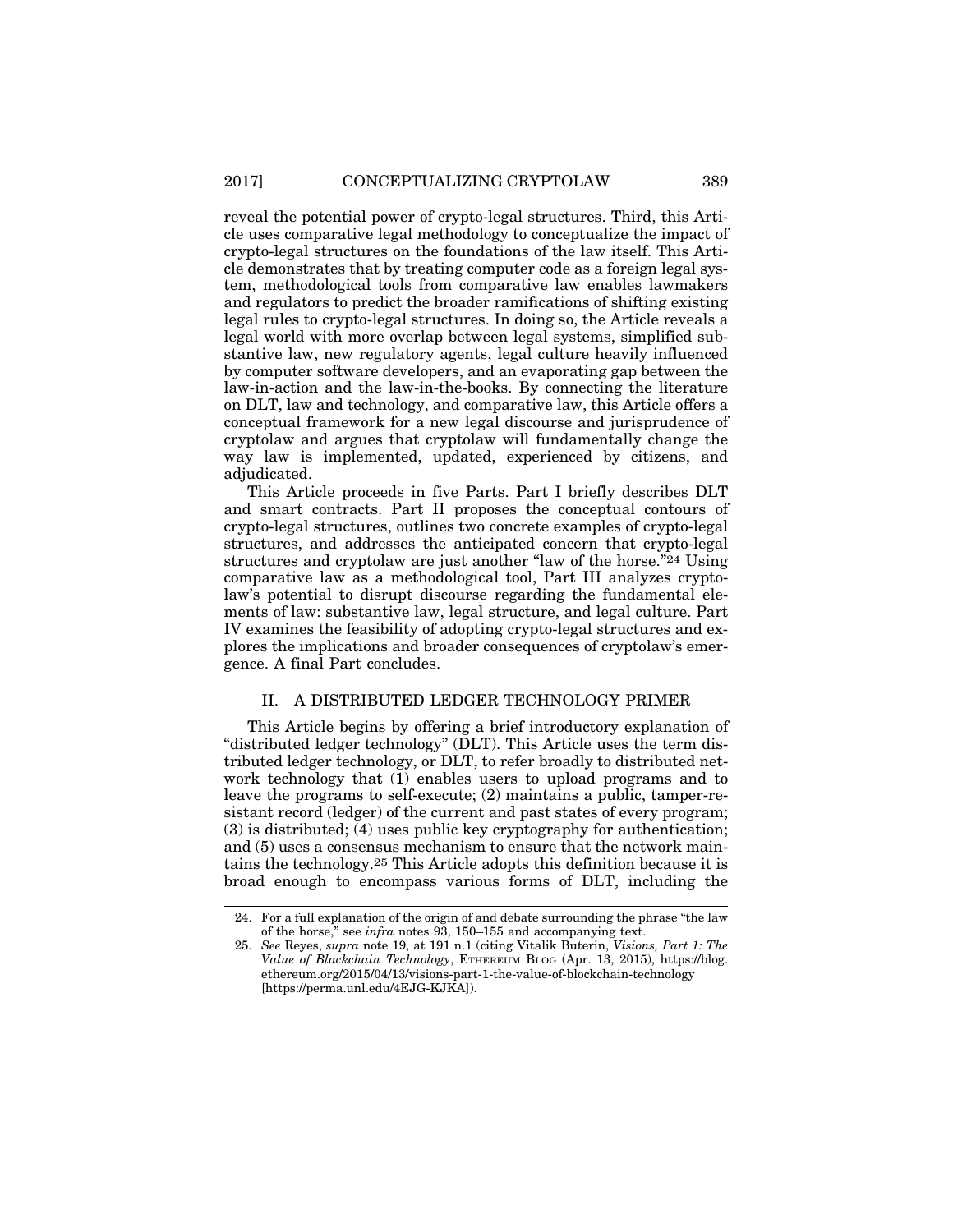Bitcoin blockchain, the Ripple Protocol, Ethereum, and others.26 Although subtle, an important point is that the term DLT, as used in this Article, is broad enough to encompass both proprietary (permissioned) DLT and open-source (permissionless) DLT.27 With these boundaries of the term DLT in mind, section II.A. first offers a brief introduction to the technology and its variants. Section II.B. then introduces the concept of smart contracts, which are enabled by DLT and will form the building blocks of crypto-legal structures.

## **A. Distributed Ledger Technology: Bitcoin's Blockchain, Ethereum, and Beyond**

Distributed ledger technology (DLT) refers to computer software that is distributed, runs on peer-to-peer networks, $28$  and offers a transparent,29 verifiable, tamper-resistant transaction-management

- 28. Shawn Bayern, *Of Bitcoins, Independently Wealthy Software, and the Zero-Member LLC*, 108 NW. L. REV. ONLINE 1485, 1488 (2014) ("Bitcoin is a peer-to-peer software system, which means, practically speaking, that the entire system is made up of versions of the software that end-users download and run on their personal computers. There is no Bitcoin server or Bitcoin company that directly manages the system." (emphasis omitted)).
- 29. Note that this Article uses "transparent" instead of "public" to define the nature of the ledger. This intentional choice keeps the definition of DLT broad enough to encompass both permissionless and permissioned ledgers. The open-source, or permissionless, DLT are generally public ledgers, open for anyone to inspect. Walch, *supra*, note 27, at 840 & n.15. Permissioned DLT, on the other hand, are developed and used on a proprietary basis and are often not public. *Id.* Nevertheless, in such permissioned DLT, it is possible to give keys to certain outsiders (e.g., regulators) for the purpose of inspecting the ledger. As such, permissioned DLT remains transparent, even if it is not public in the same way as permissionless DLT. I am aware of objections to the idea of "permissioned" DLT insofar as the concept necessarily means the permissioned ledger is not as decentralized as the permissionless originals. I do not engage that debate here and do not intend to do so. Because permissionless DLT exists and is in use, this Article takes the position that any legal discussion of DLT must consider both forms of DLT. Otherwise, whatever paradigm put forth risks missing important implications for the law. To that end, my use of the term "distributed ledger technology" as opposed to "decentralized ledger technology" is intentional. I suggest that permis-

<sup>26.</sup> For further explanation see *infra* note 29. Note, furthermore, that this Article's definition of DLT is not intended to limit DLT protocols to database functions. DIEDRICH, *supra* note 8, at 88 ("So if you can't help but have to think of a blockchain as a database, then this can be thought of as database triggers firing off after a state change. That's nothing new, obviously. But again, the innovation is that this happens simultaneously on all nodes of the network and can't be stopped. Plus, that anything going in must be digitally signed by an account holder. Which is nothing like a database. It's a blockchain.").

<sup>27.</sup> This stands in contrast to other work in this space, which has focused heavily on the Bitcoin blockchain, where the DLT at issue is open-source. *See, e.g*., Angela Walch, *The Bitcoin Blockchain as Financial Market Infrastructure: A Consideration of Operational Risk*, 18 N.Y.U. J. LEGIS. & PUB. POL'Y 837, 843 (2015) (defining the Bitcoin Blockchain as "peer-to-peer open-source software that operates to create and maintain a distributed public ledger" (footnotes omitted)).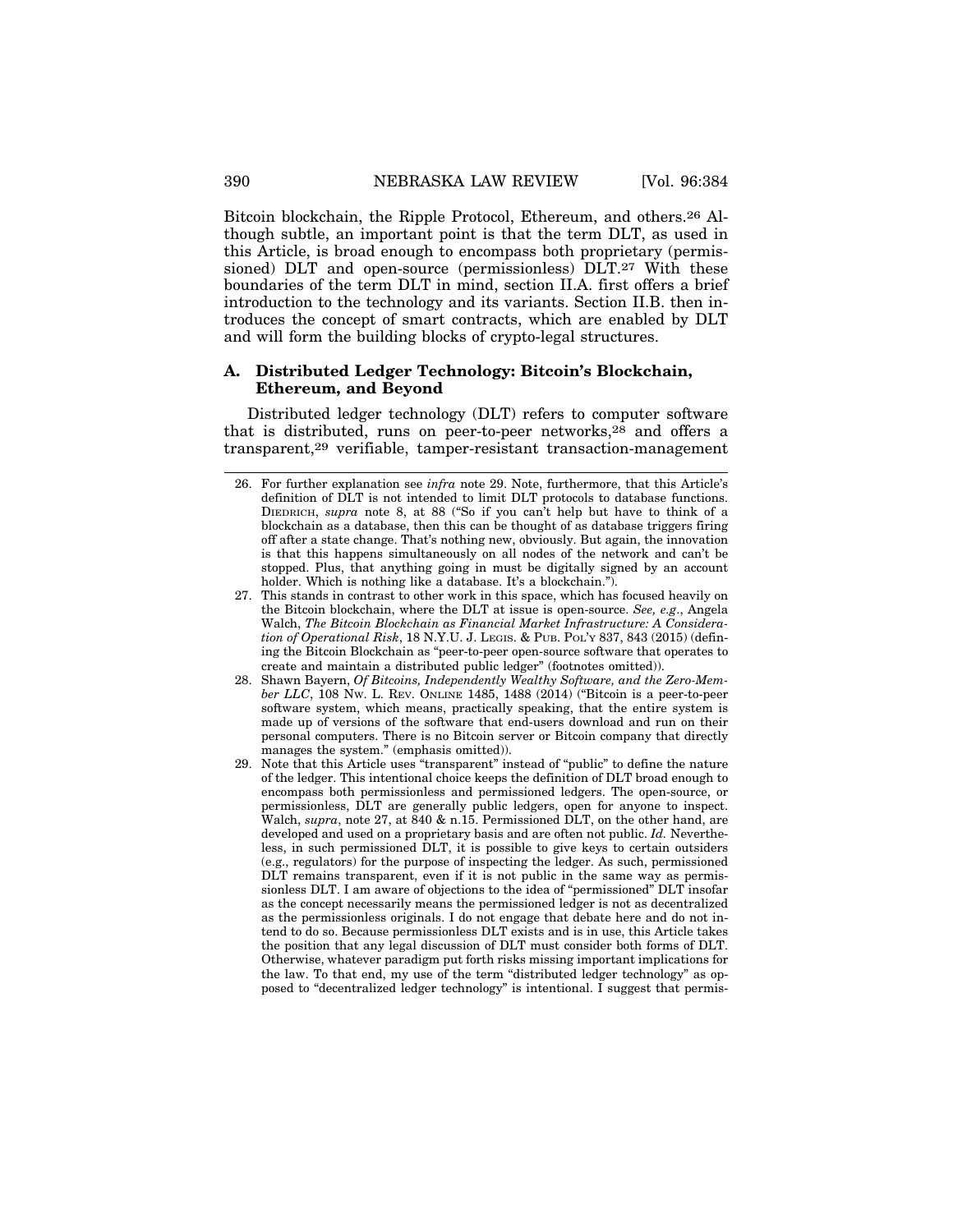system maintained through a consensus mechanism rather than by a trusted third-party intermediary30 that guarantees execution.31 DLT is essentially "a chronological database of transactions recorded by a network of computers"32 that "has rules and built-in security . . . and . . . maintains internal integrity and its own history."33 In other words, DLT "provide[s] a distributed yet provably accurate record . . . [such that] everyone can maintain a copy of a dynamicallyupdated ledger, but all those copies remain the same, even without a central administrator or master version."34 By "combining peer-topeer networks, cryptographic algorithms, distributed data storage, and a [sic] decentralized consensus mechanisms,"35 DLT offers a mechanism, maintained by a distributed network over which no one person or entity maintains control, for managing transactions and ensuring the transactions are executed.36 One of the most well-known examples of DLT is the Bitcoin<sup>37</sup> blockchain.<sup>38</sup> The Bitcoin blockchain encrypts transactions and breaks them into smaller sets of aggregated transactions called "blocks."39 A block groups transactions, marks

sioned and permissionless ledgers are both distributed, but only permissionless ledgers have the potential to be truly decentralized, recognizing, of course, that at present, certain purported decentralized permissionless ledgers are not very decentralized at all.

- 30. Bayern, *supra* note 28, at 260 (describing this feature of DLTs as a "decision to avoid what network theorists call a trusted third party—that is, an authority, above reproach, that can inform others of the canonical state of the system" (emphasis omitted)).
- 31. DIEDRICH, *supra* note 8, at 5.
- 32. Wright & De Filippi, *supra* note 19, at 6 (citation omitted); *see also* PAUL VIGNA & MICHAEL J. CASEY, THE AGE OF CRYPTOCURRENCY: HOW BITCOIN AND DIGITAL MONEY ARE CHALLENGING THE GLOBAL ECONOMIC ORDER 124 (2015) ("The blockchain doesn't live on a single computer or server but . . . is shared around that community of computer owners, or nodes." (emphasis omitted)).
- 33. DTCC, EMBRACING DISRUPTION: TAPPING THE POTENTIAL OF DISTRIBUTED LEDGERS TO IMPROVE THE POST-TRADE LANDSCAPE 7 (2016), http://www.dtcc.com/news/ 2016/january/25/blockchain-white-paper.
- 34. Kevin Werbach, Trustless Trust 2 (Aug. 8, 2016) (unpublished manuscript) (footnote omitted), https://papers.ssrn.com/sol3/papers.cfm?abstract\_id=2757380.
- 35. Wright & De Filippi, *supra* note 19, at 4–5.
- 36. Fairfield, *Bitcoin Bots*, *supra* note 21, at 36.
- 37. In technology circles, the Bitcoin software, protocol, and network are referenced using the upper case "Bitcoin" while the lower case "bitcoin" refers to individual units of account. Walch, *supra* note 27, at 846 & n.41 (citing *Vocabulary*, BITCOIN, https://bitcoin.org/en/vocabulary [https://perma.unl.edu/3R8G-STQT]).
- 38. J. ANTHONY MALONE, BITCOIN AND OTHER VIRTUAL CURRENCIES FOR THE 21ST CENTURY 35 (2014); Paul H. Farmer, Jr., Note & Comment, *Speculative Tech: The Bitcoin Legal Quagmire & the Need for Legal Innovation*, 9 J. BUS. & TECH. L. 85, 88–89 (2014) ("The Bitcoin peer-to-peer network that allows for miners to generate Bitcoins also serves as a public ledger for all Bitcoin transactions. A timestamp server records the time of creation of each Bitcoin and any other Bitcoin transaction within the network. The full record of transactions is called a block chain, a sequence of records composing a virtual ledger." (footnotes omitted)).
- 39. MALONE, *supra* note 38, at 35.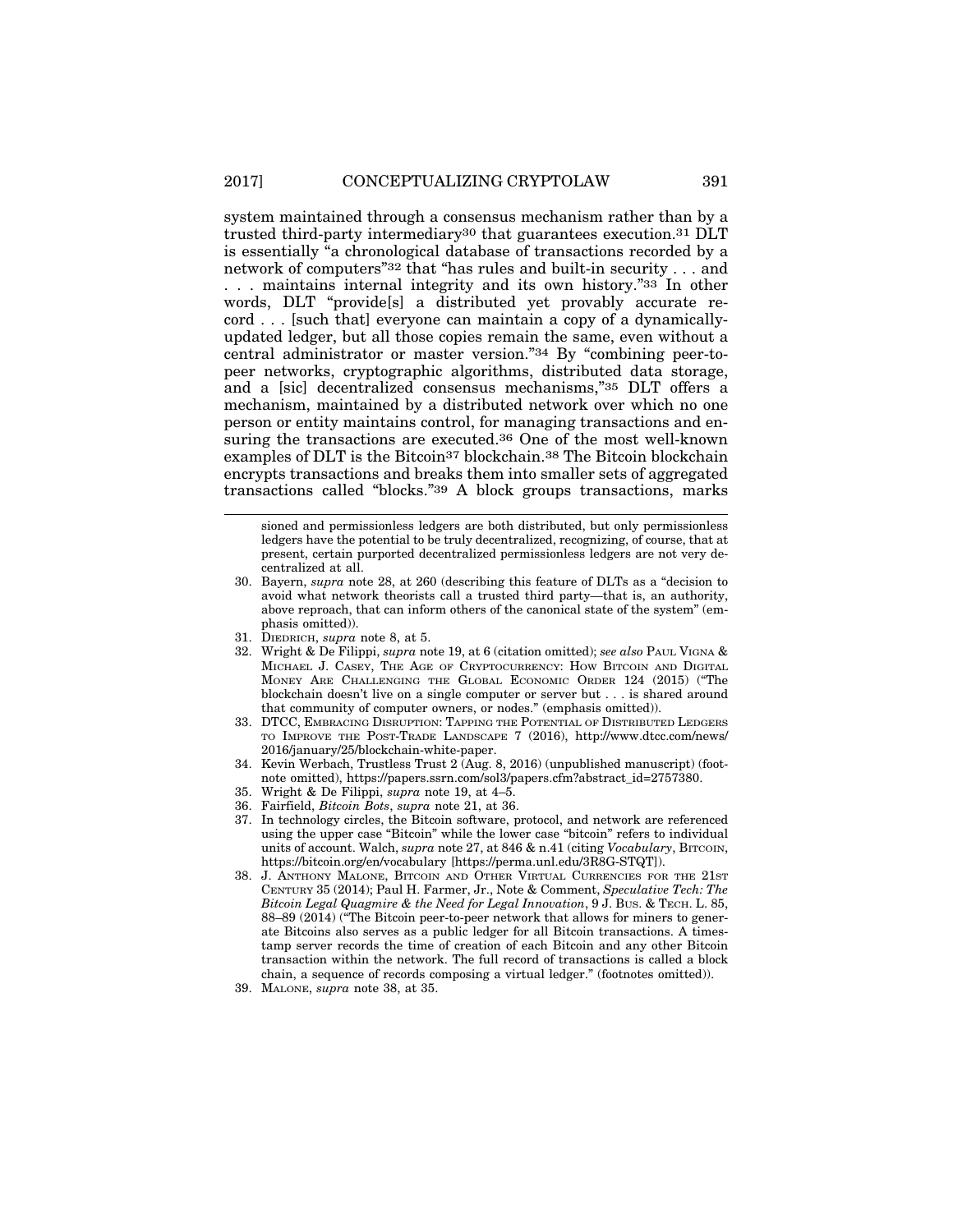them with a timestamp, and connects them to the previous block in the chain of transactions, leading to the name blockchain.40 New blocks of transactions are only added to the chain after they have been verified.41

Although the precise mechanics of building and maintaining the ledger vary, most DLTs use two techniques to confirm and secure transactions. First, most DLTs use cryptographic public–private key pairs to secure and authorize an entry in a ledger.42 The public key acts as a publicly identifiable address to which transactions may be directed (like a bank account or email address), while the private key allows the person or entity to whom the public key corresponds to originate transactions (the way a bank-account PIN authorizes its holder to originate funds transfers or an email password allows its holder to originate messages).43 This cryptographic key pair enables secure peer-to-peer transactions by ensuring that only the holder of the private key can initiate the transaction.<sup>44</sup> For example, when an onlooker appreciates the Plantoid enough to give the Plantoid bitcoin, the onlooker uses her private key to initiate the funds transfer to the Plantoid's public key (its "bitcoin wallet address"). Once received by the Plantoid, the onlooker can trust that only the Plantoid can spend the bitcoin because a new transaction with that bitcoin can only be

<sup>40.</sup> ANDREAS M. ANTONOPOULOS, MASTERING BITCOIN xix, 160 (2015); *see also* Fairfield, *BitProperty*, *supra* note 21, at 814 ("The Bitcoin protocol creates a ledger out of a series of groups of transactions, termed simply 'blocks,' which as a whole form a log of all transfers, termed the 'block chain.' The block chain is not maintained by any single entity, but instead relies on a mathematically innovative consensus model." (footnotes omitted)).

<sup>41.</sup> Abramowicz, *supra* note 19, at 371 ("The block chain includes only transactions that are verified as legitimate." (footnotes omitted)).

<sup>42.</sup> Nikolei M. Kaplanov, Comment, *Nerdy Money: Bitcoin, the Private Digital Currency, and the Case Against Its Regulation*, 25 LOY. CONSUMER L. REV. 111, 117  $(2012)$ 

<sup>43.</sup> Reyes, *supra* note 19, at 200. For example, when a user of the Bitcoin Blockchain sends bitcoin to another Bitcoin Blockchain user, the bitcoin holder uses his or her private key to authorize the transfer of bitcoin to the public address representing the recipient's wallet. Danton Bryans, Note, *Bitcoin and Money Laundering: Mining for an Effective Solution*, 89 IND. L.J. 441, 446 (2014); *see also* Bayern, *supra* note 28, at 260 ("Just as someone without my password could not log into my credit union account, someone without my private Bitcoin keys could not spend my bitcoins.").

<sup>44.</sup> Abramowicz, *supra* note 19, at 372 ("A mathematical technique can be used to quickly generate two keys of a specific length (say, 256 bits). One of the keys can be used to scramble a communication, and the other key can then unscramble it. This method can be used to authenticate documents. For example, a 'hash function' can create a short code from a document, essentially a fingerprint. The authenticator then scrambles (encrypts) this code using the private key. The public key can be used to decrypt it, producing the original hash. Thus, anyone who knows the relevant algorithms and the public key can conclude, with near certainty, that someone who knew the private key corresponding to the public key must have performed the encryption." (footnotes omitted)).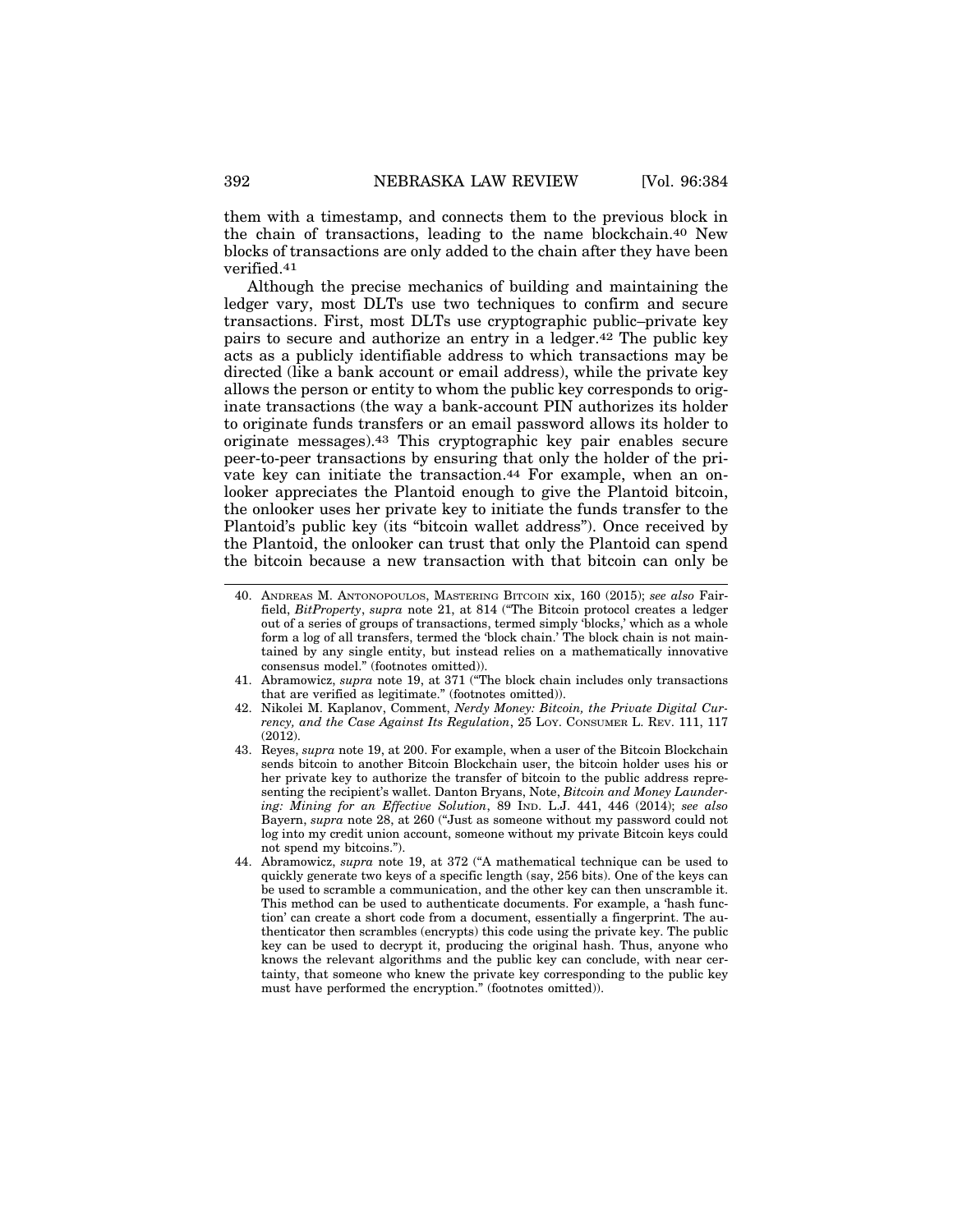initiated by the Plantoid's use of the unique private key corresponding to its public key.

Most DLTs also use some form of incentivized network consensus to verify the accuracy of transactions pushed to the ledger.45 "Consensus means that participants in a network have confidence that what they see on their ledgers is accurate and consistent."46 In the case of the Bitcoin blockchain, the consensus method is referred to as mining, a process by which nodes<sup>47</sup> vote on the correct state of the ledger such that "[e]very full node sees every transaction, and there is only one consensus ledger mirrored across every machine on the network."48 To prevent cheating and ensure the validity of the ledger, the Bitcoin blockchain uses a proof-of-work49 consensus process in which Bitcoin blockchain nodes solve complex mathematical problems to validate each block.50 Solving the mathematical problems, which are "cryptographic puzzles involving one-way functions known as hashes," requires intense and expensive computing power.51 The difficulty and expense of validating a block deters cheating and fraudulent verification.52

- 47. DIEDRICH, *supra* note 8, at 9 n.4 ("A 'node' is usually one computer, no matter the size. But more strictly, it's one instance of a client program running. This could be multiple times on one and the same computer. In which case, that computer would be said to host multiple nodes.").
- 48. Werbach, *supra* note 34, at 26.
- 49. A proof-of-work consensus model "require[s] the client requesting the service prove that some work has been done" in order to process the request. PEDRO FRANCO, UNDERSTANDING BITCOIN: CRYPTOGRAPHY, ENGINEERING, AND ECONOMICS 102 (2015).
- 50. ANTONOPOULOS, *supra* note 40, at xx (describing a miner as "[a] network node that finds valid proof of work for new blocks, by repeated hashing"); FRANCO, *supra* note 49, at 103 ("To secure the blockchain—the distributed transaction database—Bitcoin requires proof-of-work to be performed on blocks of transactions following the Solution-Verification protocol."); MALONE, *supra* note 38, at 36.
- 51. Werbach, *supra* note 34, at 27.
- 52. *Id.*; *see also* Bayern, *supra* note 28, at 261–62 ("The precise mechanism by which Bitcoin produces this authoritative sequence is complex, but in short, and loosely speaking, it allows participants to add new financial records to the authoritative sequence by demonstrating that they have expended computing power on an otherwise unimportant, repetitive task. This process, known as Bitcoin mining, confers the right to add a record to the sequence (and also, not incidentally, it is rewarded by the creation of new bitcoins, partly as an incentive to participate in the network and partly as a way to manage the initial distribution of bitcoins). In the event of a dispute among different candidate sequences of transactions, the

<sup>45.</sup> SIGRID SEIBOLD & GEORGE SAMMAN, CONSENSUS: IMMUTABLE AGREEMENT FOR THE INTERNET OF VALUE 2 (2016), https://assets.kpmg.com/content/dam/kpmg/pdf/ 2016/06/kpmg-blockchain-consensus-mechanism.pdf [https://perma.unl.edu/ P7GH-DQRF]; *see also* Abramowicz, *supra* note 19, at 373 (describing the Bitcoin Blockchain solution for verifying transactions by consensus).

<sup>46.</sup> Werbach, *supra* note 34, at 25.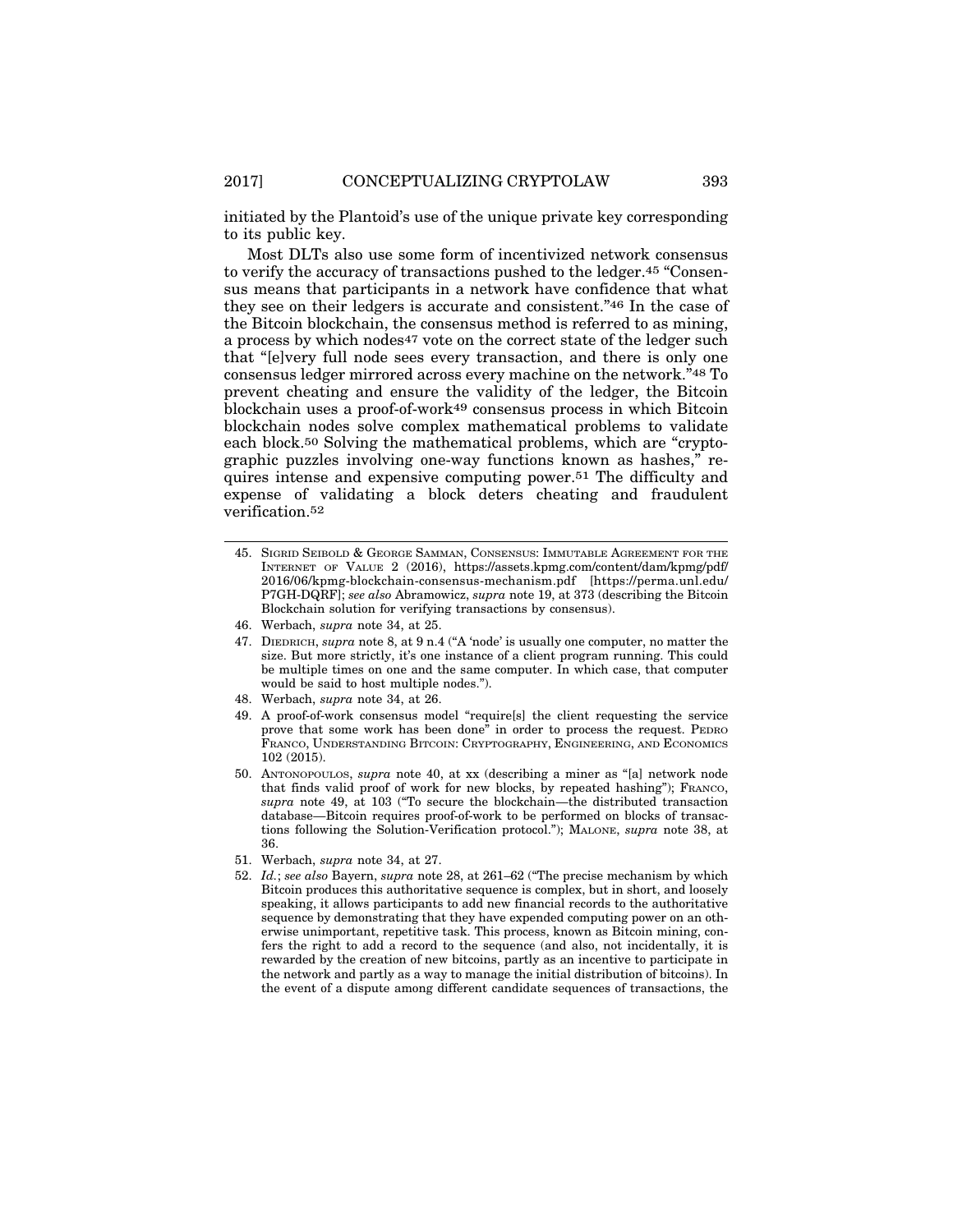Other DLT consensus models include "unique node list" consensus53 and proof-of-stake consensus,54 among several others.55 "The basic premise is that all nodes control each other all the time and they can do that because they know exactly what every other node *should* hold as truth at any given time. If all nodes agree, this is called *consensus*."56 In other words, "[e]very node in a blockchain stores and computes the *same* data."57 In Ethereum, for example, "every transaction that was ever made, every contract that was ever invoked, is relived by [each node]."58 This allows each node to ensure that "the data it is receiving is consistent and double checks the global state of the Ethereum network."59 Ultimately, whatever specific form used, the consensus mechanism and cryptographic signatures replace the tradi-

- 54. Wright & De Filippi, *supra* note 19, at 7 n.30; *see also* Nicolas Houy, *It Will Cost You Nothing to "Kill" a Proof-of-Stake Crypto-Currency*, 34 ECON. BULL. 1038, 1040 (2014) (describing proof of stake as a consensus mechanism in which "the expected reward for inserting transactions in the blockchain does not depend on the computational power of miners but on the amount of crypto-currency they already own").
- 55. For example, the Stellar Consensus Protocol uses an approach similar to that of Ripple, which it refers to as a "Federated Byzantine Agreement" consensus model. MAZIERES, *supra* note 53. See also the discussion in IDDO BENTOV ET AL., PROOF OF ACTIVITY: EXTENDING BITCOIN'S PROOF OF WORK VIA PROOF OF STAKE (2014), http://eprint.iacr.org/2014/452.pdf [https://perma.unl.edu/4JFL-UMGP] (proposing a new proof-of-activity model by combining a proof-of-work component with a proof-of-stake-type system).
- 56. DIEDRICH, *supra* note 8, at 20.
- 57. *Id.* at 33.
- 58. *Id.*
- 59. *Id.* (emphasis omitted). Note that "state" refers to "all or part of the data that a program deals with." *Id.* Computer code that remembers things, then, is "stateful" computer code. DLT in general, and Ethereum in particular, is for stateful applications.

one that is eventually backed by the most computing power wins." (footnotes omitted)).

<sup>53.</sup> *See* DAVID SCHWARTZ, NOAH YOUNGS & ARTHUR BRITTO, THE RIPPLE PROTOCOL CONSENSUS ALGORITHM 3 (2014), https://ripple.com/files/ripple\_consensus\_white paper.pdf [https://perma.unl.edu/7XMM-7HNS]; Dave Cohen, David Schwartz & Arthur Britto, *The XRP Ledger Consensus Process*, RIPPLE, https://ripple.com/ build/ripple-ledger-consensus-process [https://perma.unl.edu/HDH7-CYWE]. In the Ripple Protocol, the candidate set of transactions is validated and becomes part of the permanent, authoritative ledger once the votes from the server nodes reaches eighty percent. Adrian Blundell-Wignall, *The Bitcoin Question: Currency Versus Trust-Less Transfer Technology* 15 (OECD Working Papers on Fin., Ins. & Private Pensions, Paper No. 37, 2014), http://www.oecd.org/daf/fin/financial-mar kets/The-Bitcoin-Question-2014.pdf [https://perma.unl.edu/LZ7M-EGHV]. At least one commentator has referred to this approach as a "Byzantine agreement system"; however, the creators of the Ripple Protocol do not themselves adopt that terminology. See generally DAVID MAZIÈRES, THE STELLAR CONSENSUS PRO-TOCOL: A FEDERATED MODEL FOR INTERNET-LEVEL CONSENSUS (2016), https://www .stellar.org/papers/stellar-consensus-protocol.pdf [https://perma.unl.edu/7P6C-NQLY].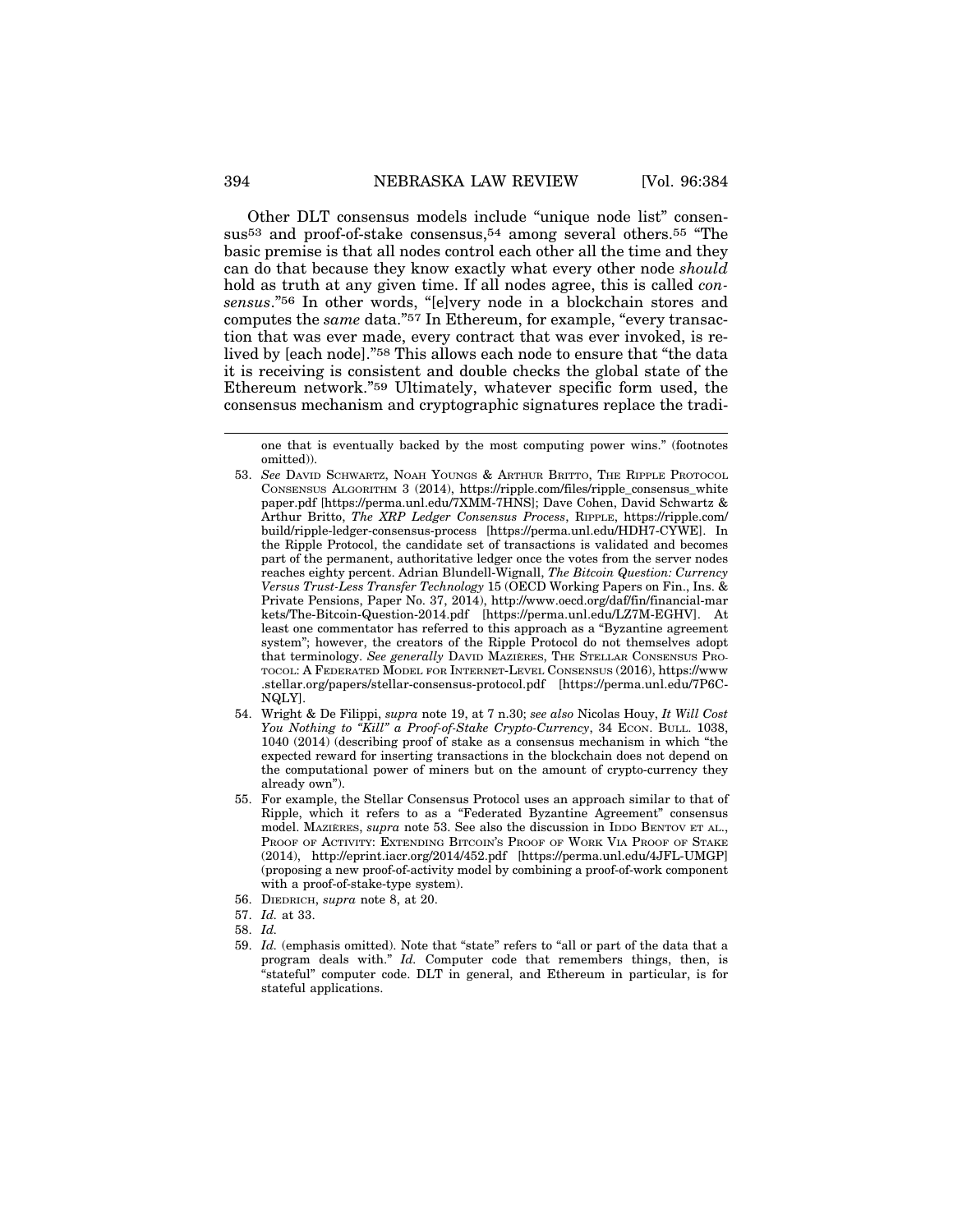tional third-party mediator as the entity maintaining the ledger, and instead the system offers a peer-to-peer basis for trust, accountability, and transparency.60

Richard Gendal Brown, the developer spearheading R3's Corda™ distributed ledger for financial services, explains the foundation for DLT's peer-to-peer basis for trust another way. Brown views DLT as offering a bundle of five services which include: (1) consensus, the capacity to "create a world where parties to a shared fact know that the fact they see is the same as the fact that other stakeholders see  $\ldots$  across the Internet between mutually untrusting parties"; 61 (2) validity, the capacity "to know whether a given proposed update to the system is valid";<sup>62</sup> (3) uniqueness, the capacity, in the face of conflicting valid updates to the system, "to know which, if either, of those updates we should select as the one we all agree on";63 (4) immutability,64 the feature of DLT whereby "nobody else [in the DLT system]

63. *Id.*

All blockchains have a notion of a history—the set of all previous transactions and blocks and the order in which they took place—and the STATE—'currently relevant' data that determines whether or not a given transaction is valid and what the state after processing a transaction will be. Blockchain protocols also have a notion of A STATE TRANSITION RULE: given what the state was before, and given a particular transaction, (i) is the transaction valid, and (ii) what will the state be after the transaction?

VITALIK BUTERIN, ETHEREUM: PLATFORM REVIEW (2015), https://static1.square space.com/static/55f73743e4b051cfcc0b02cf/t/57506f387da24ff6bdecb3c1/1464889 147417/Ethereum\_Paper.pdf [https://perma.unl.edu/2MFU-EFD6]. This understanding of transaction history is not always the same understanding lawyers have when they hear or use the terms permanent or immutable, even in reference to DLT. Where appropriate, I use the term "temper resistant" to more accurately reflect to non-computer-scientist readers the use of the term immutable (or permanent) in this context.

<sup>60.</sup> Sloane Brakeville & Bhargav Perepa, *Blockchain Basics: Introduction to Distributed Ledgers*, IBM (May 9, 2016), http://www.ibm.com/developerworks/cloud/li brary/cl-blockchain-basics-intro-bluemix-trs/index.html [https://perma.unl.edu/ 9LUW-AR5E]. For example, in Ethereum, when you take the Ethereum consensus mechanism and add the fact that "every single change to the global world state of the Ethereum network has been signed off by the person owning the sender account of the transaction effecting the change" with the result being an outcome of the world state that is indisputable and trustworthy. DIEDRICH, *supra* note 8, at 34–35.

<sup>61.</sup> Richard Gendal Brown, *Introducing R3 Corda*™*: A Distributed Ledger Designed for Financial Services*, R3 POV (Apr. 5, 2016) (emphasis omitted), https://www .r3cev.com/blog/2016/4/4/introducing-r3-corda-a-distributed-ledger-designed-forfinancial-services [https://perma.unl.edu/L3EY-K6GN].

<sup>62.</sup> *Id.*

<sup>64.</sup> As a note on terminology, when someone remarks that DLT is "permanent," or "immutable," they are referring to the technology's ability to track the complete history and the current state of the protocol. This terminology is, however, very simplistic for the complexity of the computer science and mathematical concepts it tries to convey. With regard to the history of transactions in DLT,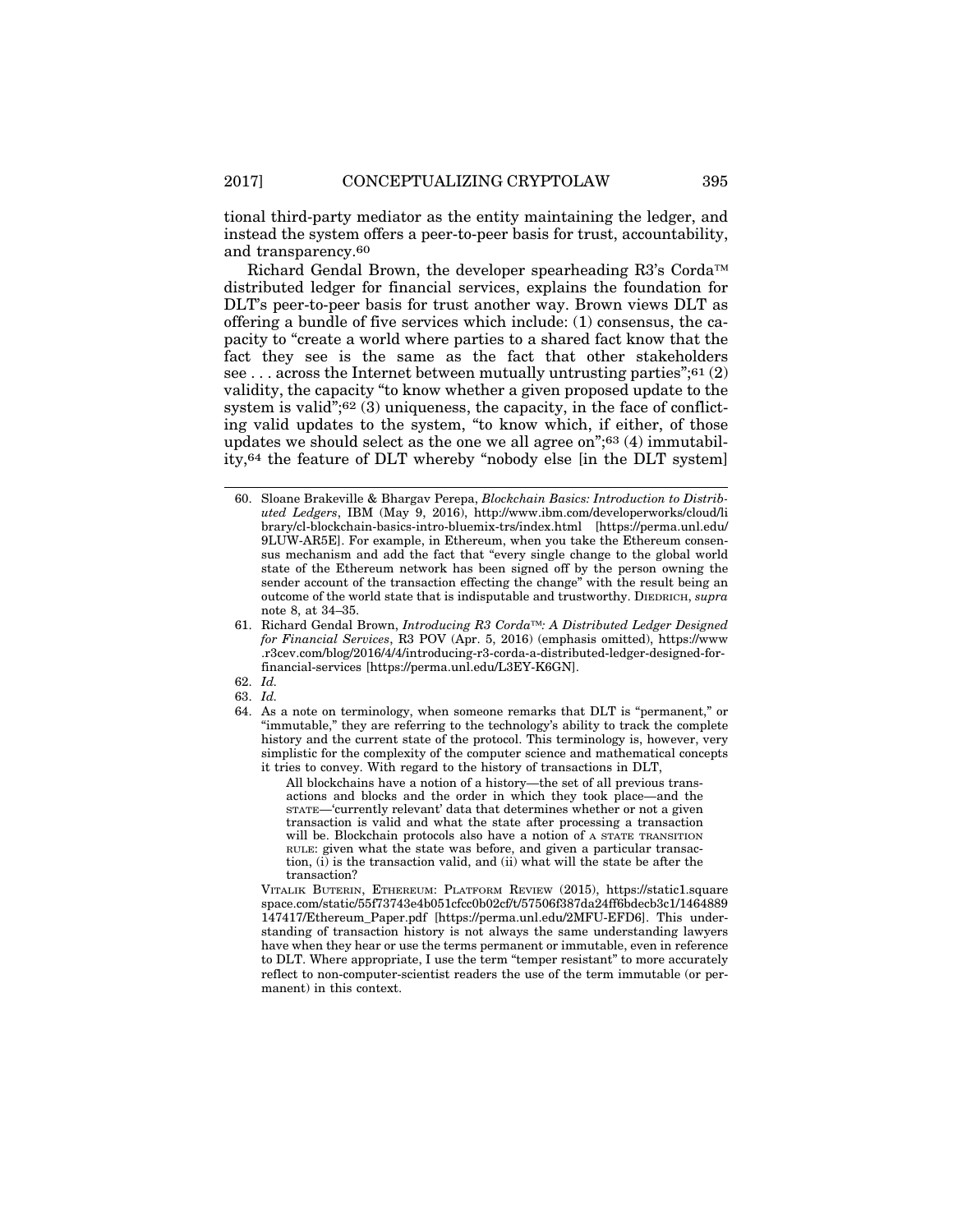will accept a transaction from me if it tries to build on a modified version of some data that has already been accepted by other stakeholders";65 and (5) authentication, the feature of DLT whereby "every action in the system is almost always associated with a private key; there is no concept of a 'master key' or 'administrator password' that gives God-like powers."66 Brown considers these five services capable of unbundling and repackaging to serve specific design purposes.67 Therefore, DLT represents general-purpose technology that can be used to solve any problem to which it is well suited.

#### **B. A Brief Introduction to Smart Contracts**

DLTs are also robust enough to allow software developers to layer complex relationships into the computational material of the underlying protocol. In 1994, Nick Szabo first conceptualized such coded relationships as "smart contracts,"68 which he defined as "a set of promises, specified in digital form, including protocols within which the parties perform on these promises."69 Although this term is now frequently used when considering whether natural-language contracts can be adequately translated into computer code or when referring to computer programs that themselves represent a legally binding contract, Szabo's original conception was broad enough that while some smart contracts may fulfill the legal requirements of the word "contract,"70 some may not.71 At base, and in line with Szabo's original

<sup>65.</sup> Brown, *supra* note 61 (emphasis omitted).

<sup>66.</sup> *Id.*

<sup>67.</sup> *Id.*

<sup>68.</sup> S. ASHARAF & S. ADARSH, DECENTRALIZED COMPUTING USING BLOCKCHAIN TECH-NOLOGIES AND SMART CONTRACTS 45 (2017) ("The concept of smart contracts was first formally coined by Nick Szabo in 1994.").

<sup>69.</sup> NICK SZABO, SMART CONTRACTS: BUILDING BLOCKS FOR DIGITAL MARKETS (1996), http://www.fon.hum.uva.nl/rob/Courses/InformationInSpeech/CDROM/Litera ture/LOTwinterschool2006/szabo.best.vwh.net/smart\_contracts\_2.html [https:// perma.unl.edu/AX4L-CPC5]; Nick Szabo, *Formalizing and Securing Relationships on the Public Networks*, FIRST MONDAY (Sept. 1, 1997) [hereinafter Szabo, *Formalizing and Securing Relationships*], http://firstmonday.org/ojs/index.php/ fm/article/view/548/469 [https://perma.unl.edu/V6JY-T7RE].

<sup>70.</sup> *See* NORTON ROSE FULBRIGHT, CAN SMART CONTRACTS BE LEGALLY BINDING CON-TRACTS? (2016), http://www.nortonrosefulbright.com/files/norton-rose-fulbright r3-smart-contracts-white-paper-key-findings-nov-2016-144554.pdf [https://perma .unl.edu/963U-UX5A]; Kevin Werbach & Nicolas Cornell, *Contracts Ex Machina*, 67 DUKE L.J. (forthcoming).

<sup>71.</sup> WILLIAM MOUGAYAR, THE BUSINESS BLOCKCHAIN: PROMISE, PRACTICE AND APPLI-CATION OF THE NEXT INTERNET TECHNOLOGY 42 (2016) ("Smart contracts are not the same as a contractual agreement. If we stick to Nick Szabo's original idea, smart contracts help make the breach of an agreement expensive because they control a real-world valuable property via 'digital means.' So, a smart contract can enforce a functional implementation of a particular requirement, and can show proof that certain conditions were met or not met.").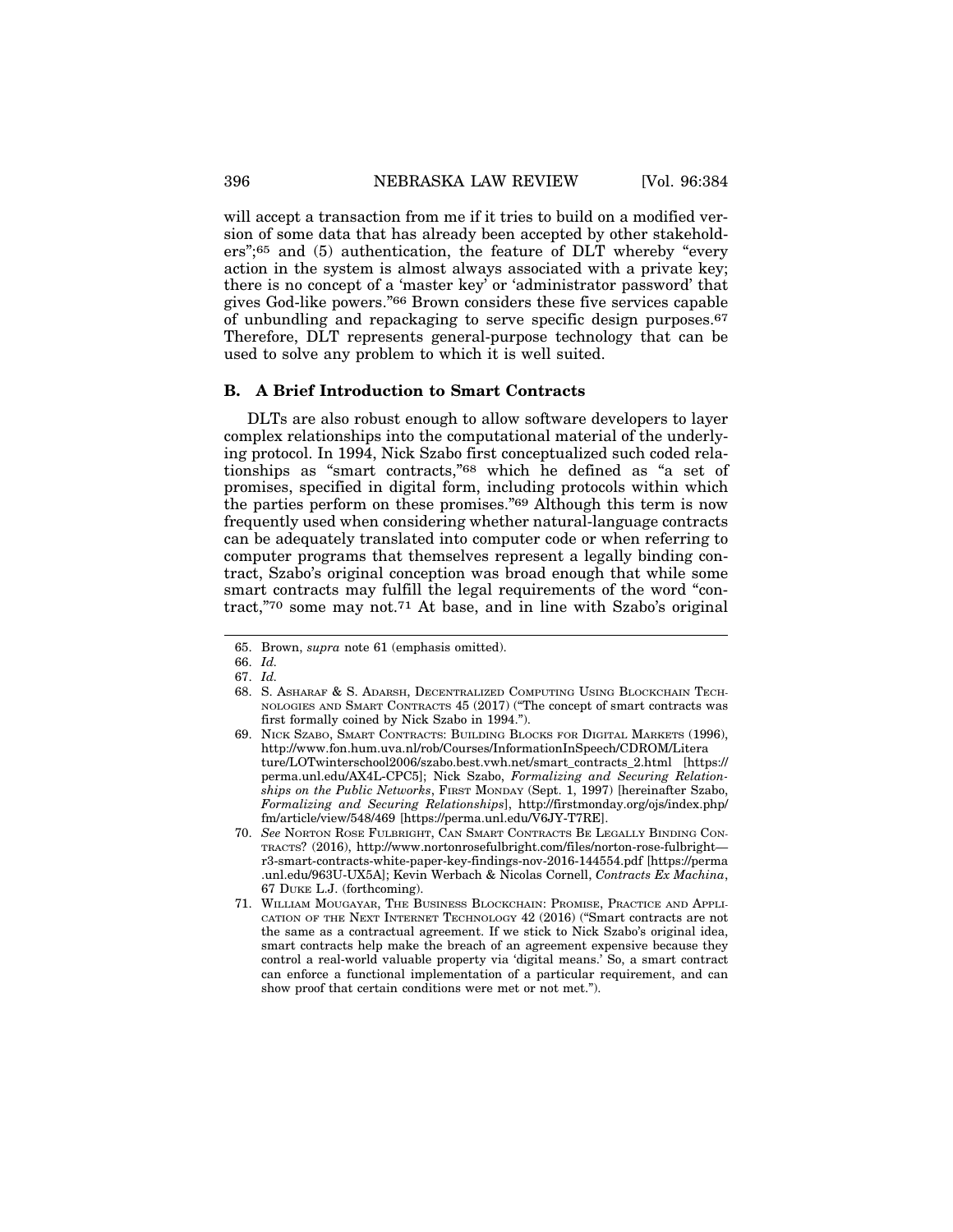idea, a smart contract is thus "a computer protocol—an algorithm that can self-execute, self-enforce, self-verify, and self-constrain the performance" of its instructions.72 So conceived, the Bitcoin blockchain is itself a limited form of a smart contract.73 Similarly, the computer code that causes the Plantoid to dance upon receipt of bitcoin is a smart contract.

More complex smart contracts can be created by embedding additional code into the underlying protocol;74 however, the level of complexity achievable may be determined by the underlying protocol used. For example, Ethereum is a DLT specifically designed to enhance developers' ability to layer complex transaction protocols on top of the base ledger75 and is thought to thereby enable more complex smartcontract programming.76 One writer explains that Ethereum goes beyond the Bitcoin blockchain "and allows you to program the future, to

- 73. *See, e.g*., Werbach, *supra* note 34, at 30 ("Distributed ledgers are active, not passive. In other words, they do not simply record information passed to them. They are part of a consensus system, so they must ensure that recorded transactions are actually completed to match the consensus. For Bitcoin, that means the system self-enforces financial transfers. I can't initiate a transaction promising to send you Bitcoin and then renege; the synchronization that reconciles and completes the transfer is part of the process. This mechanism is known as a smart contract. Both the specification of rights and obligations, and the execution of that contractual agreement, occur through the platform." (footnotes omitted)).
- 74. MOUGAYAR, *supra* note 71, at 43 ("Smart contracts are not the same as blockchain applications. Smart contracts are usually part of a decentralized (blockchain) application."); SWAN, *supra* note 72, at 16 ("In the blockchain context, contracts or smart contracts mean blockchain transactions that go beyond simple buy/sell currency transactions, and may have more extensive instructions embedded into them."); Werbach, *supra* note 34, at 30–31 ("Adding richer programming capabilities to blockchain transactions adds security risks and various other complexities. On the other hand, a smart contract engine on the blockchain creates enticing possibilities. In technical terms, smart contracts are essentially autonomous software agents. With smart contracts, a distributed ledger becomes functionally a distributed computer." (footnotes omitted)).
- 75. MOUGAYAR, *supra* note 71, at 43 (noting that Ethereum uses a specific smartcontract language (Solidity), enabling coders to write complex processes in a short span of code); Werbach, *supra* note 34, at 31 ("Newer blockchain platforms remove Bitcoin's limitations on smart contracts. The most prominent is Ethereum, which launched in 2015. Ethereum offers a Turing-complete programming language, meaning that in theory, any application that runs on a conventional computer can be executed on the distributed computer of its consensus network. Ethereum is designed as a complete smart contract platform, including development tools and a browser." (footnotes omitted)).
- 76. DIEDRICH, *supra* note 8, at 39 ("Ethereum has its focus on smart contracts instead of being exclusively a digital currency. And as part of that, Ethereum transactions can be way more sophisticated than Bitcoin's: full fledged, high language

<sup>72.</sup> MELANIE SWAN, BLOCKCHAIN: BLUEPRINT FOR A NEW ECONOMY 16 (2015) ("[A] smart contract is both defined by the code and executed (or enforced) by the code, automatically without discretion."); TIM SWANSON, GREAT CHAIN OF NUMBERS: A GUIDE TO SMART CONTRACTS, SMART PROPERTY, AND TRUSTLESS ASSET MANAGE-MENT 16 (2014).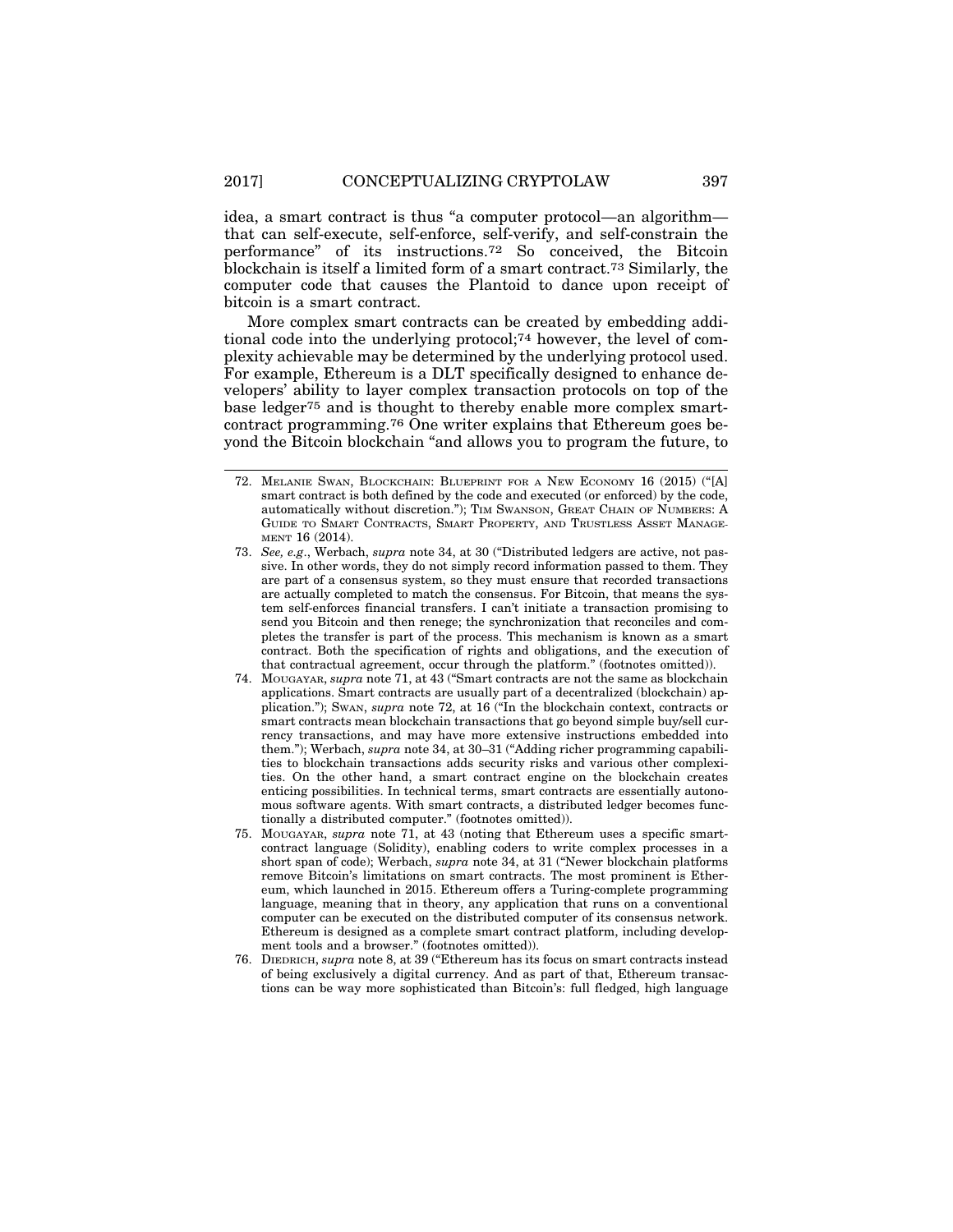implement rules governing the array of possibilities that fan out from the present."77

The potential uses for smart contracts are limited only by the coders that develop them. Although smart contracts "are ideal for interacting with real world assets, smart property, Internet of Things (IoT), and financial services instruments," they need not be limited in application to the movement of monetary value.78 Instead, smart contracts "apply to almost anything that changes its state over time, and could have a value attached to it."79

The key elements that make smart contracts both unique and powerful lie in their autonomous, self-sufficient, distributed nature. After launching a smart contract, the contract runs autonomously in that the developer does not need to actively maintain, monitor, or even be in contact with it.80 The operating contract is self-sufficient insofar as it may be programmed to "marshal resources—that is, raising funds by providing service or issuing equity, and spending them on needed resources, such as processing power or storage."81 Finally, the smart contract is distributed in that it exists as software distributed and operated across a variety of network nodes.82 Further, each smart contract "will be imbued with some modest form of 'intelligence', statistical algorithms and optimizations."83

These advanced qualities make smart contracts a technology tool of general application. Current uses include the securities-trading platform developed and launched by Overstock.com Inc.—the t0 platform.84 Specifically, "Overstock.com Inc. . . . has issued bonds on the bitcoin blockchain, becoming the first company to offer a crypto-security, and has gained regulatory approval to do the same with equity."85 Other examples include decentralized file storage<sup>86</sup> and notary ser-

programs, some many thousand lines long, which can call each other, almost ad infinitum.").

<sup>77.</sup> *Id.* at 22 (emphasis omitted).

<sup>78.</sup> MOUGAYAR, *supra* note 71, at 43.

<sup>79.</sup> *Id*.

<sup>80.</sup> SWAN, *supra* note 72, at 16.

<sup>81.</sup> *Id.* This autonomy and self-sufficiency is aptly demonstrated in current uses of smart contracts. Take, for example, the Plantoid project described in the opening paragraph of this Article. *See supra* notes 1–7 and accompanying text. For more information, see *I'm a Plantoid: A Blockchain-Based Life Form*, *supra* note 3.

<sup>82.</sup> SWAN, *supra* note 72, at 16.

<sup>83.</sup> DIEDRICH, *supra* note 8, at 83.

<sup>84.</sup> David Floyd, *Overstock's t0: Reconciling Fiat Currency and the Bitcoin Blockchain*, NASDAQ (Dec. 16, 2015), http://www.nasdaq.com/article/overstocks-t0 -reconciling-fiat-currency-and-the-bitcoin-blockchain-cm555617 [https://perma .unl.edu/H52Q-Q6NT].

<sup>85.</sup> *Id.*

<sup>86.</sup> SHAWN WILKINSON, STORJ: A PEER-TO-PEER CLOUD STORAGE NETWORK 2 (2014), https://storj.io/storj2014.pdf [https://perma.unl.edu/LZ3U-5CBY] (outlining a pro-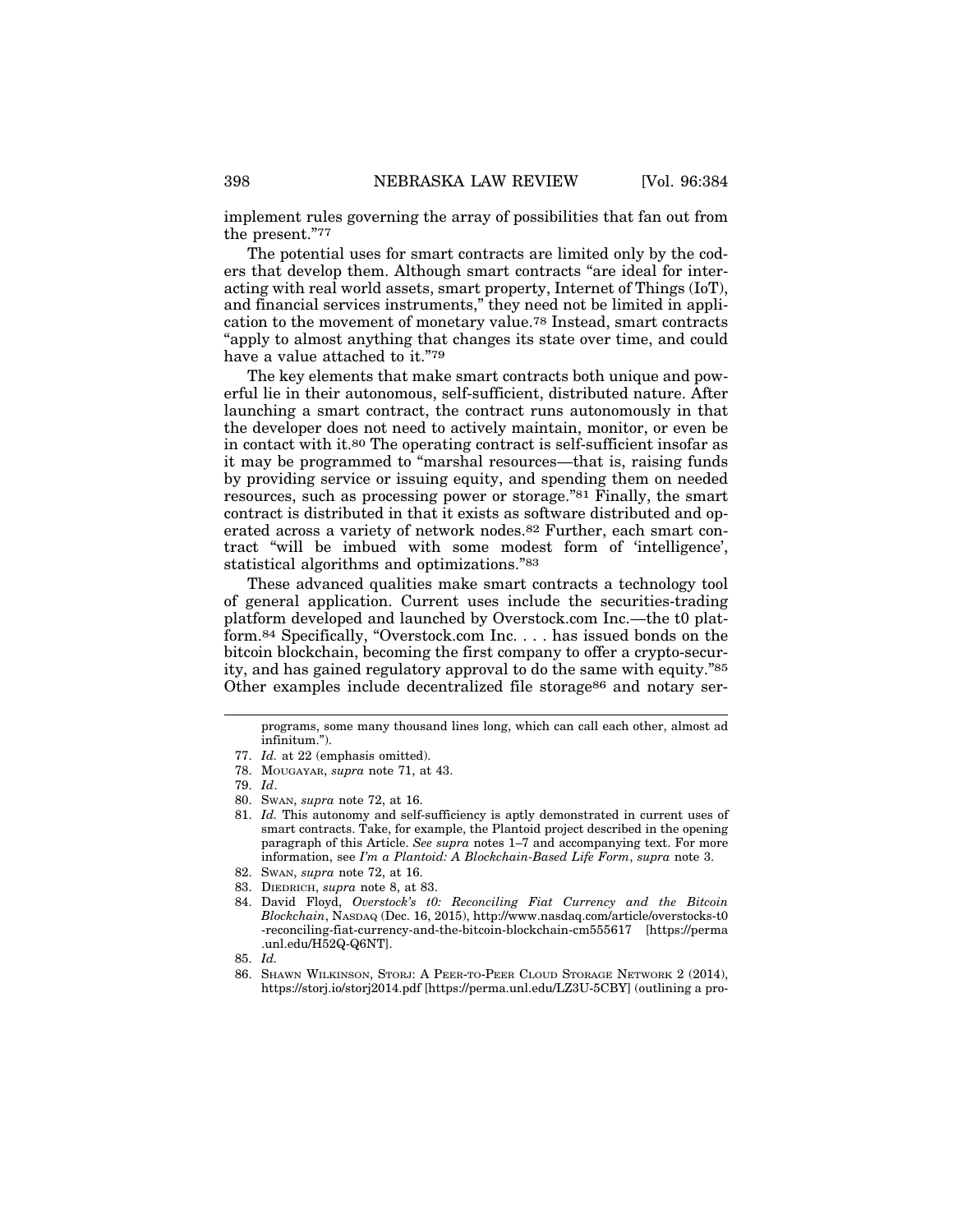vices,87 among others.88 To date, the law's main concern around smart contracts focuses on determining whether and how the disruptive applications using smart contracts should be regulated. The law and those that develop it, academics and policymakers alike, should prepare for a time when smart contracts and DLT disrupt the law itself. We should prepare for a jurisprudence of cryptolaw: a discussion about law that anticipates new issues emerging as a result of using DLT and smart contracts in regulation, enforcement, and adjudication.

#### III. DEFINING CRYPTOLAW

Vague references to an emerging law of DLT appear occasionally.89 When pressed to describe what makes the legal issues facing DLT different from other law-and-technology considerations, many arguments harken back to the 1990s debate about regulation and the Internet. Others point to what arguably represent cryptolaw's precursors.90 The cryptolaw conceptualized in this Article is not a discussion of whether or how to regulate DLT91 nor is it a discussion of how new technology can be used to comply with current law.92 Instead, this Part conceptualizes cryptolaw as the new jurisprudence that will emerge as a result of implementing and delivering the law of any subject matter through smart-contracting, semi-autonomous, intelligently developing cryptographic computer code. This Part argues that a variety of laws and legal structures will benefit from the autonomous, selfexecuting, transparent nature of DLT. By building such laws into computer-coded legal structures (which this Article calls "crypto-legal structures"), lawmakers will be able to emphasize the specific features of DLT most useful to the legal and social problem at hand. As such crypto-legal structures interact with each other and with those gov-

posal for a "decentralized cloud storage platform that implements end-to-end encryption on a decentralized and open network").

<sup>87.</sup> Luke Parker, *Bitnation Starts Offering Blockchain Public Notary Service to Estonian e-Residents*, BRAVE NEW COIN (Dec. 1, 2015), http://bravenewcoin.com/news/ bitnation-starts-offering-blockchain-public-notary-service-to-estonian-e-residents [https://perma.unl.edu/KY8S-M8NZ].

<sup>88.</sup> For a more complete discussion of potential and developing use cases, see DIE-DRICH, *supra* note 8, at 58–69; *see also* SMART CONTRACTS ALLIANCE & DELOITTE, SMART CONTRACTS: 12 USE CASES FOR BUSINESS & BEYOND (2016), http://www .digitalchamber.org/smartcontracts.html (describing two cases for using smart contracts).

<sup>89.</sup> *See infra* note 145 and accompanying text.

<sup>90.</sup> Werbach, *supra* note 34, at 73–77 (describing a process for using DLT to supplement existing laws).

<sup>91.</sup> *See*, *e.g.*, Brito et al., *supra* note 20; De Filippi, *supra* note 20; Reyes, *supra* note 19; Tu & Meredith, *supra* note 20; Hewitt, *supra* note 20; Howden, *supra* note 20; Rosner & Kang, *supra* note 20.

<sup>92.</sup> Werbach, *supra* note 34, at 73–78.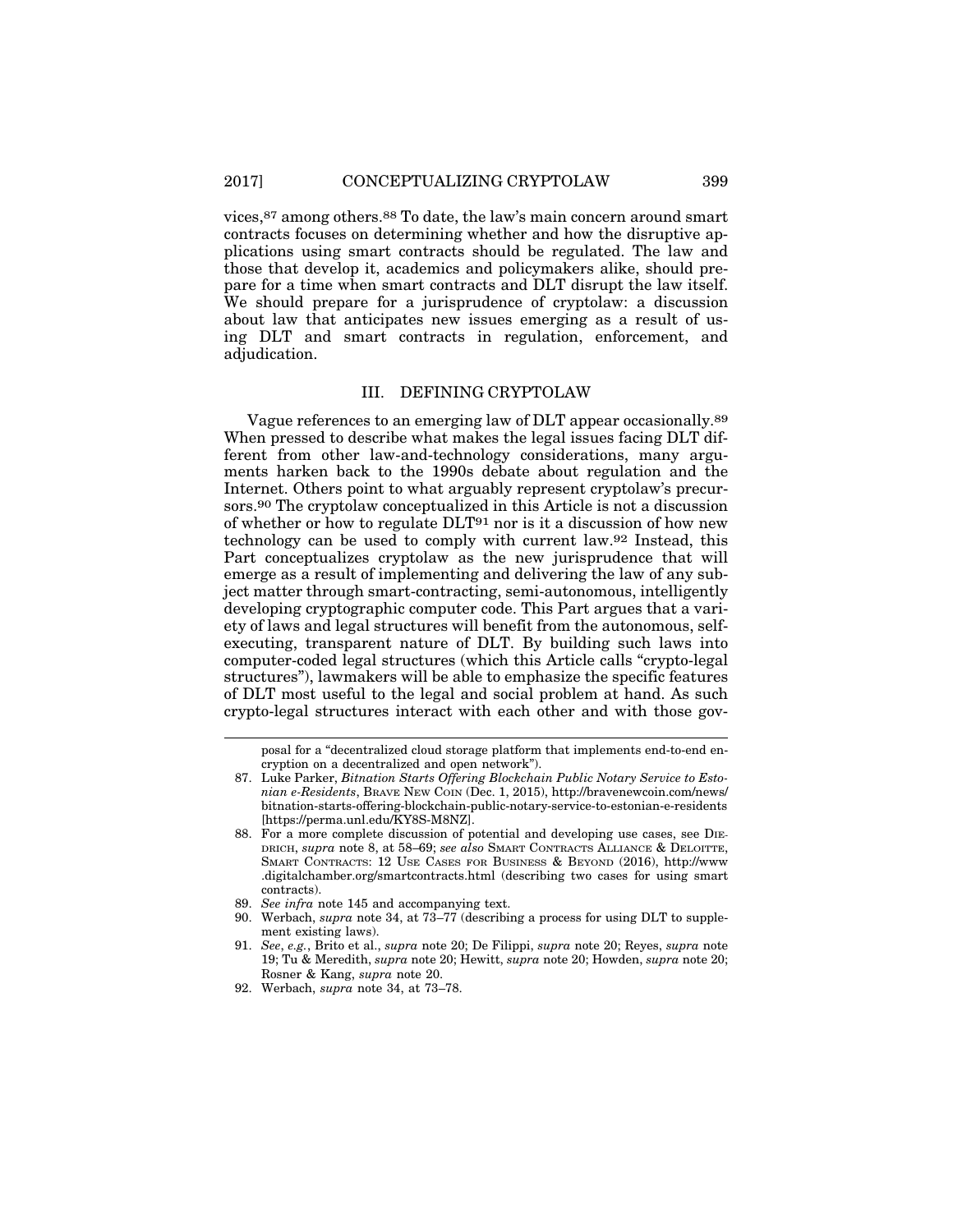erned by the law, a broader set of new legal principles and issues will emerge as cryptolaw. Sections III.A. and III.B. help concretize this new system by exploring cryptolaw in the context of two examples. Finally, section III.C. concludes by arguing that, taken together, crypto-legal structures and the related new legal constructs in cryptolaw thereby constitute a new theory or philosophy of law, thus demonstrating that cryptolaw is more than another "law of the horse."93

## **A. Distributed Ledger Technology Will Lead to Cryptolaw**

The use of DLT and its smart-contracting capacity by governments will lead to the emergence of cryptolaw: a new legal discourse anticipating the issues arising from implementing, enforcing, and adjudicating law through smart-contracting, semi-autonomous cryptographic computer code. I advanced an initial framework for implementing and delivering law through cryptographic, smart-contracting computer code in a prior article,94 where I argued that regulation implemented and delivered through code solves the riddle of how to regulate DLT and its many use cases without stifling innovation. This Article expands on that base by arguing that the endogenous theory previously proposed can be applied to any substantive area of law to create crypto-legal structures. The Article goes on to explore the doctrinal and jurisprudential ramifications of crypto-legal structures, offering a conceptual framework for cryptolaw—a new area of legal discourse.

Conceptualizing cryptolaw requires envisioning a world in which law is created first through legislation or regulation written in words and then implemented through cryptographic, smart-contracting computer code.95 The creation and implementation of any individual element of cryptolaw (which this Article refers to as a crypto-legal structure) may occur in a variety of ways, each varying in its degree of endogenous origins, jurisdictional application, and the degree to which its implementation relies entirely upon DLT, or on a mix of DLT and existing legal structures. The ability to rapidly tailor the method and locus of creating crypto-legal structures to the need of the legal or policy problem represents one of its core beneficially disruptive elements. Furthermore, recognizing that DLT offers a diverse array of architecture to choose from addresses a frequent objection that certain indus-

<sup>93.</sup> The "law of the horse" is a term Frank Easterbrook coined in reference to the law of cyberspace, quipping that the law of cyberspace is merely a specialized endeavor to which general legal rules could be applied as problems arose on a caseby-case basis, rather than a separate area of law. Frank H. Easterbrook, *Cyberspace and the Law of the Horse*, 1996 U. CHI. LEGAL F. 207, 207–208. For a more detailed discussion of the "law of the horse," see *infra* notes 150–55 and accompanying text.

<sup>94.</sup> Reyes, *supra* note 19.

<sup>95.</sup> *Id.* at 228.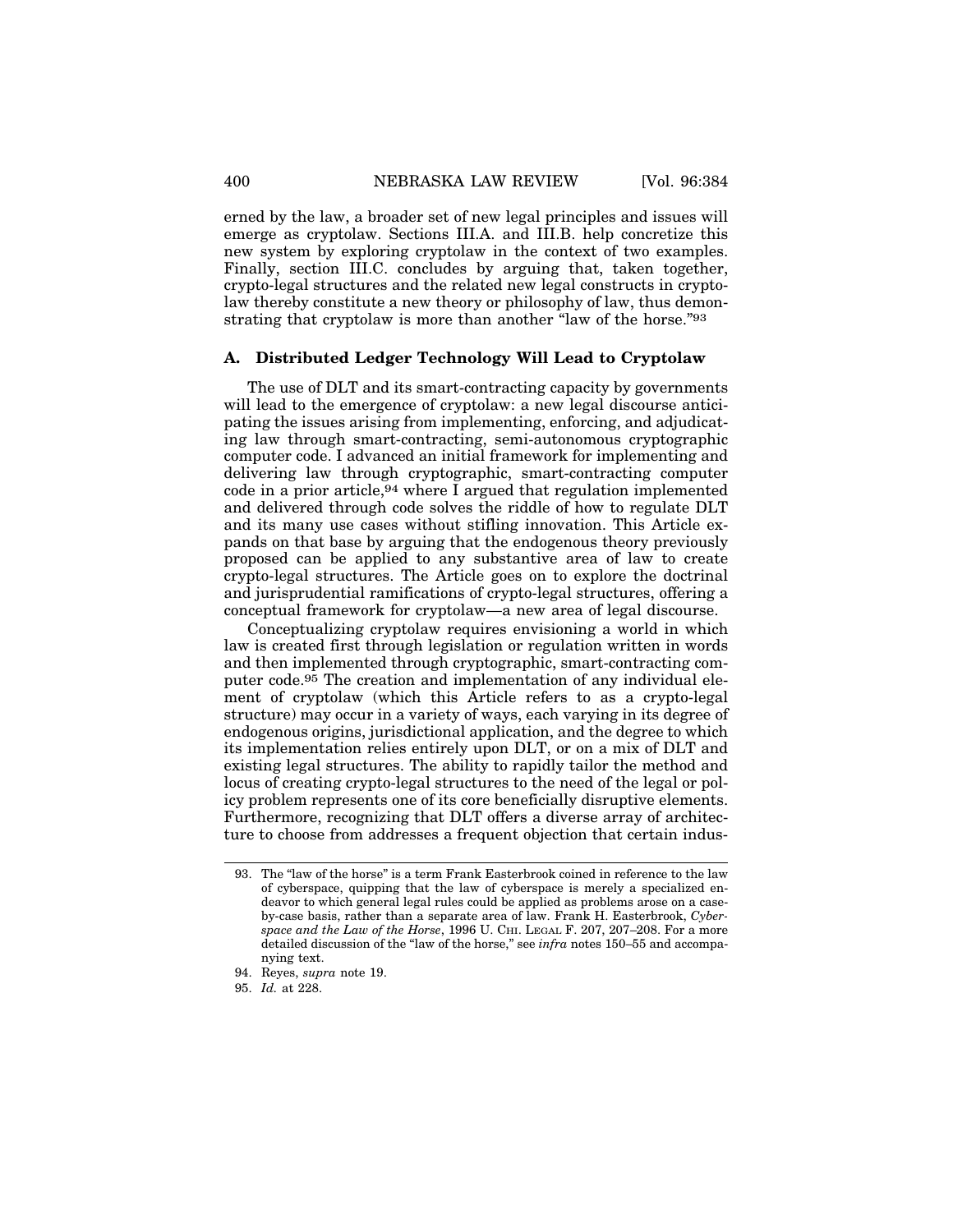try actors, governments, and academics seek to apply DLT in inappropriate contexts simply because DLT is the hot technology innovation of the day.

Specifically, some argue that the recent hype around DLT is leading to its use in areas where DLT is not necessary96 and that doing so can lead to unnecessary design flaws in key structures.97 Under this line of thinking, new technology, including DLT, should only be applied to circumstances in which the technology offers the right solution to a specific problem.98 Under what circumstances, then, will it be appropriate to apply DLT to the law? In many areas, law adapts slowly to current realities and new technologies, stifling innovation.99 In other areas, the law requires a clear record or evidence that in practice is very difficult to obtain in a verifiable way.100 In yet other areas, regulatory complexity or uncertainty paralyzes individuals or business entities and prevents them from acting.101 In conceptualizing the broader ramifications of crypto-legal structures (some of which are being created by governments right now)102 on the law, this Article asks whether and under what circumstances DLT is the appropriate mechanism for addressing these problems of law lag, inefficiency, usability, and transparency.

Many coders, such as R3's Richard Gendal Brown, view DLT as a bundle of five services (consensus, validity, uniqueness, immutability, and authentication)103 that can be selected, like items on a menu, in whatever combination is needed to address a problem.104 Taken together, these five services of DLT lead to "the emergence of platforms, shared across the Internet between mutually distrusting actors, that

<sup>96.</sup> DIEDRICH, *supra* note 8, at 49–50 (demonstrating that many current proposals for blockchain-based applications are really database, cloud-service, or cryptography-based applications instead).

<sup>97.</sup> Brown, *supra* note 61.

<sup>98.</sup> *Id.*

<sup>99.</sup> Jeremy Pitt & Ada Diaconescu, *The Algorithmic Governance of Common-Pool Resources*, *in* FROM BITCOIN TO BURNING MAN AND BEYOND: THE QUEST FOR IDEN-TITY AND AUTONOMY IN A DIGITAL SOCIETY 130, 137–38 (John H. Clippinger & David Bollier eds., 2014).

<sup>100.</sup> For example, consider the U.C.C. Article 9 Filing System. *See* LYNN M. LOPUCKI, ELIZABETH WARREN & ROBERT LAWLESS, SECURED TRANSACTIONS: A SYSTEMS AP-PROACH 281–82 (8th ed. 2016) ("[F]iling systems are highly imprecise and difficult and expensive to use. Filing is relatively easy. But searching is relatively difficult  $\dots$ .").

<sup>101.</sup> For example, consider the application of federal and state money-transmission laws to the financial-technology ("FinTech") industry. The laws applicable to the money-transmission context exist at both the state and federal levels, and violations are punishable by criminal penalties, including prison. Elizabeth Pollman & Jordan M. Barry, *Regulatory Entrepreneurship*, 90 S. CAL. L. REV. 383 (2017). 102. *See supra* notes 9–14 and accompanying text.

<sup>103.</sup> For a full discussion of each service, see *supra* text accompanying notes 61–66.

<sup>104.</sup> Brown, *supra* note 61.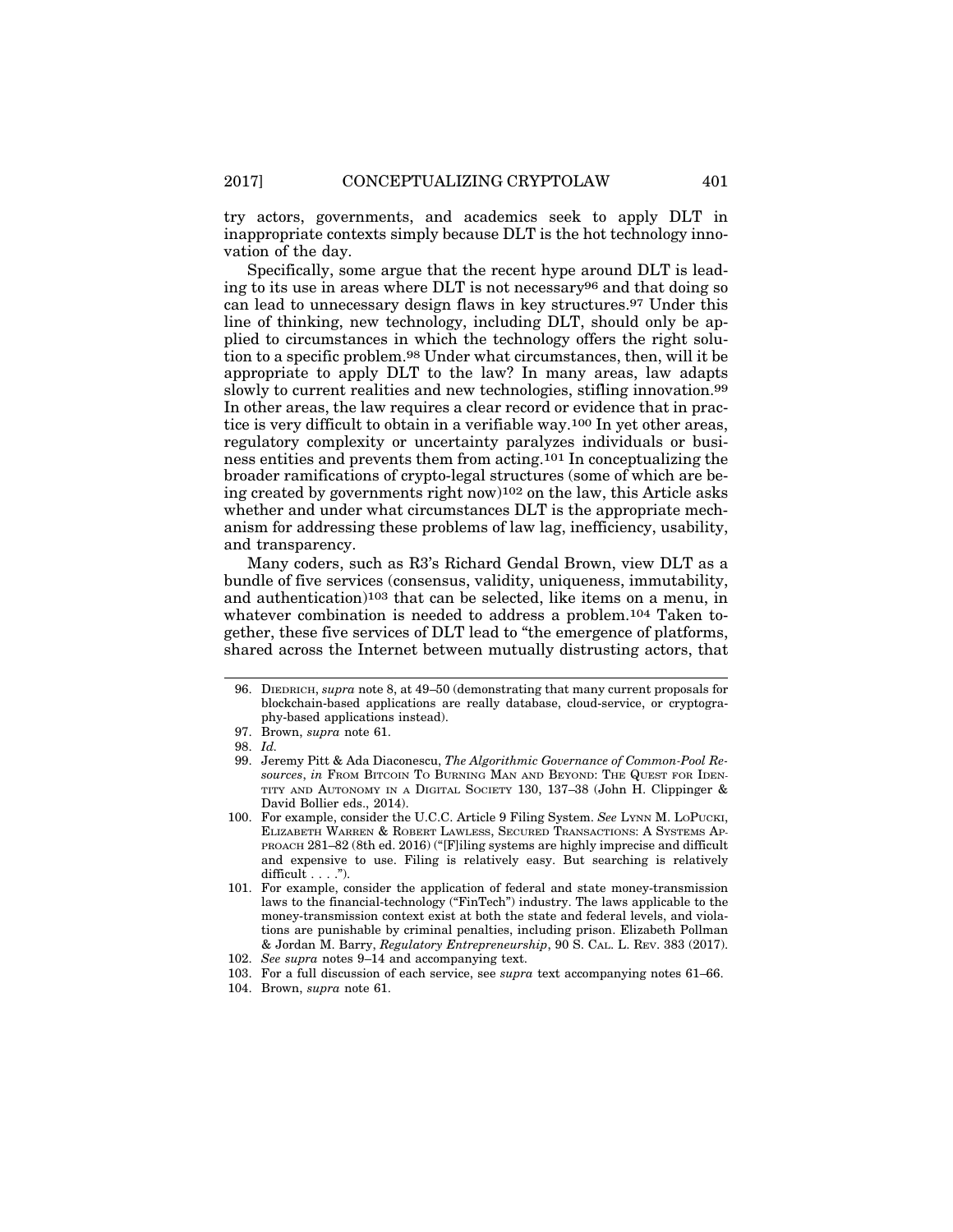allow them to reach consensus about the existence and evolution of facts shared between them."105 To determine, then, whether a particular area of the law will benefit from the application of DLT, we must consider whether the root of the identified problem of law lag, inefficiency, usability, or transparency relates to difficulty in reaching a consensus about the existence and evolution of shared facts. If so, that area of the law is ripe for crypto-legal-structure development. In such circumstances, the goal is to choose from the menu of DLT services to implement the law through smart-contracting distributed computer code in a way that addresses the identified problem.106 When conceived of in this light, crypto-legal structures represent a general-purpose form of implementing and adjudicating law. Crypto-legal structures are not limited by the context in which they are applied because the DLT underlying the structures can be unbundled and repackaged to address any specific context.

To concretize this idea, consider the implications of a shared record of immutable, verifiable, unique, authenticated facts for the Uniform Commercial Code's Article 9 filing system. Article 9 of the Uniform Commercial Code (U.C.C.) governs security interests in personal property.107 Protection of a secured creditor's interest in the collateral used to secure the loan it made vis-à-vis the interests of other secured creditors depends, in part, upon the ability of a secured creditor to communicate the existence of its interest to other potential creditors.108 To this end, U.C.C. Article 9 includes a filing system for use in "communicating the existence of a lien from the holder to a person who is considering becoming a creditor of the same debtor."109 The goal of the filing system is to give prospective creditors actual knowledge of preexisting liens.110 Unfortunately, "filing systems are highly imprecise and difficult and expensive to use," particularly for those searching the system for evidence of preexisting liens.111 The expense and difficulty of using such filing systems stem, at least in part, from the fact that: (1) there is not just one filing system, but many;<sup>112</sup>  $(2)$ "search methods differ widely from one filing system to another";113

110. *Id.*

<sup>105.</sup> *Id.*

<sup>106.</sup> When considered in the context of this broader theory, my prior proposal to use DLT to regulate DLT was a proposal for a crypto-legal structure, which, when taken together with other crypto-legal structures created across any other number of substantive disciplines, will create a new legal discourse of cryptolaw.

<sup>107.</sup> U.C.C. § 9-109, *reprinted in* CAROL L. CHOMSKY ET AL., SELECTED COMMERCIAL STATUTES 737–43 (2016).

<sup>108.</sup> Lynn M. LoPucki, *Computerization of the Article 9 Filing System: Thoughts on Building the Electronic Highway*, 55 L. & CONTEMP. PROBS. 5, 5 (1992).

<sup>109.</sup> LOPUCKI ET AL., *supra* note 100, at 281.

<sup>111.</sup> *Id.* at 281–82.

<sup>112.</sup> *Id.* at 283.

<sup>113.</sup> *Id.* at 294.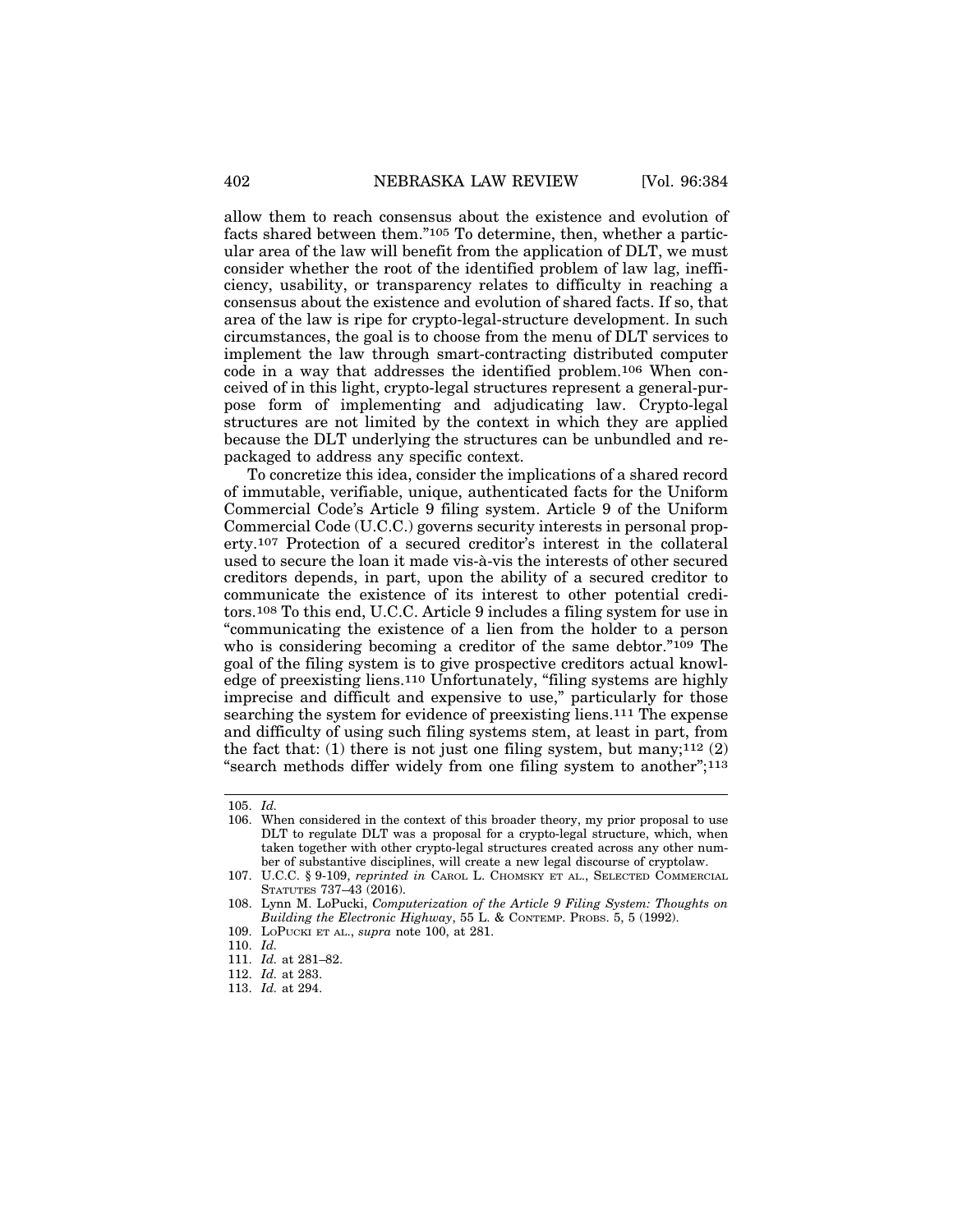(3) searches cannot be conducted on the full text of the filings, but rather, only on the index of the filing, which itself is limited to a single piece of information—the debtor's name;114 (4) filings in the system remain effective even after the name of the debtor listed on the filing has changed or the corporate debtor has undergone a structural change;115 and (5) following the rules of lapse and continuation to ensure a security interest is not lost remains complicated.116 In terms of the DLT services bundle, the common element among these five problems with the Article 9 filing system is that the parties using the system can never be certain that the facts that they are looking at are the same facts that the other parties in the system see. In other words, the system regularly fails to reach a consensus about the existence and evolution of shared facts. This makes the U.C.C. Article 9 filing system ripe for reform using crypto-legal structures that balance the proportion of the five DLT services—consensus, validity, uniqueness, immutability, and authentication—in ways that serve the unique goals of the filing system. For example, although the Article 9 filing system would likely benefit from the full robustness of consensus as public DLT systems, perhaps only the debtor, secured creditor, and the filing office need to validate the financing statements that pertain to specific transactions, rather than all the users of the crypto-legal structure (as would be the baseline for permissionless DLT).

Another area of the law that similarly appears to be ripe for the application of DLT, albeit to address a different problem in the law, is the anti-money laundering (AML) regulations implemented pursuant to the federal Bank Secrecy Act (BSA).117 The BSA and its implementing regulations (the BSA Regulations) are enforced by the Financial Crimes Enforcement Network of the United States Department of the Treasury (FinCEN).118 The BSA Regulations, an AML regime, require covered entities to know their customers and report transactions that

<sup>114.</sup> *Id.* at 295. I recognize that this is only an introductory list of the failings of the Article 9 filing system. A full list is beyond the scope of this Article and has been considered extensively by the literature and cases on Article 9. For a summary of those literature and cases, see LoPucki, *supra* note 108, at 6–15.

<sup>115.</sup> LoPucki*, supra* note 108, at 23.

<sup>116.</sup> *Id.* at 24.

<sup>117.</sup> In fact, the Directorate General of Financial Stability, Financial Services, and Capital Markets Union (FISMA) of the European Commission appears to concur, as it is conducting a feasibility study of whether blockchain technology can lower compliance obligations for financial institutions. DIEDRICH, *supra* note 8, at 65.

<sup>118.</sup> Bank Secrecy Act tits. I–II, Pub. L. No. 91-508, 84 Stat. 1114, 1114–24 (1970) (codified as amended at 12 U.S.C. §§ 1829b, 1951–59; 31 U.S.C. §§ 5311–14, 5316–32 (2012)) (authorizing the Secretary of the Treasury to issue regulations requiring organizations falling within the definition of "financial institutions" to keep records and file certain reports).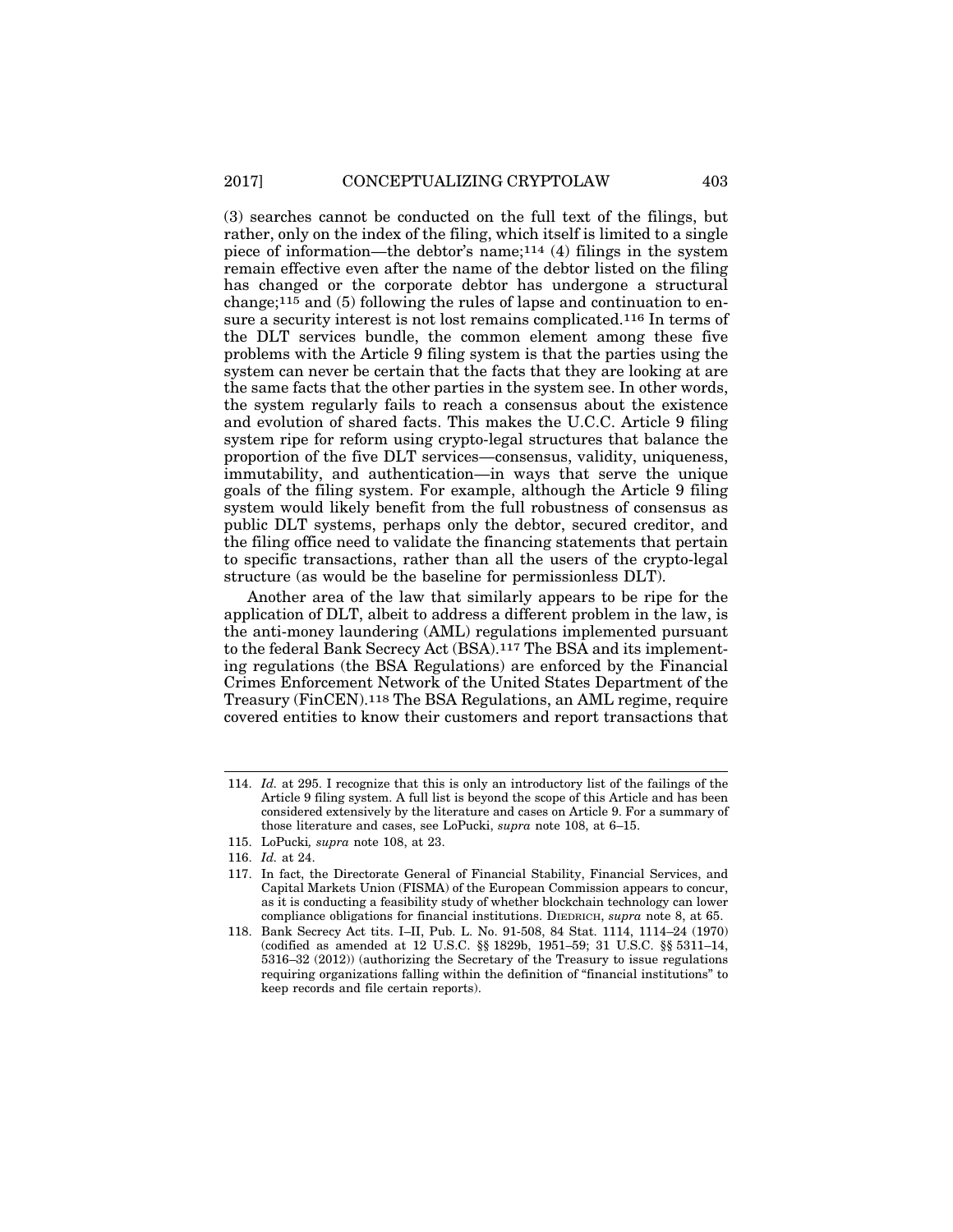are either suspicious or surpass a certain volume threshold.119 As part of the AML structure, the Funds Transfer120 and Funds Travel121 rules require covered entities to pass certain information about the parties involved in a transmittal of funds to the receiving institution together with the funds transferred during the transaction.122

To comply with the BSA Regulations, covered entities register with FinCEN and implement business-specific controls designed to flag suspicious transactions and then report flagged transactions to FinCEN on the prescribed forms.123 This AML system suffers from at least two major flaws: (1) even a diligent company may not red flag all transactions that qualify for reporting under the BSA Regulations, and (2) regular enforcement by FinCEN takes place through onsite inspections of books and records on an infrequent basis unless an entity is deemed such a risk that it should be investigated extensively and prosecuted for the crime of failing to comply with the BSA Regulations.124 At the root of these problems lies an inability to automatically identify the shared facts of interest that trigger compliance obligations. In other words, the system regularly fails to reach a consensus about the existence and evolution of shared facts. This makes BSA Regulation compliance a legal area ripe for the application of crypto-legal structures.

Thus far, then, cryptolaw can be conceptualized as a new area of legal discourse used to identify when crypto-legal structures should be adopted to address situations where the law struggles to provide a suitable mechanism for actors to reach a consensus about the existence and evolution of shared facts. Each crypto-legal structure represents law implemented and delivered through DLT-based computer code. The next step in conceptualizing cryptolaw is identifying the method or methods by which crypto-legal structures will be adopted.

<sup>119.</sup> *See* 31 C.F.R. § 1010.620 (2013) (requiring covered financial intuitions to create know-your-customer, or due diligence, programs); 31 C.F.R. § 1022.310 (2013) (reporting currency transactions over ten thousand dollars); 31 C.F.R. § 1022.320 (2013) (reporting suspicious transactions).

<sup>120. 31</sup> C.F.R. § 1010.410(e) (2013).

<sup>121. § 1010.410(</sup>f).

<sup>122.</sup> *See generally* FIN. CRIMES ENF'T NETWORK, U.S. DEP'T OF THE TREASURY, FINCEN ADVISORY: FUNDS TRANSFERS (1996), https://www.sec.gov/about/offices/ocie/ aml2007/fincen-advsiii.pdf [https://perma.unl.edu/W35R-SAVK].

<sup>123.</sup> For registration and renewal requirements, see 31 U.S.C. § 5330 (2012) and 31 C.F.R. § 1022.380 (2013). For requirements concerning the development and execution of an AML program that implements reporting obligations, see 31 U.S.C. § 5318(a)(2) (2012) and 31 C.F.R. § 1022.210 (2013).

<sup>124. 31</sup> U.S.C. § 5318(h) (2012) (requiring an independent review to "test, monitor and maintain, its anti-money laundering program" without further details). The frequency and extent of the review is determined in accordance with the MSB's riskassessment profile. *Id*.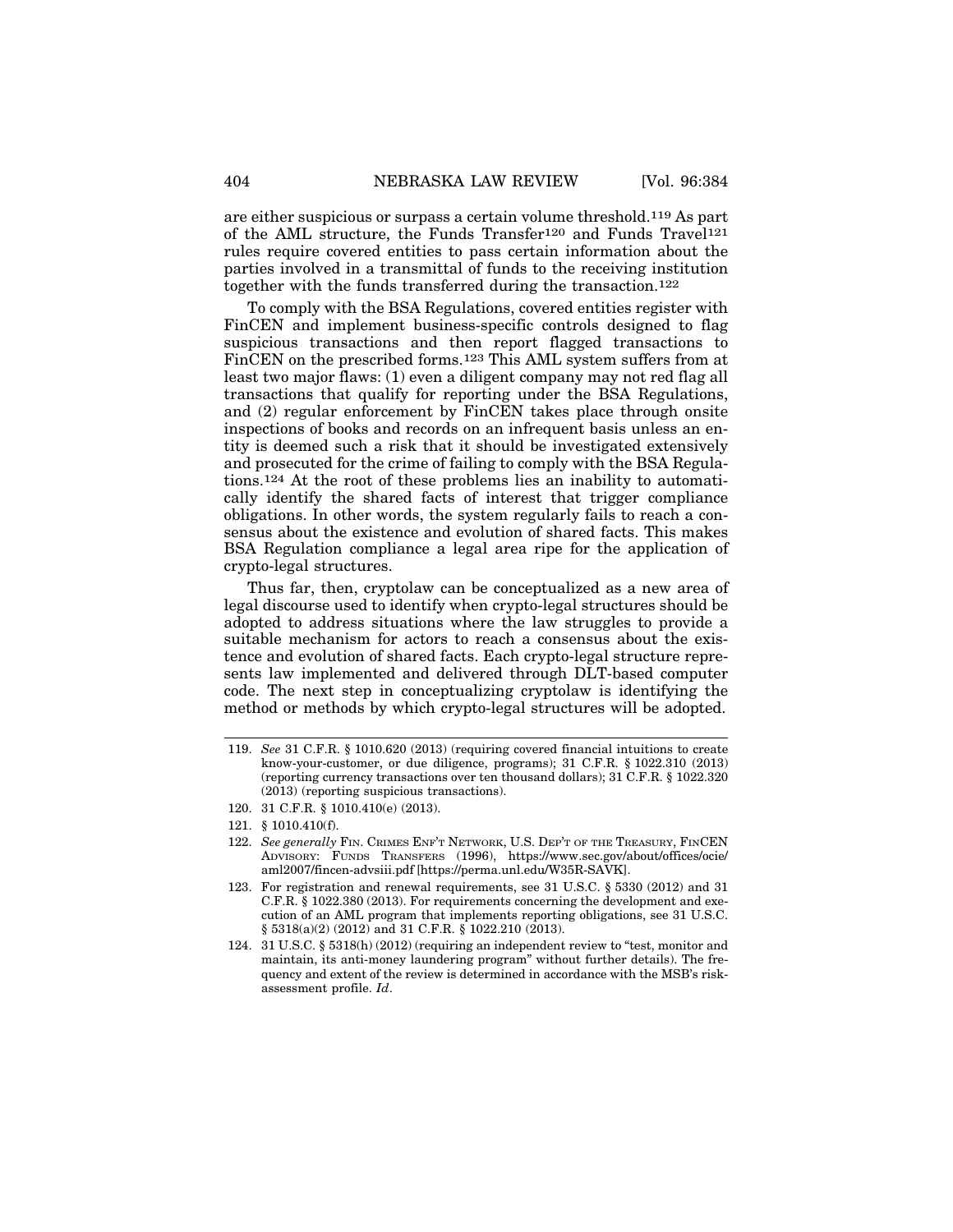## **B. Three Possible Methods of Adopting Crypto-Legal Structures**

There are three ways in which crypto-legal structures seem likely to emerge: (1) through industry-constructed crypto-legal structures later adopted by government actors, (2) through crypto-legal structures directly coded and adopted by government actors, and (3) through international development of crypto-legal structures.125 Furthermore, more than one single crypto-legal structure could be created to deal with a specific problem to more endogenously meet the needs of the governed. For example, in the context of compliance with the BSA Regulations, the crypto-legal structures useful for large, federally chartered banks are likely to look different from those useful to small FinTech companies that often prefer to incorporate elements of permissionless DLT into their business models. The crypto-legal structures would work together and in tandem, and could call to each other, leading to the development of more complex, nimble, and responsive crypto-legal structures over time. More fully understanding the importance and likelihood of each of the possible pathways for adopting crypto-legal structures calls for a closer examination of each in the context of one or both of the real-world legal examples set forth above.

## *1. Government Adoption of Industry-Created Crypto-Legal Structures*

Crypto-legal structures might be constructed voluntarily by the business community relying upon DLT when the community identifies an opportunity to endogenously implement cryptolaw at the level of permissionless DLT protocols.126 For example, the Bitcoin blockchain core developers have already undertaken a version of this process for certain legal rules of particular concern to the community: AML compliance under the BSA. In the summer of 2016, the Bitcoin blockchain core developers released BIP 75, a technical standard for use in connection with payments applications running on the Bitcoin blockchain.127 BIP 75 both enables businesses to offer a more user-

<sup>125.</sup> In each case, the government agency would adopt the crypto-legal structure either by issuing guidance interpreting the crypto-legal structure as complying with existing requirements or by issuing code or proof-of-concept as part of a rulemaking process subject to a public notice-and-comment period.

<sup>126.</sup> Reyes, *supra* note 19, at 230–31.

<sup>127.</sup> *See* Kyle Torpey, *BIP 75 Simplifies Bitcoin Wallets for the Everyday User*, BITCOIN MAG. (Apr. 23, 2016), https://bitcoinmagazine.com/articles/bip-simplifiesbitcoin-wallets-for-the-everyday-user-1461856604 [https://perma.unl.edu/F5MC-BNU3].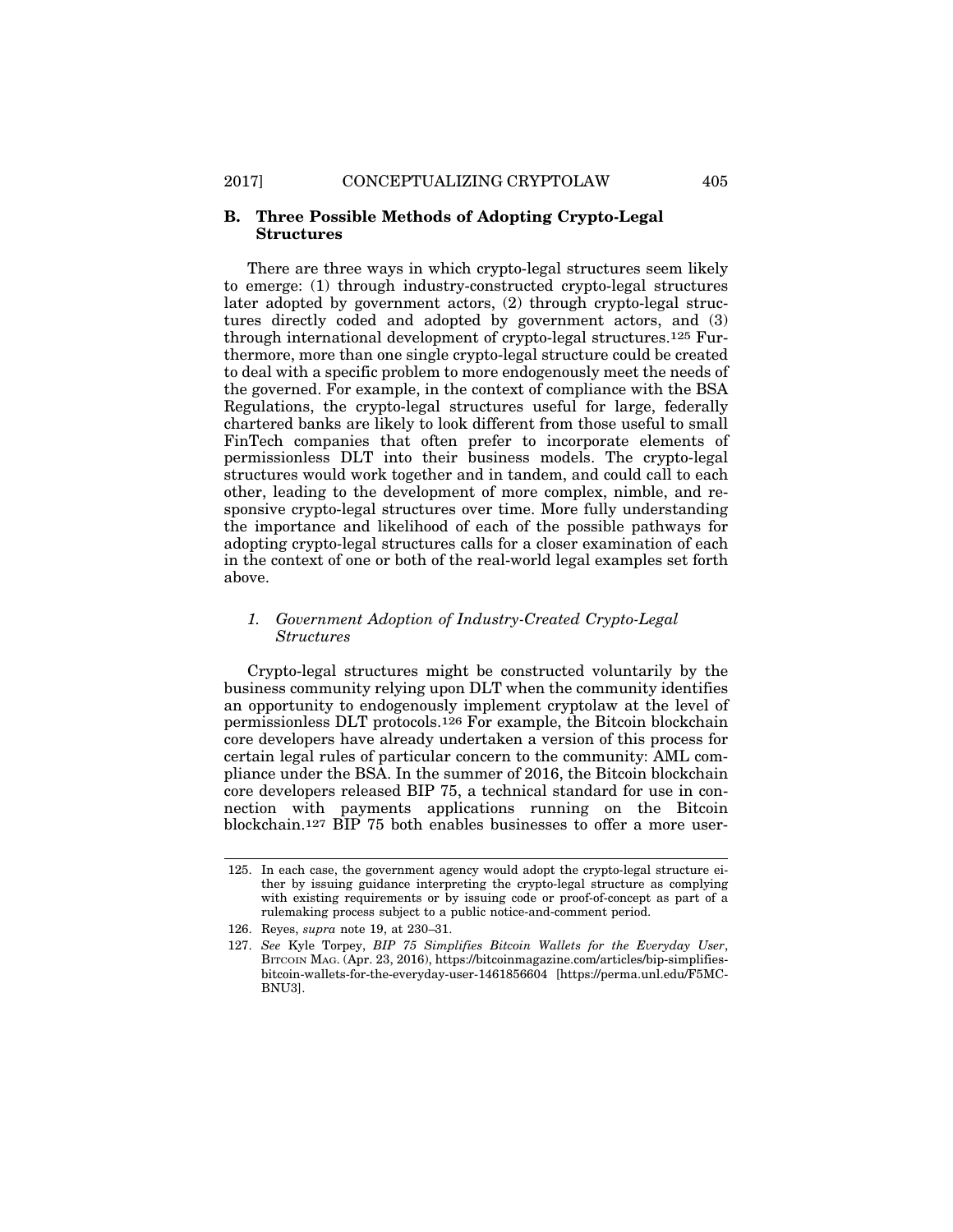friendly interface and comply with certain anti-money-laundering laws overseen by FinCEN.128

One of the key authors of BIP 75, Justin Newton, described the protocol as an opportunity to accept the fact that AML and know-yourcustomer rules apply to certain bitcoin payments applications, while creating a compliance mechanism that "protects fungibility, privacy and the open, permissionless nature of Bitcoin."129 Newton went on to affirm the primary benefits of creating such crypto-legal structures, namely, making them endogenous in nature, saying, "In the absence of a standard that encourages those values, we will end up with hidden systems that do exactly the same thing, but without taking the concerns of the community into account."130 BIP 75 is an example of an endogenously created crypto-legal structure.131 To graft BIP 75 into an emerging body of cryptolaw, FinCEN could adopt a regulation providing that companies applying BIP 75 to their payments services will be deemed compliant with certain anti-money-laundering rules if,

- 129. Torpey, *BIP 75 and Fungibility*, *supra* note 128 (quoting Justin Newton).
- 130. *Id.* (quoting Justin Newton).

<sup>128.</sup> *Id.* BIP 75 is referred to colloquially as "the Payment Protocol" and "creates a method of communication between a merchant and their customers before a payment is made." *Id.* The benefit of this communication mechanism is that it "allows customers to see human-readable payment destinations, which can be authenticated via digital signatures." *Id.* It also "creates a proof-of payment for the customer" and enables a refund mechanism. *Id.* These are all elements of BIP 75 that make bitcoin transactions more user-friendly. BIP 75 also "make[s] it easier for companies (financial in nature or not) to collect data on their customers." Kyle Torpey, *Does BIP 75 Really Threaten Bitcoin's Fungibility?*, BITCOIN MAG. (June 30, 2016) [hereinafter Torpey, *BIP 75 and Fungibility*], https://bitcoin magazine.com/articles/does-bip-really-threaten-bitcoin-s-fungibility-1467302909 [https://perma.unl.edu/7HTS-BAQA]. Such data collection will enable compliance with such anti-money-laundering rules as the Funds Transfer and Funds Travel Rules administered by FinCEN, which require financial institutions to transfer data between them relating to the senders and receivers of funds transfers. 31 C.F.R.  $§ 1010.410(e)–(f) (2013).$ 

<sup>131.</sup> Other voluntary organizations formed by the DLT industry are also working to create technical standards that could be adopted as crypto-legal structures by the appropriate regulatory authority. For example, the World Wide Web Consortium (W3C) is considering whether to design technical standards for the compatibility of DLT and web applications. W3C, BLOCKCHAINS AND THE WEB REPORT (2016), https://www.w3.org/2016/04/blockchain-workshop/report.html [https://perma.unl .edu/DTK3-LKKQ]. Further, the Chamber of Digital Commerce established the Blockchain Alliance, a forum for promoting collaboration between law enforcement and the blockchain community to build standards for cooperation and investigation. *Blockchain Alliance*, CHAMBER DIGITAL COM., http://digitalchamber .org/blockchain-alliance.html [https://perma.unl.edu/GW49-LEQN]. In addition, the Coalition of Automated Legal Applications serves as the Internet Governance Forum's Dynamic Coalition for the governance of blockchain technologies. COALA, DYNAMIC COALITION ON BLOCKCHAIN TECHNOLOGIES 3 (2016), https:// www.intgovforum.org/multilingual/index.php?q=filedepot\_download/4189/125 [https://perma.unl.edu/4Z7M-VGDQ].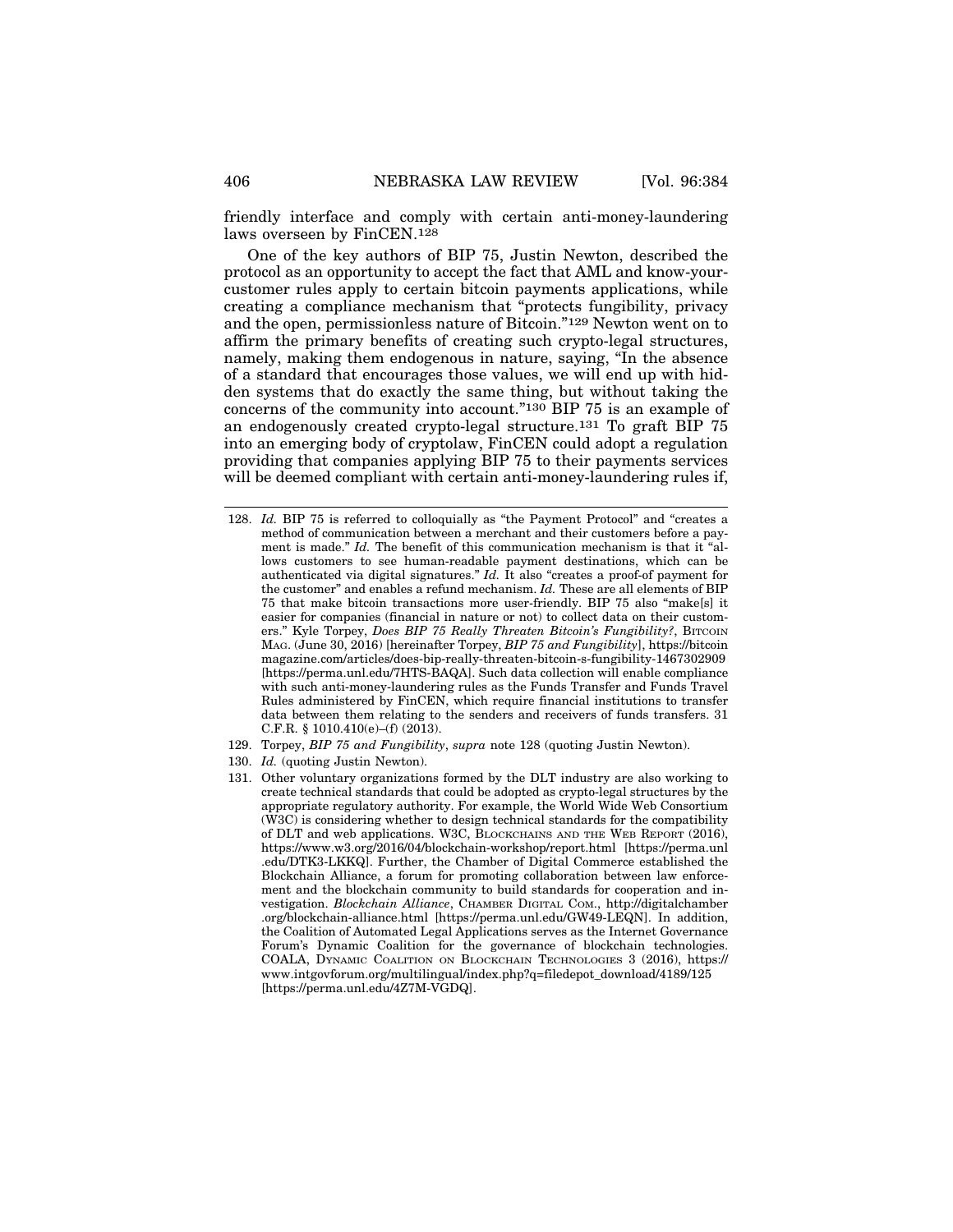for example, the companies submit to a technical audit process not less than two times per calendar year. To do so, FinCEN would engage in a rule-making process, subject to a public notice-and-comment period. Alternatively, FinCEN might issue administrative guidance interpreting BIP 75 as a program feature that complies with certain elements of the BSA Regulations. The possibility of industry-developed crypto-legal structures enables new forms of regulatory entrepreneurship132 and thereby offers an organic process for narrowing the gap between law and technology.

## *2. Crypto-Legal Structures Directly Coded by Government*

The proliferation of permissioned ledgers, and the admitted reticence of the core DLT developers to endogenously adopt standards such as BIP 75,133 ensures the importance of the second method for creating and implementing crypto-legal structures: government creation of crypto-legal structures. In this second method, the relevant government agency, employing their own in-house software developers, will design the crypto-legal structure, issue it as a regulation through the public rule-making process, or declare it compliant by interpreting existing regulations in administrative guidance. In the context of large federally regulated financial institutions' compliance with the BSA Regulations, this type of crypto-legal structure may be more useful than BIP 75. Further, it builds on a trend with which such institutions are already familiar; namely, RegTech, the process of trying to automate BSA compliance with technology that prefills and files the required FinCEN forms when algorithms spot certain red flags.134 A crypto-legal structure for BSA Regulations would merely be the next step in technological evolution for efficient and accurate implementation of the law, with the advantages of increased efficiency gains, decreased costs of enforcement, and decreased false positives over its predecessor RegTech solutions. For example, the U.S. Department of Health and Human Services is exploring the use of blockchain for

<sup>132.</sup> Pollman & Barry, *supra* note 101, at 384–85 (defining regulatory entrepreneurship as a class of business activity in which a company "makes changing the law a material part of its business plan" because its financial success depends "on the resolution of legal issues concerning a core aspect of [its] business<sup>"</sup>).

<sup>133.</sup> Torpey, *BIP 75 and Fungibility*, *supra* note 128 ("BIP 75 institutionalizes [regulatory compliance] in a convenient way that everyone can easily use and expect. We should comply with AML [and] KYC [regulations] only grudgingly." (alteration in original) (quoting lead Blockchain developer Peter Todd)).

<sup>134.</sup> DELOITTE, REGTECH IS THE NEW FINTECH: HOW AGILE REGULATORY TECHNOLOGY IS HELPING FIRMS BETTER UNDERSTAND AND MANAGE THEIR RISKS (2016), https:// www2.deloitte.com/content/dam/Deloitte/ie/Documents/FinancialServices/IE\_20 16\_FS\_RegTech\_is\_the\_new\_FinTech.pdf [https://perma.unl.edu/KQH5-3BED].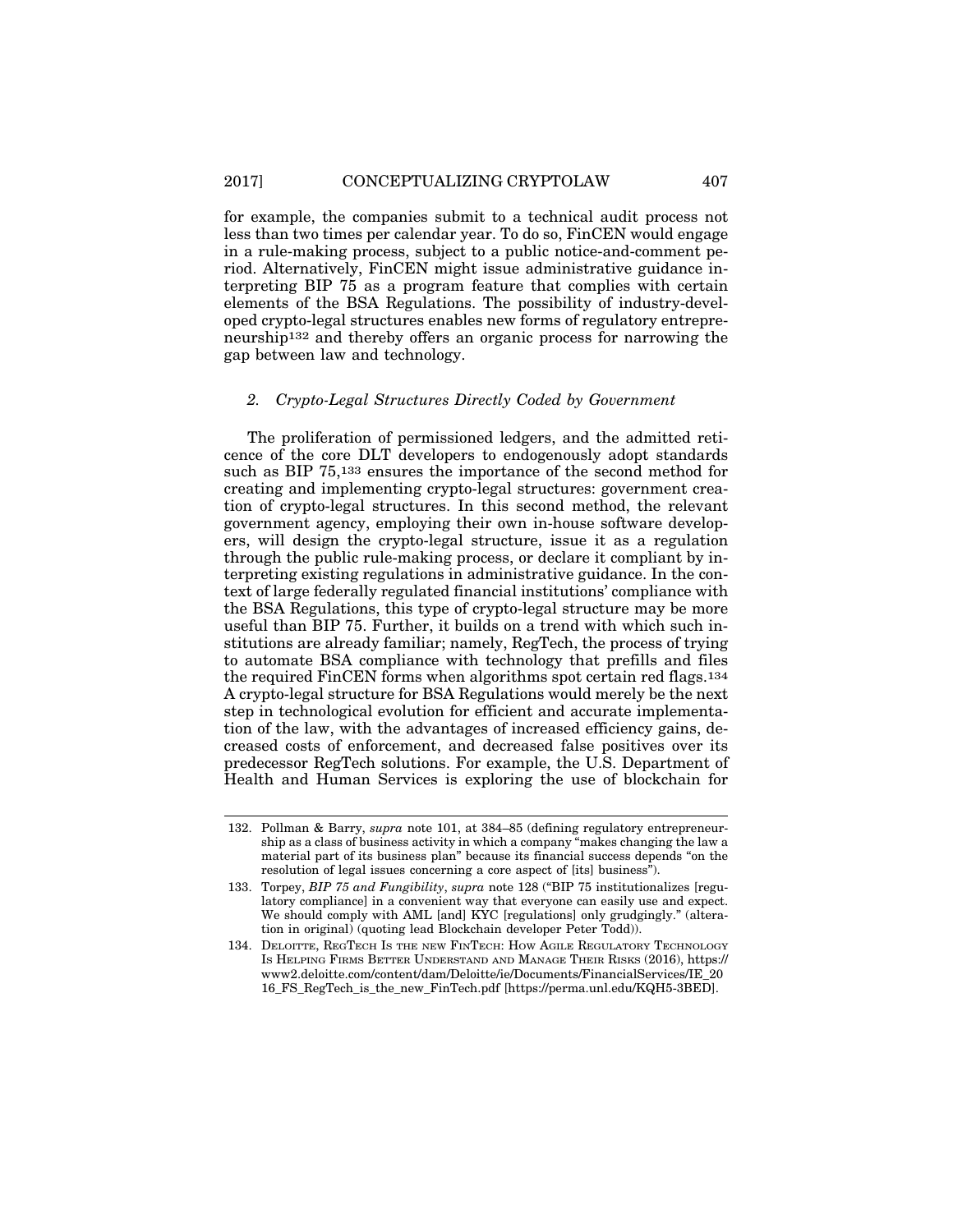managing health data,135 and the European Union is considering blockchain for financial regulation.136

Crypto-legal structures coded directly by the relevant regulatory agency would also be useful in the context of improving legal structures that depend upon a filing system of some kind, such as the U.C.C. Article 9 example discussed above, among others.137 In fact, a variety of regulatory agencies and legislative bodies already recognize potential uses for such crypto-legal structures.138 Using crypto-legal structures in this context would increase efficiencies, decrease transaction costs, and decrease problems related to the exchange of asymmetrical information. Using a crypto-legal structure in Article 9 and similar contexts also offers the added benefit of enabling regulators to continue to require compliance with jurisdiction-specific rules while also maintaining a national (or international) filing system without significantly increasing regulatory burden. This possibility is ensured by the fact that as long as the crypto-legal structures comply with a minimum and uniform standard for interoperability and compatibility, the crypto-legal structures could be designed to interact with each other across borders and across systems.

#### *3. International Development of Crypto-Legal Structures*

The concern for interoperability and compatibility of the various crypto-legal structures that will emerge leads to a third process for their creation and implementation: international standard setting. This process would perhaps evidence characteristics directly opposite

- 137. *See supra* notes 107–16 and accompanying text for a U.C.C. Article 9 example. For another example of a solution that is bein.g developed by IBM, see developerWorks TV, *IBM Blockchain Car Lease Demo*, YOUTUBE (Mar. 1, 2016), https://www.youtube.com/watch?v=IgNfoQQ5Reg.
- 138. *See, e.g*., del Castillo, *supra* note 12; Stan Higgins, *Vermont Is Close to Passing a* Law that Would Make Blockchain Records Admissible in Court, COINDESK (May 17, 2016), http://www.coindesk.com/vermont-blockchain-timestamps-approval [https://perma.unl.edu/M2U4-7L68]; Giulio Prisco, *Delaware Blockchain Initiative to Streamline Record-Keeping for Private Companies*, BITCOIN MAG. (May 9, 2016), https://bitcoinmagazine.com/articles/delaware-blockchain-initiative-tostreamline-record-keeping-for-private-companies-1462812187 [https://perma.unl .edu/8YP4-KDS6]; Rizzo, *supra* note 11; Andrea Tinianow & Caitlin Long, *Delaware Blockchain Initiative: Transforming the Foundational Infrastructure of Corporate Finance*, HARV. L. SCH. F. ON CORP. GOVERNANCE & FIN. REG. (Mar. 16, 2017), https://corpgov.law.harvard.edu/2017/03/16/delaware-blockchain-initiative -transforming-the-foundational-infrastructure-of-corporate-finance [https://per ma.unl.edu/TF6D-6E3A].

<sup>135.</sup> Bradley, *supra* note 13; Press Release, U.S. Dep't of Health & Human Servs., ONC Announces Blockchain Challenge Winners (Sept. 1, 2016), https://wayback .archive-it.org/3926/20170127190114/https://www.hhs.gov/about/news/2016/08/2 9/onc-announces-blockchain-challenge-winners.html [https://perma.unl.edu/JUF 7-5V45].

<sup>136.</sup> DIEDRICH, *supra* note 8, at 19.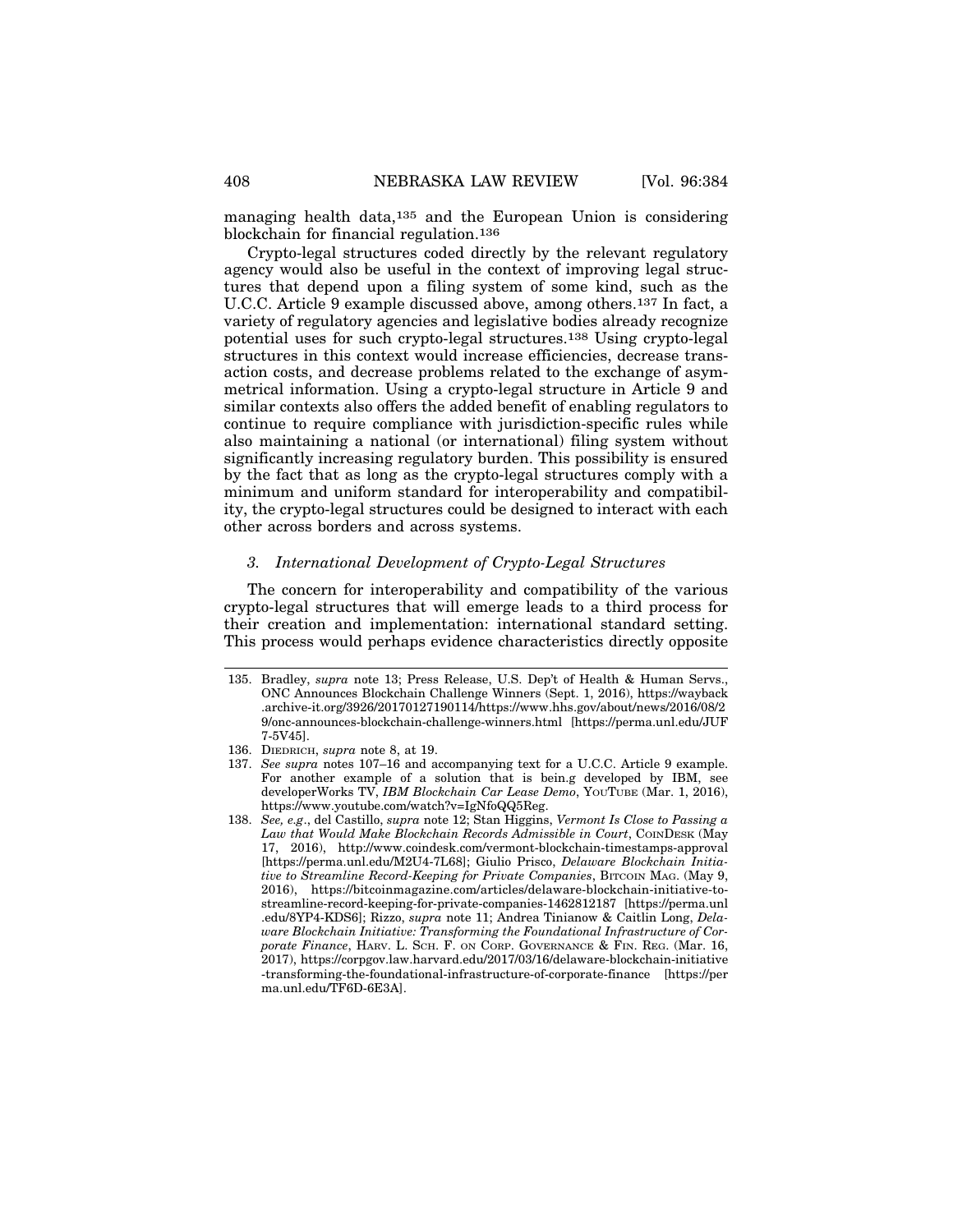to that of crypto-legal structures created by DLT core developers in that it will be slow and bureaucratic. The reality is, however, that as a technology with global reach, crypto-legal structures may emerge internationally as a preferred form of legal implementation and adjudication, and in such a scenario, only international cooperation will ensure that industry is not trapped in a clash of crypto-legal structures which would render them unable to operate without redesigning the code underlying their service in each jurisdiction.

Tellingly, the initial steps in this process are already underway. In April 2016, Australia's national standard-setting body proposed that the International Standards Organization (ISO) create a new field of technical activity to develop the "[s]tandardi[z]ation of blockchains and distributed ledger technologies to support interoperability and data interchange among users, applications and systems."139 Although the field of activity will specifically exclude "legal obligations and regulatory matters addressed by government jurisdictions," one of the work's articulated goals is to assure interoperability and compatibility across DLT and across jurisdictions such that individual jurisdictions may "work towards a regulatory framework that provides a mix of legal and technical rules."140 In other words, the stated aim of the ISO process is to pave the way for national jurisdictions to begin implementing crypto-legal structures for their individual jurisdictions.

Over time, other areas of the law that would benefit from a shared record of tamper-resistant, verifiable, and authenticated facts will become evident. As crypto-legal structures develop to address those problems, the crypto-legal structures may be designed to interact with each other, to interact with private contracting parties,141 or to interact with the governed without a government intermediary. As smartcontract coding capacity increases, we can imagine more complex crypto-legal structures with more autonomous and self-executing features. Crypto-legal structures might be supplemented by other technology, such as predictive technology142 or data-mining technology,143

<sup>139.</sup> STANDARDS AUSTL., ISO, FORM 1: PROPOSAL FOR A NEW FIELD OF TECHNICAL AC-TIVITY (2016), https://share.ansi.org/Shared%20Documents/News%20and%20Pub lications/Links%20Within%20Stories/ISO%20TSP%20258%20%28Blockchain% 20and%20Electronic%20Distributed%20Ledger%20Technologies%29.pdf [https:// perma.unl.edu/G6RU-GPL4].

<sup>140.</sup> *Id.*

<sup>141.</sup> This potential becomes particularly interesting if a private law of *lex cryptographia* emerges amongst peer-to-peer merchants acting over DLT, as suggested by Aaron Wright and Primavera De Filippi. Wright & De Filippi, *supra* note 19. Under such circumstances, cryptolaw may enable fluid transitions and interactions between public and private law that have not previously been possible (or at least have been impossible to document to date).

<sup>142.</sup> For a discussion of the implications of predictive technology for the law generally, see Casey & Niblett, *supra* note 16. And for a discussion of the implications of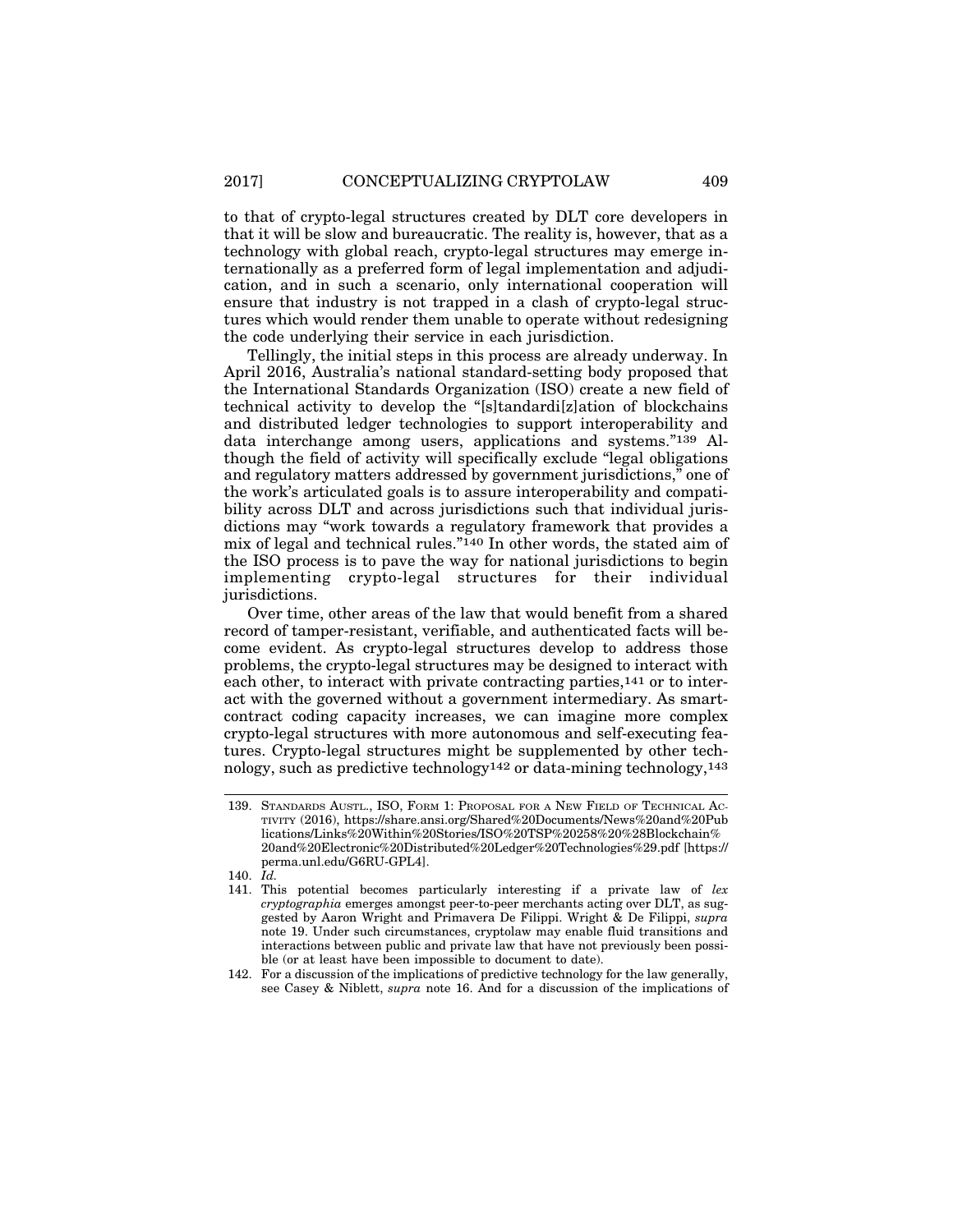such that the smart contracts are able take on predictive qualities and decisional capabilities. As the number of crypto-legal structures, the frequency of their interactions with each other, and the complexity of their designs increase, cryptolaw, the study of and discourse regarding these interactions and complexities, begins to crystalize into a separate and increasingly important area of law. A legal system in which crypto-legal structures begin to take root will see fundamental changes in the way the governed—whether individuals or entities experience, understand, and relate to the law.

## **C. More than Just Another "Law of the Horse"**

Conceived of as the study of and discourse regarding interlinked legal structures represented by self-executing, smart-contracting, semi-autonomous, cryptographic computer code, the cryptolaw proposed here represents something fundamentally different from the way that term has been sparingly and tentatively used to date.144 At present, most discussions about an emerging and evolving law of DLT mostly revolve around whether new, improved, or different regulation is required by the cryptographic nature of DLT.145 Such discussions

predictive technology in the credit-score context specifically, see Citron & Pasquale, *supra* note 17.

<sup>143.</sup> For a discussion of the possible implications of data-mining technology for the law, see Kaal & Vermeulen, *supra* note 15.

<sup>144.</sup> The most similar use of the term to date is by one of the chief developers of the Ethereum protocol, Gavin Wood, who explained:

Around the 1990s it became clear that algorithmic enforcement of agreements could become a significant force in human cooperation. Though no specific system was proposed to implement such a system, it was proposed that the future of law would be heavily affected by such systems. In this light, Ethereum may be seen as a general implementation of such a *crypto-law* system.

GAVIN WOOD, ETHEREUM: A SECURE DECENTRALISED GENERALISED TRANSACTION LEDGER 2, http://gavwood.com/Paper.pdf [https://perma.unl.edu/7N3T-7SER]. However, Dr. Wood's conception of cryptolaw stems from an entirely code-based perspective and does not tie the use of code in Ethereum to the existing legal system. In other words, Dr. Wood's article is an attempt to fill the gap left by the fact that "no specific system was proposed to implement" cryptolaw by either Dr. Wood or his predecessor Nick Szabo. *Id.* Other references to "crypto law" really intend to refer to the law governing encryption technologies, usually with reference to export controls relating to cryptography. *See, e.g*., BERT-JAAP KOOPS, CRYPTO LAW SURVEY (1995), http://coast.cs.purdue.edu/pub/doc/cryptography/ Crypto\_Law\_Survey/CryptoLawSurvey.html [https://perma.unl.edu/8TKA-YJNV] (reporting a "survey of cryptography laws"). For a good primer on the laws governing cryptography, see Nathan Saper, Note, *International Cryptography Regulation and the Global Information Economy*, 11 NW. J. TECH. & INTELL. PROP. 673 (2013). A few members of the DLT community refer to crypto law to refrence "legal issues in cryptocurrency." *See, e.g*., CRYPTO LAW BLOG, https:// cryptolawblog.wordpress.com [https://perma.unl.edu/3H3E-69GU].

<sup>145.</sup> I would include my own initial consideration of the subject in this category. As I argued there, Reyes, *supra* note 19, these conversations are an important initial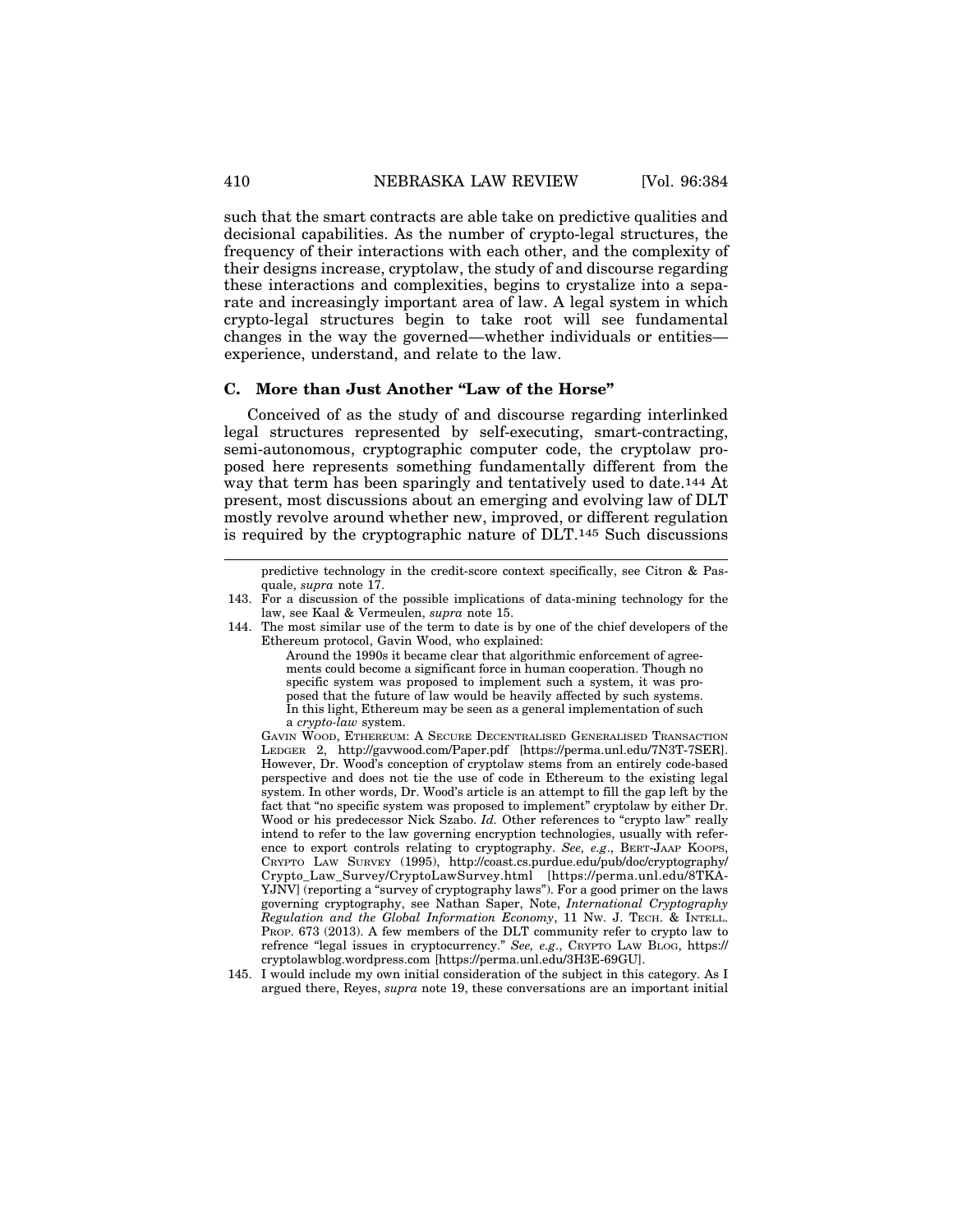do not actually contemplate the emergence of new legal structures using DLT. Furthermore, such discourse has led to accusations that cryptolaw is no more than a cyberlaw redux because it mirrors discussion of cyberlaw in the early Internet days, in which the debate focused on who and how to regulate the Internet.146 Cyberlaw is largely viewed today as an area of law for which there is "no unanimity" and for which "a list of issues substitutes for an abstract definition."147 Today, the term "cyberlaw" is synonymous with "the area of Internet regulation."148 In other words, "the vast majority of cyberlaw analysis focuses on the application of existing legal norms—intellectual property, trademark, antitrust, content regulation and the like—to cyberspace issues."149 As such, cyberlaw has been compared to "the law of the horse."150 Judge Frank Easterbrook saw activity in cyberspace, like the ownership and management of horses, as a specialized endeavor to which general legal rules could be applied as problems arose on a case-by-case basis.151 As a result, Easterbrook argued that "[a]ny effort to collect these strands into a course on 'The Law of the Horse,'" or a law of cyberspace, "is doomed to be shallow and to miss unifying principles."152

Several commentators prominently countered that cyberlaw could avoid its apparent fate as the law of the horse by focusing on the ele-

- 148. *Id.* at 606.
- 149. *Id.* at 608; *see* Joseph H. Sommer, *Against Cyberlaw*, 15 BERKELEY TECH. L.J. 1145, 1147–49 (2000); *see also* Needham J. Boddie, II et al., *A Review of Copyright and the Internet*, 20 CAMPBELL L. REV. 193, 193–94 (1998) ("The expansion of the Internet in size, usage and influence has generated a variety of novel legal questions. . . . [Nonetheless,] 'Internet Law' does not represent a new field or body of law such as tort law, contract law or property law. Internet Law is more or less the application of existing legal doctrines to the new technologies, avenues of commerce, and means of human interaction defined, created and experienced on the Internet."); David R. Johnson & David Post, *Law and Borders—The Rise of Law in Cyberspace*, 48 STAN. L. REV. 1367, 1379–1400 (1996) (prescribing application of distinct laws to cyberspace); Allison Roarty, *Link Liability: The Argument for Inline Links and Frames as Infringements of the Copyright Display Right*, 68 FORDHAM L. REV. 1011, 1011 (1999) ("As the Internet continues to expand exponentially, so do the corresponding legal issues."); Steven R. Salbu, *Who Should Govern the Internet?: Monitoring and Supporting a New Frontier*, 11 HARV. J.L. & TECH. 429, 430 (1998) (reviewing the many different cyberlaw issues that have received significant attention).
- 150. Easterbrook, *supra* note 93, at 207–08.
- 151. *Id.*
- 152. *Id.* at 207.

step to enable those using the technology in business models at present the regulatory certainty required to operate while innovating. The argument here is that while that discussion remains an important first step, the conversation should not, and need not, end with consideration of how to regulate DLT. *Id.*

<sup>146.</sup> Viktor Mayer-Schönberger, The Shape of Governance: Analyzing the World of In*ternet Regulation*, 43 VA. J. INT'L L. 605, 606–07 (2003).

<sup>147.</sup> *Id.* at 606 n.1.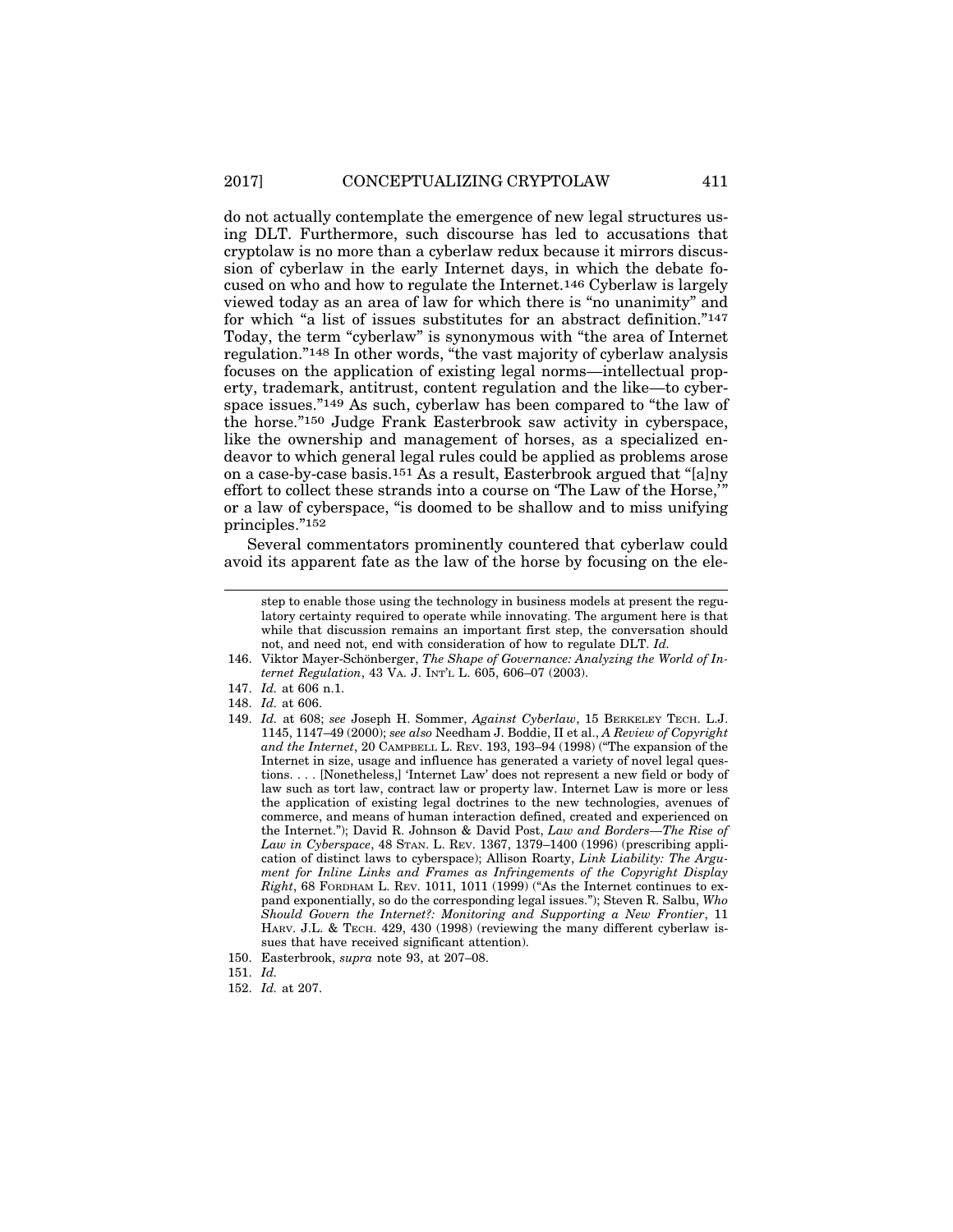ments that make cyberspace unique: the concept of cyber-structure, or "the indirect regulation of cyberspace through technological standards and structures."153 Most prominently, Professor Lawrence Lessig argued that examining the interaction between law and cyberspace teaches "about the limits on law as a regulator and about the techniques for escaping those limits" and requires a close look at "the collection of tools that a society has at hand for affecting constraints upon behavior."154 Lessig concluded that, with the emergence of cyberspace, a new regulatory force emerged—the computer code that makes interaction in cyberspace possible.155 Tying cryptolaw to this literature reveals that, to prevent cryptolaw from being summarily dismissed as another law of the horse, discussion of cryptolaw cannot end with whether and how to regulate DLT. If the discussion ends there, cryptolaw will devolve into a group of loosely affiliated musings about how to adapt legal paradigms built on assumptions of trusted and regulateable intermediaries to the world of DLT, which relies on math and inherently distrusts intermediaries.156 Instead, this Article

<sup>153.</sup> Mayer-Schönberger, *supra* note 146, at 608–09.

<sup>154.</sup> Lawrence Lessig, *The Law of the Horse: What Cyberlaw Might Teach*, 113 HARV. L. REV. 501, 502 (1999) [hereinafter Lessig, *The Law of the Horse*].

<sup>155.</sup> LAWRENCE LESSIG, CODE AND OTHER LAWS OF CYBERSPACE 6 (1999) [hereinafter LAWS OF CYBERSPACE I] ("That regulator is the obscurity in the book's title— *Code*. . . . In cyberspace we must understand how code regulates—how the software and hardware that make cyberspace what it is *regulate* cyberspace as it is. As William Mitchell puts it, this code is cyberspace's 'law.' *Code is law.*" (footnote omitted)); Lessig, *The Law of the Horse*, *supra* note 154, at 549 ("[M]ore than law alone enables legal values, and law alone cannot guarantee them. If our objective is a world constituted by these values, then it is as much these other regulators—code, but also norms and the market—that must be addressed.").

<sup>156.</sup> The comparison between the current literature on DLT and much of the cyberlaw literature is not unwarranted. The cyber-governance discussions regarding whether and how to regulate the Internet centered around four typical positions, Mayer-Schönberger, *supra* note 146, at 612 (outlining three of the positions), each of which has a counterpart in the DLT-governance literature prevalent to date. The first position, which one commentator named the state-based traditionalists, argued that the nation-state has the authority to regulate cyberspace in the same manner that it has the authority to regulate any other space. *Id.* at 612–18. The DLT-governance version of the state-based traditionalist position grounds itself in real-life events and argues that the state, by regulating applications running on DLT, is effectively regulating DLT in the same manner that it regulates any other space. *See, e.g.*, Rhys Bollen, *The Legal Status of Online Currencies: Are Bitcoins the Future?*, 24 J. BANKING & FIN. L. & PRAC. 272, 279 (2013) (arguing that "Bitcoins are a form of intangible private property, a valuable digital artefact" and are therefore "analogous with other forms of intangible private property, such as digital music, shares, licenses, trademarks, copyright, goodwill, domain names, frequent flier points and brands"); J. Scott Colesanti, *Trotting Out the White Horse: How the S.E.C. Can Handle Bitcoin's Threat to American Investors*, 65 SYRACUSE L. REV. 1, 38 (2014); Nelson DaCunha, *Virtual Property, Real Concerns*, 4 AKRON INTELL. PROP. J. 35, 41 (2010) (noting that if decentralized virtual currencies are a form of intangible property, tort law offers one way to protect interests of both users and service providers); Ruoke Yang, *When Is*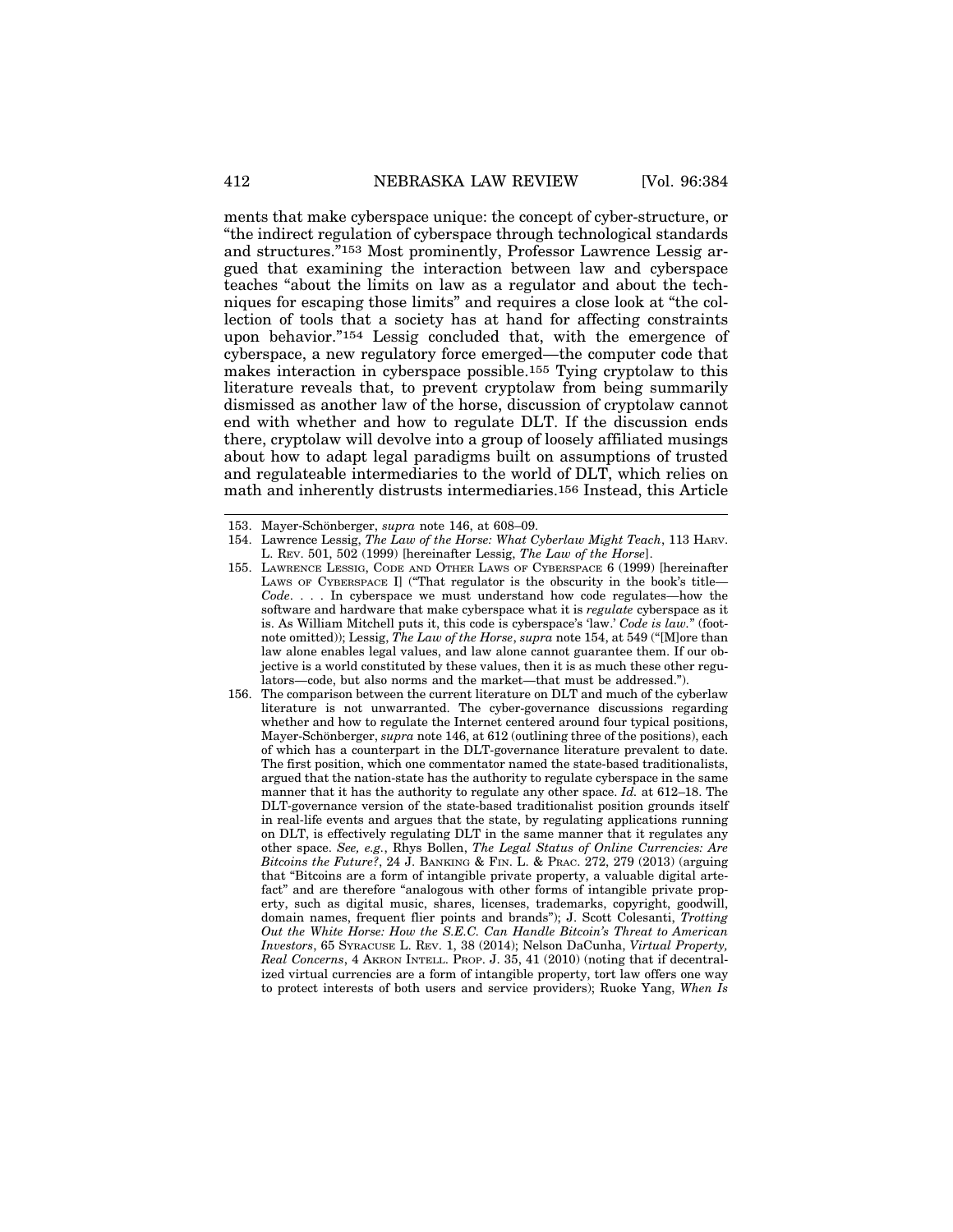demonstrates that cryptolaw is properly conceived of as a new way of thinking, studying, and talking about the law that anticipates the new issues arising from implementing law through cryptographic, smartcontracting computer code with the capacity for self-execution, embedded predictive technology, and autonomous interaction. As such, cryptolaw is much more than just another law of the horse.

As was true of Professor Lessig's focus on cyber-structures (e.g., the code), when the true focus of cryptolaw lies in DLT's unique capacity for creating new crypto-legal structures, cryptolaw disrupts the way we currently think about the law and regulation. Specifically, DLT has the potential to take the cyberstructural elements of cyberlaw and pursue them to an extreme version of code as law through crypto-legal structures. In other words, DLT offers lawmakers the capacity to actually write law into computer code, embed smart contracts to make the code self-executing, and embed predicative and machine-learning technology to enable the law to learn and adapt as it executes. DLT thereby offers an opportunity to resolve some of the very objections Easterbrook originally made to the idea of a law of cyberspace: crypto-legal structures allow the law, written into

*Bitcoin a Security Under U.S. Securities Law?*, 18 J. TECH. L. & POL'Y 99, 108 (2013). The second position, dubbed the cyber separatists, advocated that no regulation be imposed and that cyberspace be left to self-regulation. Mayer-Schönberger, *supra* note 146, at 618–26. A variety of DLT researchers and industry actors similarly plead for regulatory caution, arguing that self-regulation would be better poised to encourage innovation when DLT is still so new and unknown. *See, e.g.*, Wright & De Filippi, *supra* note 19. The third cyber-governance position, referred to as the internationalists, claimed that in light of the international nature of the technology, governance would only be appropriate at an international level through international law. Mayer-Schönberger, *supra* note 146, at 626–30. The international, borderless, inherently decentralized nature of DLT has also given rise to arguments that only international bodies should have the authority to dictate DLT-governance structures. *See e.g.*, Nicholas Plassaras, Comment, *Regulating Digital Currencies: Bringing Bitcoin Within the Reach of the IMF*, 14 CHI. J. INT'L L. 377 (2013). The fourth position, offered as an alternative to each of the other three, argued that a layered architectural approach was more appropriate and encouraged lawmakers to layer regulation in ways that took advantage of the uniqueness of the technology. Mayer-Schönberger, *supra* note 146, at 637–40. Similarly, alternative regulatory approaches, rooted in the layers and architectural principles developed in the Internet context, have been suggested for use in DLT governance. Daniel Folkinshteyn, Mark M. Lennon & Timothy Reilly, *A Tale of Twin Tech: Bitcoin and the WWW*, 10 J. STRATEGIC & INT'L STUD. 82 (2015). Both the cyber-governance debate and the DLT-governance debate center on how current law can and should be applied to the emerging technology of the time, arguably allowing the current DLT literature to fall victim to the law-of-the-horse critique. As this Article has demonstrated, however, cryptolaw possesses the potential to move beyond the DLT-governance debate to a consideration of the potential impact of the technology at issue on the very foundations of law and how society understands law.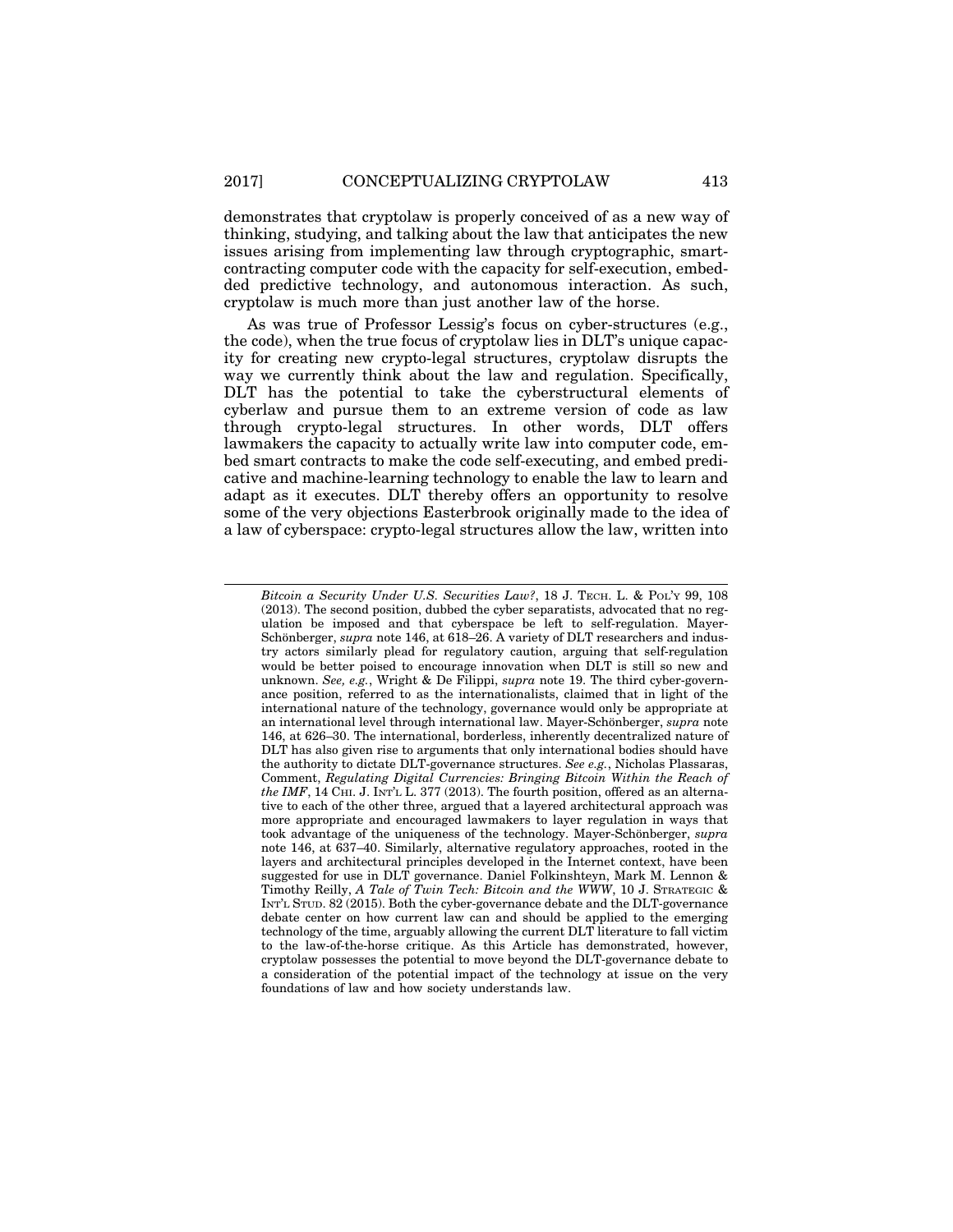ever-adapting code,157 to endogenously keep pace with rapidly developing changes in technology.158 Ultimately then, DLT offers more than merely emerging technology that poses new and interesting legal questions, but rather, it offers a technology that can be employed to form an entirely new discourse on the law—cryptolaw.

## IV. CONCEPTUALIZING CRYPTOLAW AS DISRUPTIVE LEGAL DISCOURSE

Implementing crypto-legal structures will disrupt national legal systems at their core, disrupting the very way we study, think, and talk about the law. The core affected elements include legal structure, substantive law, and legal culture.159 Crypto-legal structures will disrupt each of these elements, causing fundamental change to any legal system in which they are employed. This Article uses the comparative legal method as a methodological paradigm for conceptualizing the contours of the new legal discourse that will result from using DLT to implement law in a disciplined way. Comparative law has been described as the "critical method of legal science" because of its focus on "the juxtaposing, contrasting and comparing of legal systems or parts thereof with the aim of finding similarities and differences."160 The comparative enterprise takes place at both the macro and micro level.161 At the macro level, comparative law uses an investigation of similarities and differences to further "the universal knowledge and phenomena of law."162 At the micro level, the goal of comparative law

If we are so far behind in matching law to a well-understood technology such as photocopiers—if we have not even managed to create well-defined property rights so that people can adapt their own conduct to maximize total wealth—what chance do we have for a technology such as computers that is mutating faster than the virus in *The Andromeda Strain*?

Easterbrook, *supra* note 93, at 210.

- 159. *See, e.g.*, LAWRENCE M. FRIEDMAN, LAW AND SOCIETY 6–9 (1977) [hereinafter FRIEDMAN, 1977]; LAWRENCE M. FRIEDMAN, THE LEGAL SYSTEM 11-16 (1975) [hereinafter FRIEDMAN, 1975]; Lawrence M. Friedman, *Legal Culture and Social Development*, 4 LAW & SOC'Y REV. 29 (1969); Lawrence M. Friedman, *On Legal Development*, 24 RUTGERS U. L. REV. 11 (1969).
- 160. Esin Örücü, *Developing Comparative Law*, *in* COMPARATIVE LAW: A HANDBOOK 43, 44 (Esin Örücü & David Nelken eds., 2007).
- 161. Gerhard Dannemann, *Comparative Law: Study of Similarities or Differences?*, *in* THE OXFORD HANDBOOK OF COMPARATIVE LAW 383, 387 (Mathias Reimann & Reinhard Zimmermann eds., 2006).
- 162. Örücü, *supra* note 160, at 46.

<sup>157.</sup> LAWS OF CYBERSPACE I, *supra* note 155, at 109 ("Code is not constant. It changes.").

<sup>158.</sup> As a supplement to his argument that general legal rules were sufficient to address issues arising in cyberspace, Easterbrook also claimed that attempting to create a law of new technology was inappropriate because the law could not keep pace: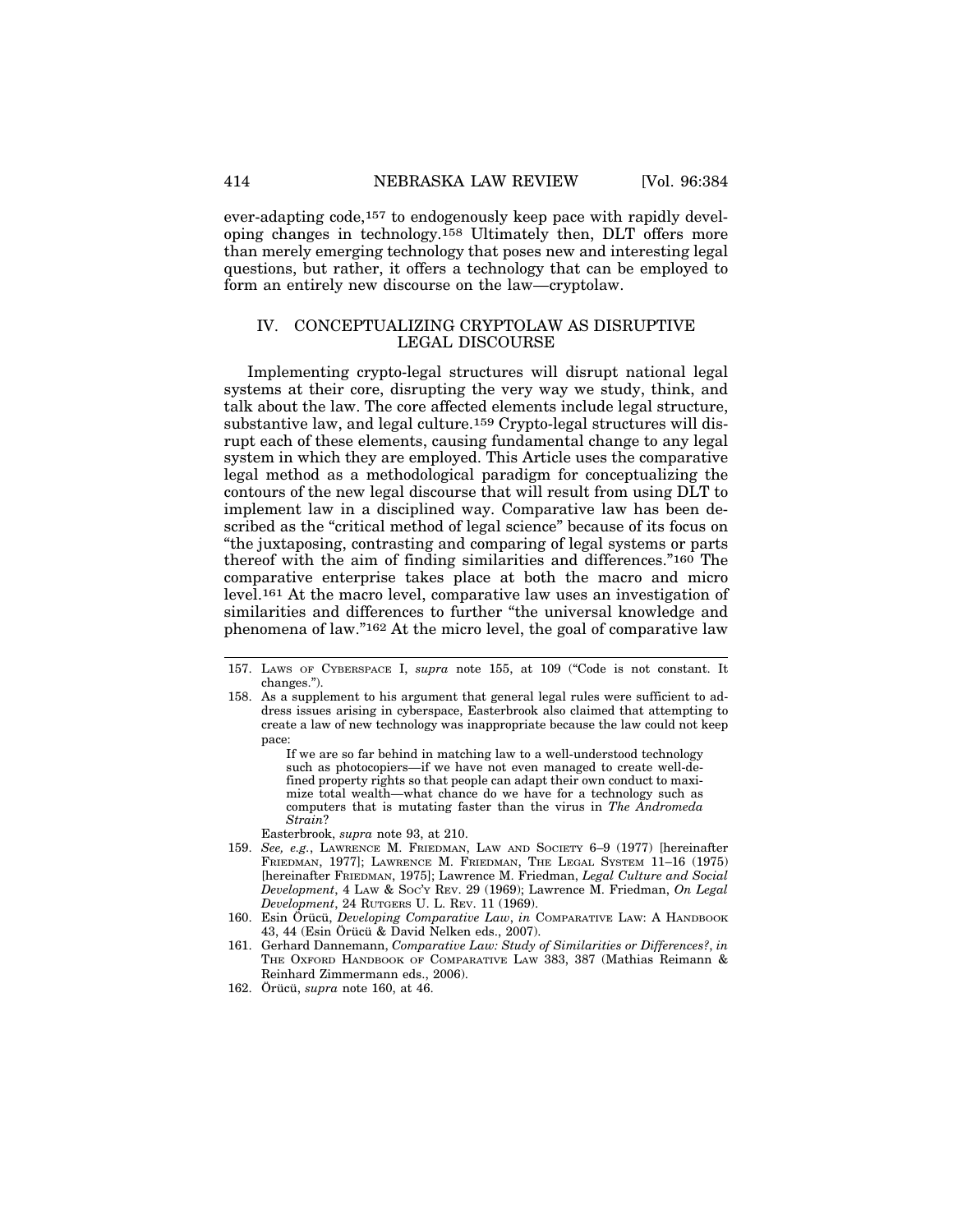is to aid foreign-law research, promote law reform, and facilitate better understanding of other legal systems.163 Because the micro-comparison goals of promoting legal reform and better understanding other legal systems directly intersect with the prospect of implementing new and existing legal structures through crypto-legal structures wherein DLT operates as a type of foreign legal system, this Article applies elements of comparative micro-analysis to examine the implications of crypto-legal structures for the legal system, including: comparative study of legal cultures, the study of legal transplants, and functional comparison.164 With those methodological tools in hand, this Part first considers the potential effect of crypto-legal structures on existing substantive law, arguing that they simultaneously offer a path for simplifying law through functional equivalents in the code and lead to the emergence of new regulatory actors. This Part next argues that, over time, the resulting subtle shifts in substantive law will lead to broader changes in the legal structures that comprise the system. This Part concludes by considering how those changes in legal structure will impact current legal culture by altering the scope of the relevant legal actors.

#### **A. Disruption of Substantive Law**

The term substantive law refers to both "the substantive rules and rules about how institutions should behave."165 If DLT is approached as a form of foreign law, the creation of a crypto-legal structure by taking an existing legal rule and rewriting it into computer code should be approached as an exercise in legal transplantation. Legal transplantation is the process of taking a legal artifice from its home jurisdiction and implementing it in a foreign, receiving jurisdiction. Unless legal transplants are "designed to deal effectively with the special characteristics of the recipient jurisdiction,"166 in this case DLT, the transplanted law can have unexpected effects.167 Even when a transplanted law has unexpected effects, it succeeds if it achieves its function in the receiving jurisdiction.168 Understood in that light, any consideration of legal transplants must exist alongside, and in relation

<sup>163.</sup> *Id.*

<sup>164.</sup> Ralf Michaels, *The Functional Method of Comparative Law*, *in* THE OXFORD HANDBOOK OF COMPARATIVE LAW, *supra* note 161, at 339, 341.

<sup>165.</sup> FRIEDMAN, 1975, *supra* note 159, at 14. Friedman goes on to say that "[a] legal system is the union of 'primary rules' and 'secondary rules.' Primary rules are norms of behavior; secondary rules are norms *about* those norms—how to decide whether they are valid, how to enforce them, etc." *Id.* (footnote omitted).

<sup>166.</sup> Michael S. Gal, *The "Cut and Paste" of Article 82 of the EC Treaty in Israel: Con*ditions for a Successful Transplant, 9 EUR. J.L. REFORM 467, 469 (2007).

<sup>167.</sup> *Id.*

<sup>168.</sup> *Id.* at 472 ("I suggest defining success as the ability of the transplanted law to achieve its goals in the transplanting country.").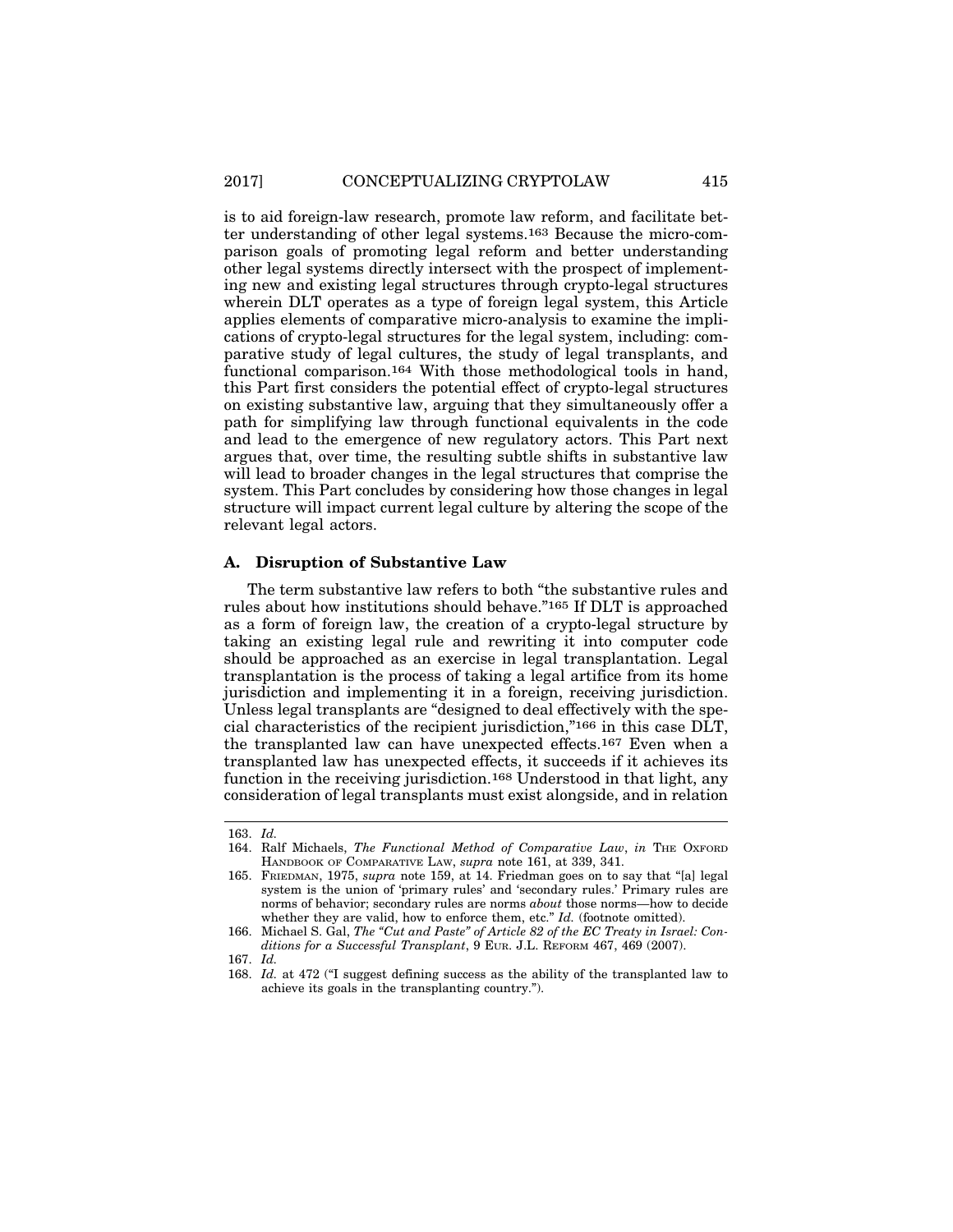to, the comparative-law functional method.169 The functional method of comparative law considers elements of a legal system in light of the function that it serves in responding to a societal problem.170 In so doing, the functional method recognizes that other systems may use functional equivalents, "other institutions, legal or non-legal, that perform the same function," to address the same societal problem differently.171 In other words, the first step in the transplantation process is to identify a problem ripe for change through transplantation, here a legal structure that would benefit from consensus on the existence of shared facts through importation of the law into DLT-based computer code. Then the transplantation process requires a consideration of any institutions or elements of the receiving system, here the DLT, that serve some or all of the same function. Only then can the transplant, the crypto-legal structure, be successfully designed.

As a series of legal transplants from existing law into the foreign system of DLT, the emergence of crypto-legal structures will disrupt substantive law in at least three ways. First, crypto-legal structures will enable the simplification of many legal rules using existing functional equivalents in the DLT during the process of coding crypto-legal structures. Second, building crypto-legal structures, as a form of legal transplantation, will lead to the emergence of new regulatory agents: certain self-executing elements of the code and the developers that code the law into crypto-legal structures. Finally, crypto-legal structures will give rise to new questions for adjudication.

#### *1. Simplification of Substantive Law*

Comparative law's functional method offers methodological tools for recognizing that "different legal rules can play similar functions in different societies."172 Functionalist comparative law compares legal

<sup>169.</sup> *Id.* ("Several conditions for a successful transplant have been identified in the literature. . . . Although Watson generally focused on whether a transplant will occur or not, he implicitly identified several factors that contribute to a successful transplant. Most importantly, he emphasized the importance of the idea behind the law. If the idea is a good one, in that it serves to provide a suitable solution for a legal problem, then the transplant will have higher chances of success. Yet as many commentators have emphasized, for this condition to be fulfilled the idea should be a good one in light of the special conditions of the transplanting jurisdiction." (footnote omitted) (citing Alan Watson, *Comparative Law and Legal Change*, 37 CAMBRIDGE L.J. 313, 324–26 (1978))).

<sup>170.</sup> Ralf Michaels, *The Functionalism of Legal Origins*, *in* DOES LAW MATTER? ON LAW AND ECONOMIC GROWTH 21, 23 (Michael Faure & Jan Smits eds., 2011).

<sup>171.</sup> Ralf Michaels, *Comparative Law by Numbers? Legal Origins Thesis,* Doing Business *Reports, and the Silence of Traditional Comparative Law*, 57 AM. J. COMP. L. 765, 778 (2009).

<sup>172.</sup> Tom Ginsburg, *Lawrence M. Friedman's Comparative Law, with Notes on Japan*, 5 J. COMP. L. 92, 102 (2010) (citing R. ZWEIGERT & H. KOTZ, AN INTRODUCTION TO COMPARATIVE LAW (2d ed. 1998)).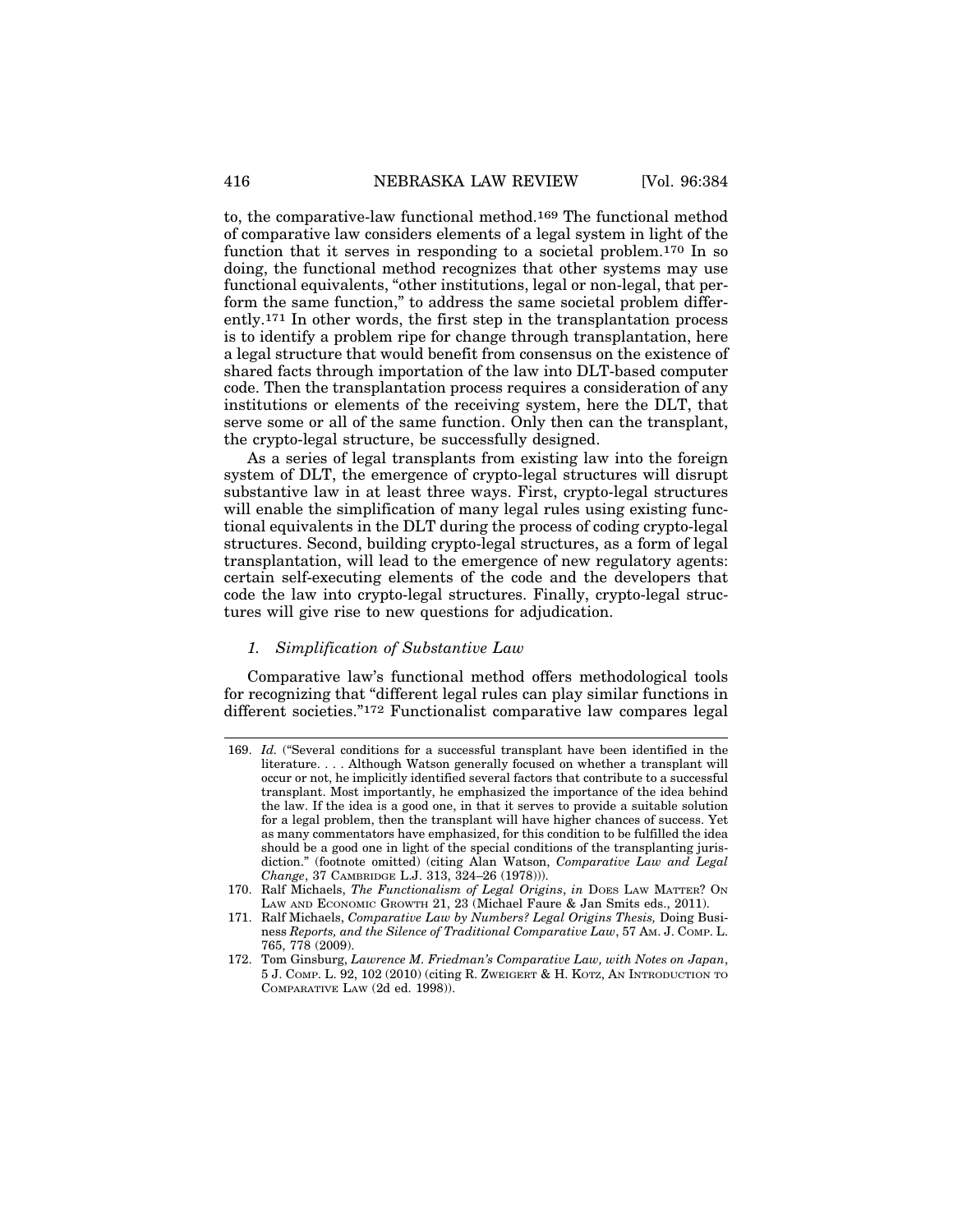systems by focusing on facts, such as the effects of rules, events, and judicial responses or decisions in response to real-life situations.173 Functionalist comparative law then considers these comparisons in light of "the theory that [comparative law's] objects must be understood in the light of their functional relation to society."174 Together, these two facets of functionalist comparative law allow for the identification of functional equivalents between two systems, that is, the identification of institutions in each system that, even if doctrinally different and even if one is a legal institution while the other is a nonlegal institution, fulfill similar functions.175

The idea of focusing on the function of an institution is not unique to comparative law. In fact, the field of computer programming uses a similar analytical approach, referred to as "systems analysis."<sup>176</sup> Similar to the comparative-functional method, "[s]ystems analysis proceeds by identifying systems, discovering their goals or attributing goals to them, mapping their subsystems and the functions each performs, determining their internal structures, depicting them with attention paid to efficiency of presentation, and searching for internal inconsistencies."177 The similarities between the two approaches give regulators, armed with functionalist-comparative-law theory, and DLT computer coders, armed with system analysis, common ground for first assessing a specific existing legal structure, identifying its functional relation to society, breaking out subsystems of the legal structure, and identifying their functions, and then assessing which elements of DLT, if any, endogenously fill those functions. Where DLT does, or can be coded to, fill certain functions of the law, the substantive law can be simplified as it is translated into a crypto-legal structure.

Further analysis of the Article 9 filing system illustrates the impact of translating existing legal structures into crypto-legal structures using a combination of functionalist comparative law and systems analysis. The primary function of the Article 9 filing system is "to communicate the existence of filed financing statements to those who search the records."<sup>178</sup> To fulfill this function, Article 9 requires that a financing statement contain the name of the debtor, the name of the secured creditor, an indication of the collateral,179 the mailing

<sup>173.</sup> Michaels*, supra* note 164, at 342.

<sup>174.</sup> *Id.*

<sup>175.</sup> *Id.*

<sup>176.</sup> Lynn M. LoPucki, *The Systems Approach to Law*, 82 CORNELL L. REV. 479, 481  $(1997)$ .

<sup>177.</sup> *Id.* (footnote omitted).

<sup>178.</sup> LoPucki, *supra* note 108, at 5.

<sup>179.</sup> These three pieces of information are required by U.C.C. § 9-502(a) in order for a financing statement to be effective. As a result, they are referred to by some "as 'the three holies' of the financing statement. Each must be given, and given cor-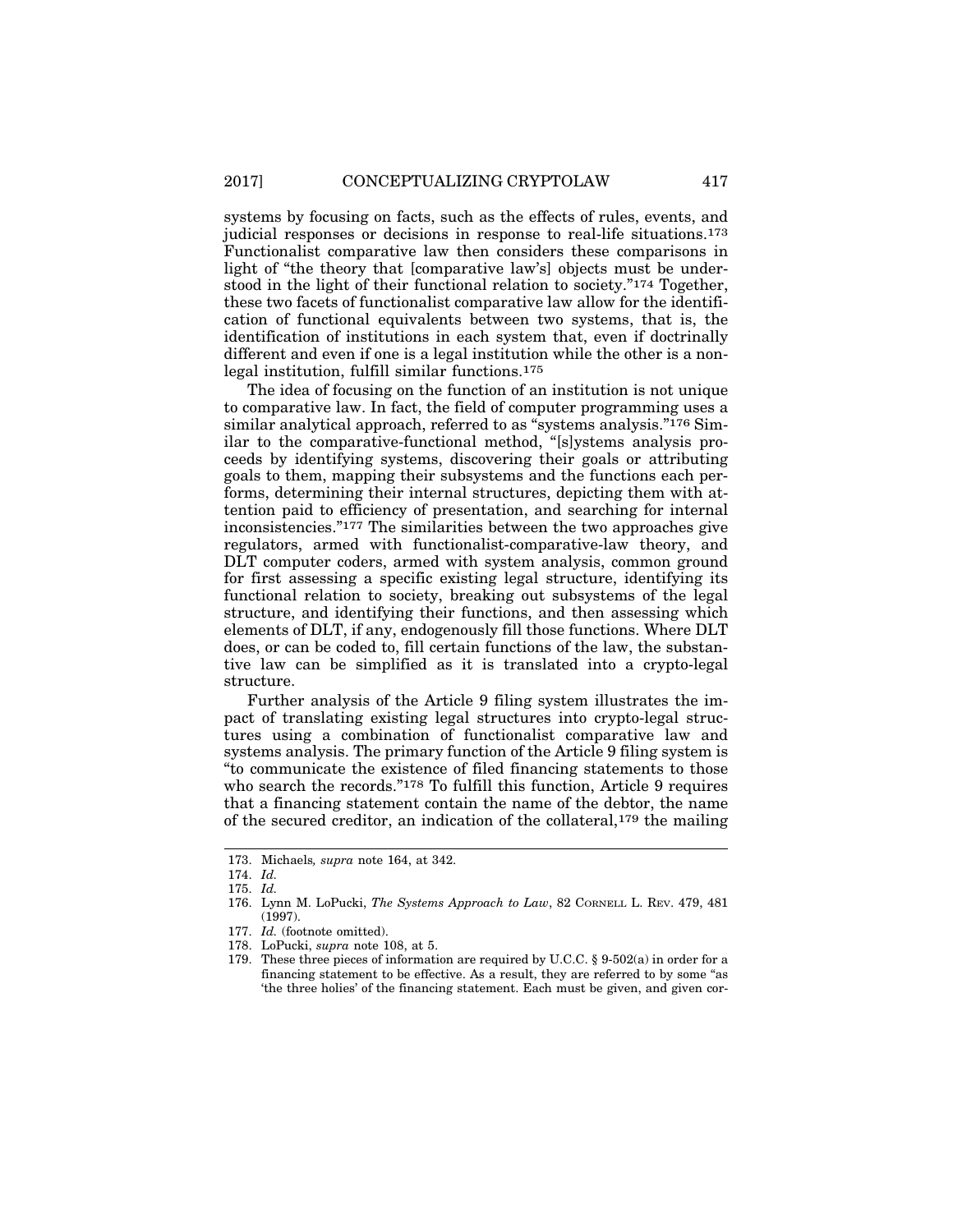address of the debtor and secured creditor, and an indication of whether the debtor is an individual or an organization.<sup>180</sup> A financing statement will lapse after five years unless a continuation statement is filed during the six-month window directly prior to the lapse date, and all records relating to a lapsed financing statement can be deleted from the system one year after lapse.181 When a prospective creditor searches the filing statement for a pertinent financing statement, the creditor may only search an index, not the full text of the document, and the index only contains the debtor's name as it is contained in the financing statement on file.182

When a searcher obtains a financing statement, the "open drawer" concept of the filing system ensures that the searcher receives "absolutely everything related to the original financing statement (amendments, assignments, deletions, continuation statements, termination statements, etc.) . . . so that they have complete information as to the current status of the filed transaction."183 Creditors filing financing statements make mistakes when entering the debtor's name on the form.184 And even when the name was correct when initially listed, debtors change their names without informing their creditors, leaving the creditors vulnerable to an ineffective filing statement.185 Filers also often unintentionally forget to file a continuance statement during the six-month continuation window.186 Article 9 contains a system of complex and detailed rules for determining how to treat financing statements in each of these, and a variety of other, scenarios.187 In other words, in order for the filing system to achieve its function, Arti-

183. WHALEY & MCJOHN, *supra* note 181, at 113.

rectly, for the financing statement to be sufficient." JAMES BROOK, PROBLEMS AND CASES ON SECURED TRANSACTIONS 145 (3d ed. 2016).

<sup>180.</sup> Although these pieces of information are not required for the financing statement to be effective, a financing officer is directed to reject a financing statement unless it contains the names of the debtor and secured creditor and these three additional items. See U.C.C. § 9-520(a), *reprinted in* CHOMSKY ET AL., *supra* note 107, at 885.

<sup>181.</sup> DOUGLAS J. WHALEY & STEPHEN M. MCJOHN, PROBLEMS AND MATERIALS ON SE-CURED TRANSACTIONS 112 (9th ed. 2014) (citing U.C.C. §§ 9-515, -522).

<sup>182.</sup> *See* U.C.C. § 9-519(c), *reprinted in* CHOMSKY ET AL., *supra* note 107, at 883; *see also* LOPUCKI ET AL., *supra* note 100, at 296 ("U.C.C. § 9-519(c) requires that the filing office index financing statements according to the name of the debtor.").

<sup>184.</sup> *See* LOPUCKI ET AL., *supra* note 100, at 298–303 (describing difficulties in identifying correct name for use in financing statements).

<sup>185.</sup> *Id.* at 394–96 (describing difficulty in maintaining an accurate financing statement through debtor name changes).

<sup>186.</sup> *Id.* at 388 ("Failure to file a necessary continuation statement timely is both a common error and a common source of legal malpractice claims.").

<sup>187.</sup> *See* U.C.C. §§ 9-338, -502, -503, -504, -506, -510, -515, -516, -518, -520 (AM. LAW INST. & UNIF. LAW COMM'N 2014); *see also* LOPUCKI ET AL., *supra* note 100, at  $294-307$ ,  $311-21$ ,  $375-89$ ,  $393-404$  (detailing the intricacies of applying these rules to common factual scenarios experienced by creditors).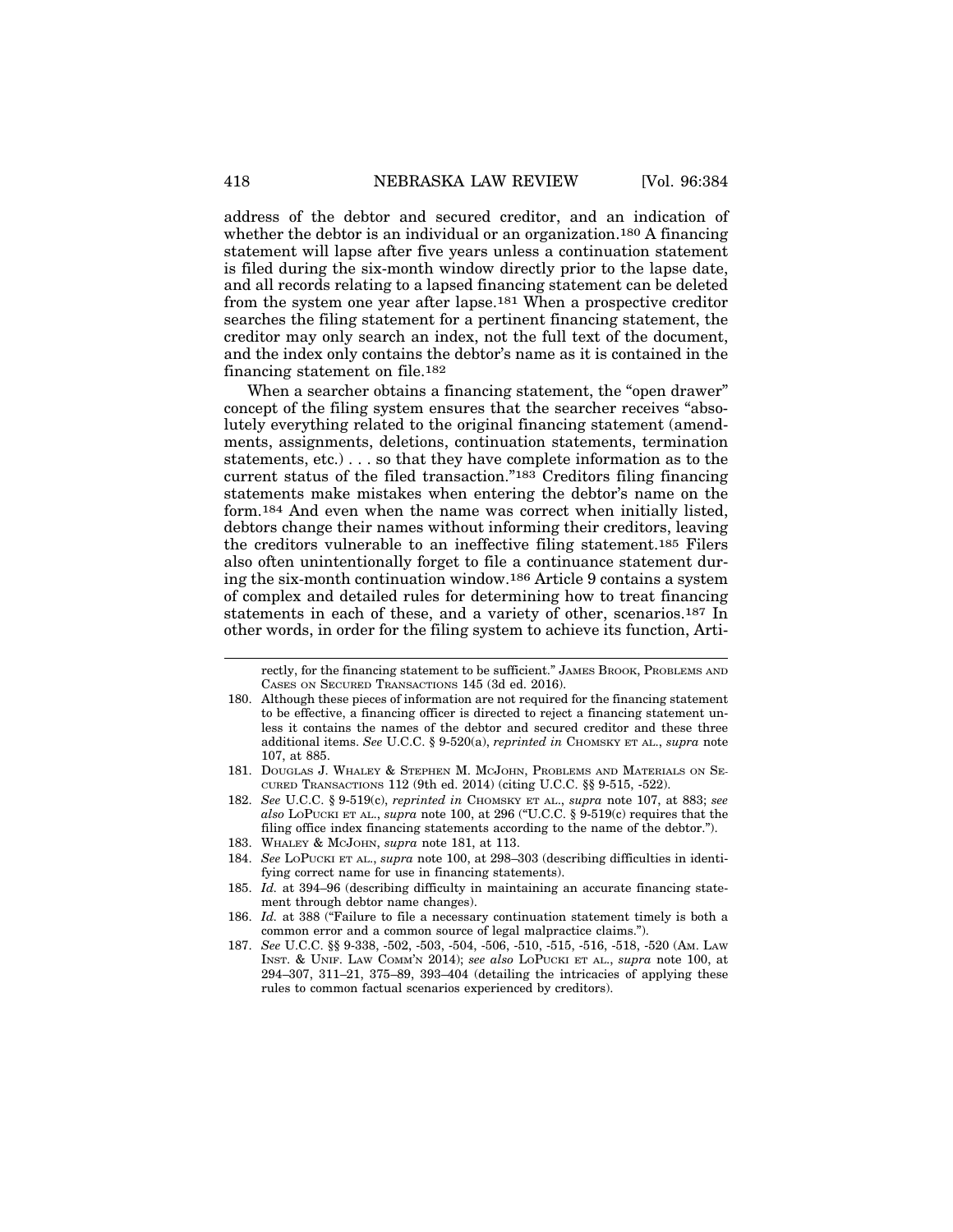cle 9 must supplement the filing system with legal rules intended to help mitigate the shortcomings of the system as it actually operates (in contrast to how it was intended to operate).

A primary function of DLT is providing a tamper-resistant, distributed, self-executing ledger of value transfers. Although the initial records recorded on DLT relate to monetary transfers, protocols have been built on top of those ledgers to offer a primary function of recording events other than monetary transfers. An example of such a protocol is that created by the Texas-based company Factom.188 Factom designed a system of independent "censorship resistant blockchain[s] which [are] rendered immutable by the Bitcoin blockchain."<sup>189</sup> "Entries into the Factom Network are collected by federated nodes and protected against change using the Bitcoin hashpower."190 In Factom, users can specify the rules for their chain, mandate that the initial entry in the chain hold a set of rules, and specify an enforced sequence to require the chain to automatically reject invalid entries.191 Factom enables users to include whatever information in its chain entries that serves the purpose of the user.192

To create a crypto-legal structure that serves the function of the Article 9 filing system, the state filing office could create a Factom chain (or other similar DLT protocol) for use in recording financing statements. Each financing statement would represent an entry in the chain. The entries could continue to be indexed by name of the debtor so that a search would hit on all chain entries related to a particular debtor. The initial chain entry would specify the names of the debtor and secured party and indicate the collateral required for the financing statement to be effective, and an audit program could be constructed for validating this content. The enforced sequence would ensure that financing statements that do not contain the information required by U.C.C.  $\S 9-520(a)$  are rejected. The enforced sequence would, therefore, serve the function of the filing officer in rejecting or

<sup>188.</sup> *See generally* Paul Snow et al., *Business Processes Secured by Immutable Audit Trails on the Blockchain*, FACTOM (Nov. 17, 2014), https://www.factom.com/devs/ docs/guide/factom-white-paper-1-0 [https://perma.unl.edu/C2D4-AKFR].

<sup>189.</sup> *Factom Foundation*, FACTOM, https://www.factom.com/devs/factom-foundation [https://perma.unl.edu/WCP4-WJNX].

<sup>190.</sup> *Id.* A user of a Factom chain can write an unlimited number of entries into the system.

The entries are organized into hierarchical sets of blocks. These blocks are then used to compute for a single hash every 10 minutes. We take these hashes and anchor them into other blockchains for redundant security. This design allows applications to write transactions faster, at a much lower cost, and with greater scalability than other blockchains. It also allows users to forgo dealing in tradable tokens.

*Id.*

<sup>191.</sup> Snow, et al., *supra* note 188.

<sup>192.</sup> *Id.*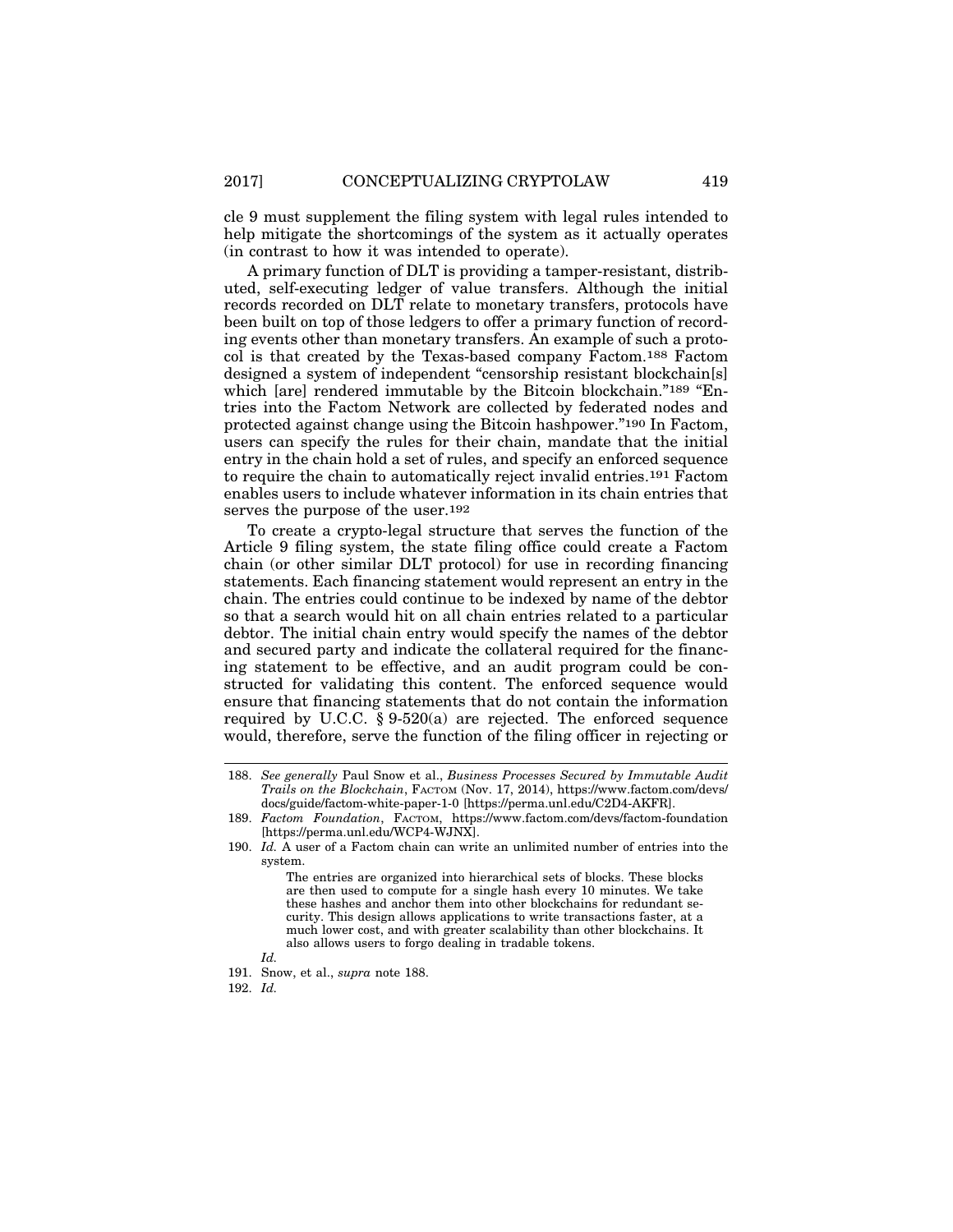accepting filings. The difference is that the enforced sequence would not, as is common at filing offices, incorrectly accept a filing that should be rejected for failure to comply. As a result, the rules regarding the partial effectiveness of wrongfully accepted filings could be eliminated.193 Furthermore, compatible programming could be implanted into the initial chain entry to audit the chain for financing statements that are approaching the continuance window so that the secured party receives a reminder when a continuance statement should be filed.194

Doing so could simplify priority analysis and reduce litigation relating to unintentionally lapsed filings.195 Every time a creditor filed an amendment or termination statement relating to an accepted financing statement, the chain would be updated accordingly; however, the prior history of the financing statement would not be lost and cannot be altered. The enforced sequence could incorporate an audit system that linked to the electronic databases of the Secretary of State's corporate records and state driver's-license records to monitor for changes in a debtor's name or location.196 By eliminating the function of the Article 9 rules providing for grace periods to account for the difficulty in tracing name changes,197 the crypto-legal structure would allow Article 9 to eliminate, or at least simplify, those rules as well. Amendments and new filings relating to transfers of collateral could be linked to corresponding entries in the chain, again allowing for simplification of the rules relating to grace periods for changes affecting information in the financing statement.198 Finally, the ten-minute processing time would reduce the complexities of the existing system with regard to the "as of" filing dates when ordering searches,<sup>199</sup> and the ability of the chain to preserve the full history of the financing statement would achieve the current system's open-drawer policy.

Although a fully operational proposal for a crypto-legal structure that would modernize the Article 9 filing system would require much more detail, this summary demonstrates that, by capitalizing on features built into the DLT chosen to implement a crypto-legal structure (and this Article predicts that different DLT will work best for differ-

<sup>193.</sup> *See, e.g.*, U.C.C. §§ 9-516, -520, *reprinted in* CHOMSKY ET AL., *supra* note 107, at 878–80, 885–86.

<sup>194.</sup> I note here that Factom makes clear that this programming would need to be implemented client-side; that is, at the level of the filing office and not as a direct action by the chain.

<sup>195.</sup> LOPUCKI ET AL., *supra* note 100, at 375–89 (detailing the common problems engendered by the lapse system and providing examples of significant litigation).

<sup>196.</sup> I recognize that to do so would require negotiation of other applicable laws, such as those governing access to driver's-license records. However, the technological point that DLT makes doing so possible remains.

<sup>197.</sup> U.C.C. § 9-507, *reprinted in* CHOMSKY ET AL., *supra* note 107, at 866–67.

<sup>198.</sup> U.C.C. § 9-508, *reprinted in* CHOMSKY ET AL., *supra* note 107, 868–89.

<sup>199.</sup> LOPUCKI ET AL., *supra* note 100, at 297.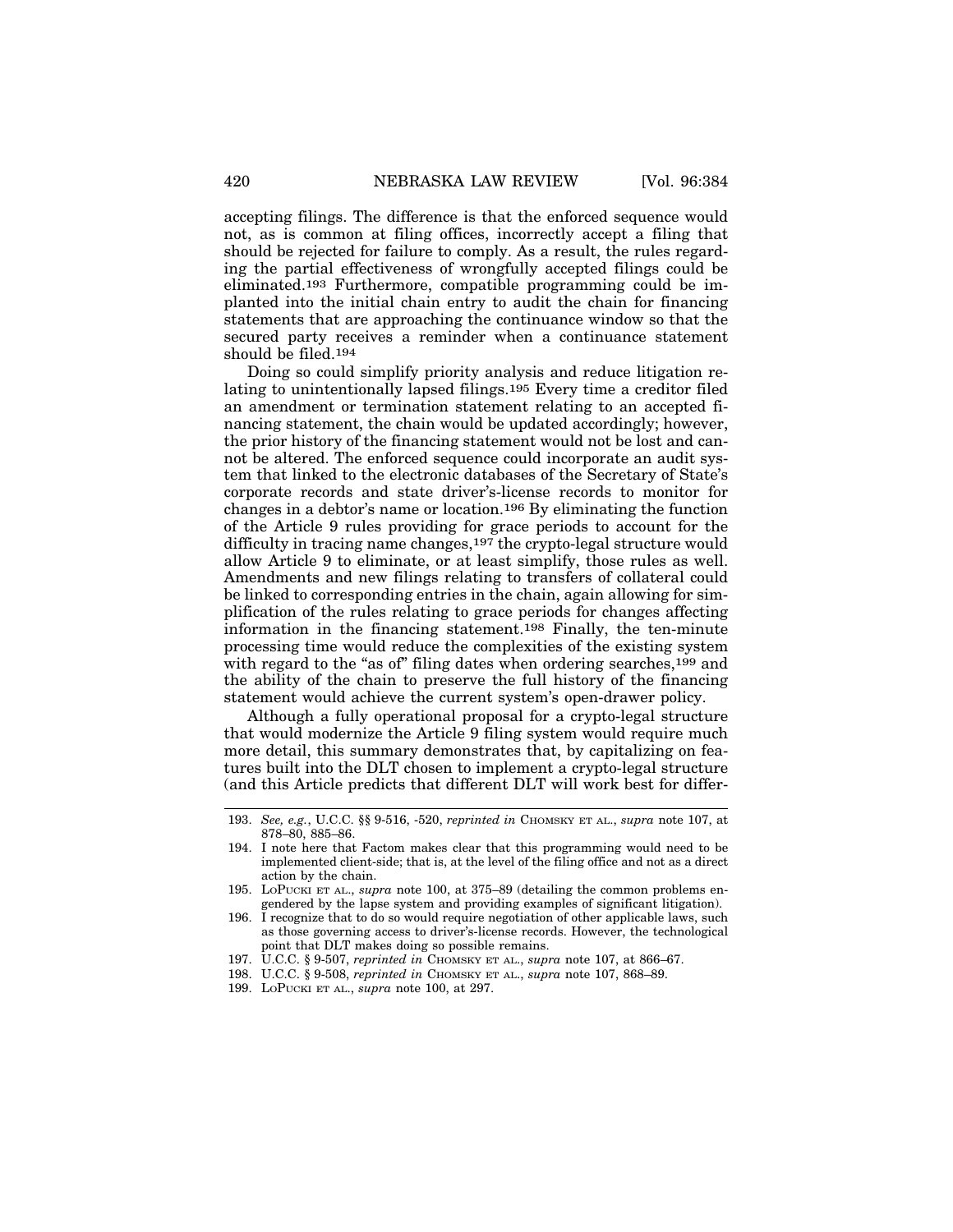ent crypto-legal structures) and finding where those features serve the same functions as existing legal rules, substantive law can be simplified when creating the crypto-legal structure.200 Arguably, the simplification also resolves many of the difficulties faced by the Article 9 system as a whole.201

#### *2. Emergence of New Regulatory Actors*

Even as the functional method enables simplification of substantive law implemented through crypto-legal structures, comparative scholarship on legal transplants instructs us to expect new legal elements and actors to emerge from transplanting law into DLT. In the process of creating crypto-legal structures, DLT is the foreign legal system, and the law to be implemented through DLT is the transplant. As "a central 'paradigm' in comparative law,"202 the concept of legal transplants "investigates contacts of legal cultures and explores the complex patterns of change triggered by them."203 The study of legal transplants led to an intense and extensive debate between two historically prominent comparative legal scholars, Alan Watson and Pierre Legrand, regarding whether legal transplants are possible, and if so, to what extent they are valuable.204 Alan Watson argued that legal transplants are not only possible but have occurred throughout history, and opined that as a result, they are of utmost value to the comparative legal scholar.205 Pierre Legrand, on the other hand, argued just as forcefully that legal transplants do not exist, and as a result, there is little value for the comparative legal scholar in pursuing the study of such imaginary concepts.206 In the gap between these two extreme positions, comparative legal scholars have developed a substantial body of literature devoted to the study of why, with what effect, and how legal transplants take place.

The comparative study of legal transplants has identified several reasons for why legal transplants are undertaken, including technological change.207 With regard to the effect of legal transplants, many

<sup>200.</sup> Note that, as a result, this specific crypto-legal structure might be best built for and recommended by the American Law Institute and the Uniform Law Commission, and then recommended to the states as part of the uniform-law process.

<sup>201.</sup> For an in-depth assessment of those difficulties, see LoPucki, *supra* note 108.

<sup>202.</sup> Michele Graziadei, *Comparative Law as the Study of Transplants and Receptions*, *in* THE OXFORD HANDBOOK OF COMPARATIVE LAW, *supra* note 161, at 441, 443. 203. *Id.* at 442.

<sup>204.</sup> Jacques du Plessis, *Comparative Law and the Study of Mixed Legal Systems*, *in* THE OXFORD HANDBOOK OF COMPARATIVE LAW, , *supra* note 161, at 477, 487–89.

<sup>205.</sup> ALAN WATSON, LEGAL TRANSPLANTS: AN APPROACH TO COMPARATIVE LAW 21–30 (2d ed. 1993).

<sup>206.</sup> Pierre Legrand, *The Impossibility of "Legal Transplants"*, 42 MAASTRICHT J. EUR. & COMP. L. 111 (1997).

<sup>207.</sup> Graziadei, *supra* note 202, at 455. Other identified reasons include migration of a population, religious influence, imposition following military conquest, imitation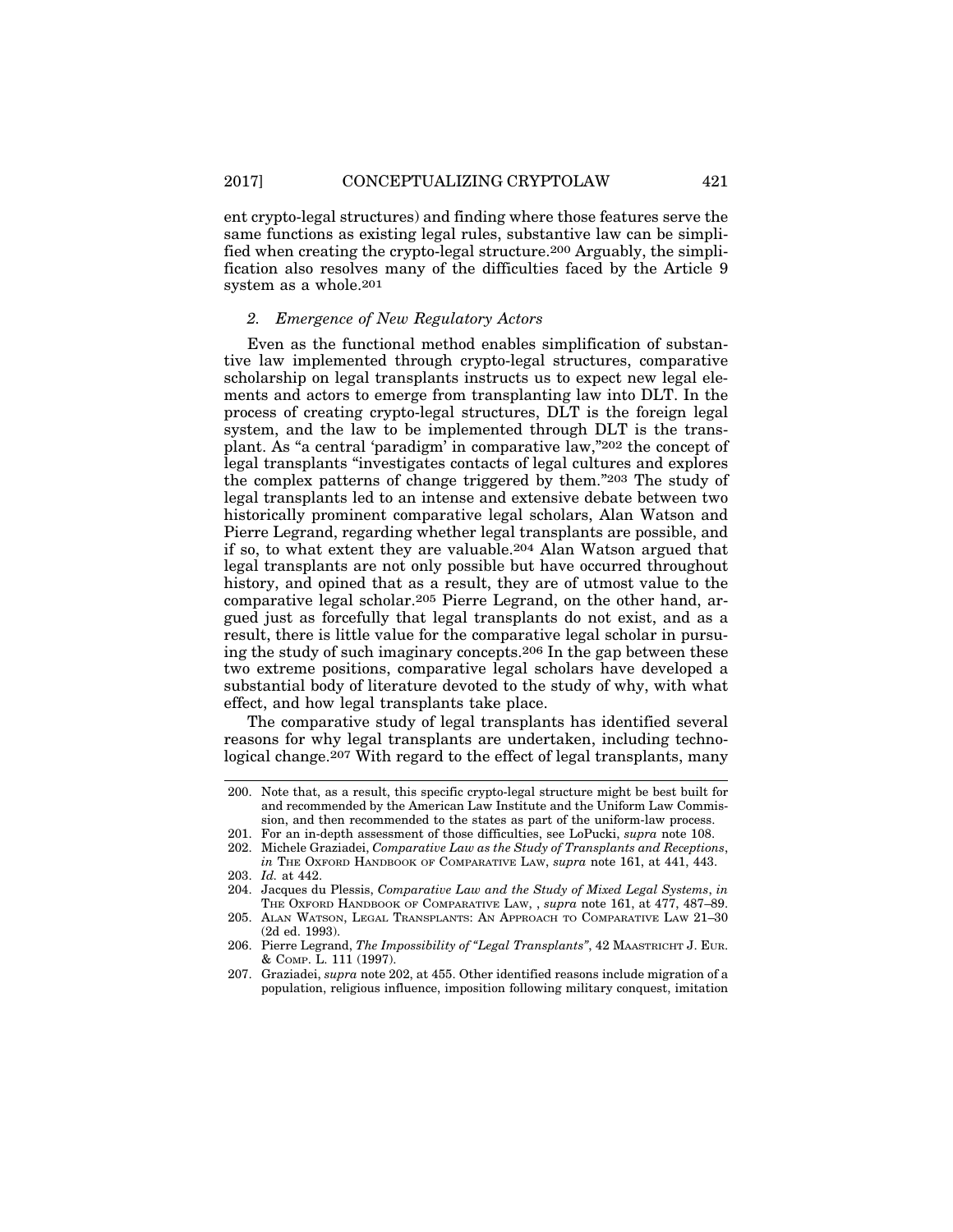comparative legal scholars recognize that "when those vested with authority have decided what law to import, the process of adaptation to the local environment will often add new and unexpected elements to the import."208 Thus, a transplant should not be expected to work exactly the same way when implemented through computer code as when implemented in writing, by a regulator, or by a judge.<sup>209</sup> As Watson explained, "[a] successful legal transplant—like that of a human organ—will grow in its new body and become part of that body just as the rule or institution would have continued to develop in its parent system. Subsequent development in the host system should not be confused with rejection."210 Gunther Teubner explained it another way, saying the term legal transplant "creates the wrong impression that after a difficult surgical operation the transferred material will remain identical with itself playing its old role in the new organism."211 Because some legal institutions are so intricately intertwined

because of the perceived prestige of a legal paradigm, and transplants undertaken at the behest of international economic institutions. *Id.* at 456–61.

<sup>208.</sup> *Id.* at 465; *see also* WERNER MENSKI, COMPARATIVE LAW IN A GLOBAL CONTEXT 51 (2d ed. 2006) ("[R]eceived laws have everywhere been adapted to suit local conditions, and transplants everywhere manifest themselves as new hybrids." (footnote omitted)); Günter Frankenberg, *Constitutional Transfer: The IKEA Theory Revisited*, 8 INT'L J. CONST. L. 563 (2010) (discussing this idea as "recontextualization"); Graziadei, *supra* note 202, at 465 ("[T]he process of adaptation to the local environment will often add new and unexpected elements to the import. This is inevitable. It makes little sense to view these additions as distortions of the original model that would inexplicably fail to be reproduced locally."); Ralf Michaels, *"One Size Can Fit All"—On the Mass Production of Legal Transplants*, *in* ORDER FROM TRANSFER: STUDIES IN COMPARATIVE (CONSTITUTIONAL) LAW 18 (Gutner Frankeberg ed., 2013) ("People take Ikea furniture and assemble it differently from the producer's intention. And then they share their new constructions on the internet and can thus inspire other users. Such creative reuse may not be favored by IKEA—just as the creative re-use of legal rules in a recipient country may not be what the donor country intended. But it may well serve the needs in the recipient country." (footnote omitted)); Gunther Teubner, *Legal Irritants: Good Faith in British Law or How Unifying Law Ends Up in New Divergences*, 61 MOD. L. REV. 11, 12 (1998) (arguing that transplants must be understood instead as "legal irritants," "which triggers a whole series of new and unexpected events").

<sup>209.</sup> Frank Upham, *Mythmaking in the Rule-of-Law Orthodoxy*, *in* PROMOTING THE RULE OF LAW ABROAD 75, 100 (Thomas Carothers ed., 2006) ("Although it is highly unlikely that the transplanted system will operate as it did in its country of origin or as intended by the borrowing country, it does not follow that it will have no social effect." (footnote omitted)).

<sup>210.</sup> WATSON, *supra* note 205, at 27. Recent scholarship, even while arguing that a one-size-fits-all approach can work, nevertheless agrees with this understanding of legal transplants. *See* Michaels, *supra* note 207, 17 ("It is true, as critics of transplants have pointed out, that legal rules will often acquire a different meaning in the recipient country than they do in the donor country. An attempt to replicate the meaning and effects from the donor country in the recipient country is thus doomed to fail.").

<sup>211.</sup> Teubner, *supra* note 208, at 12.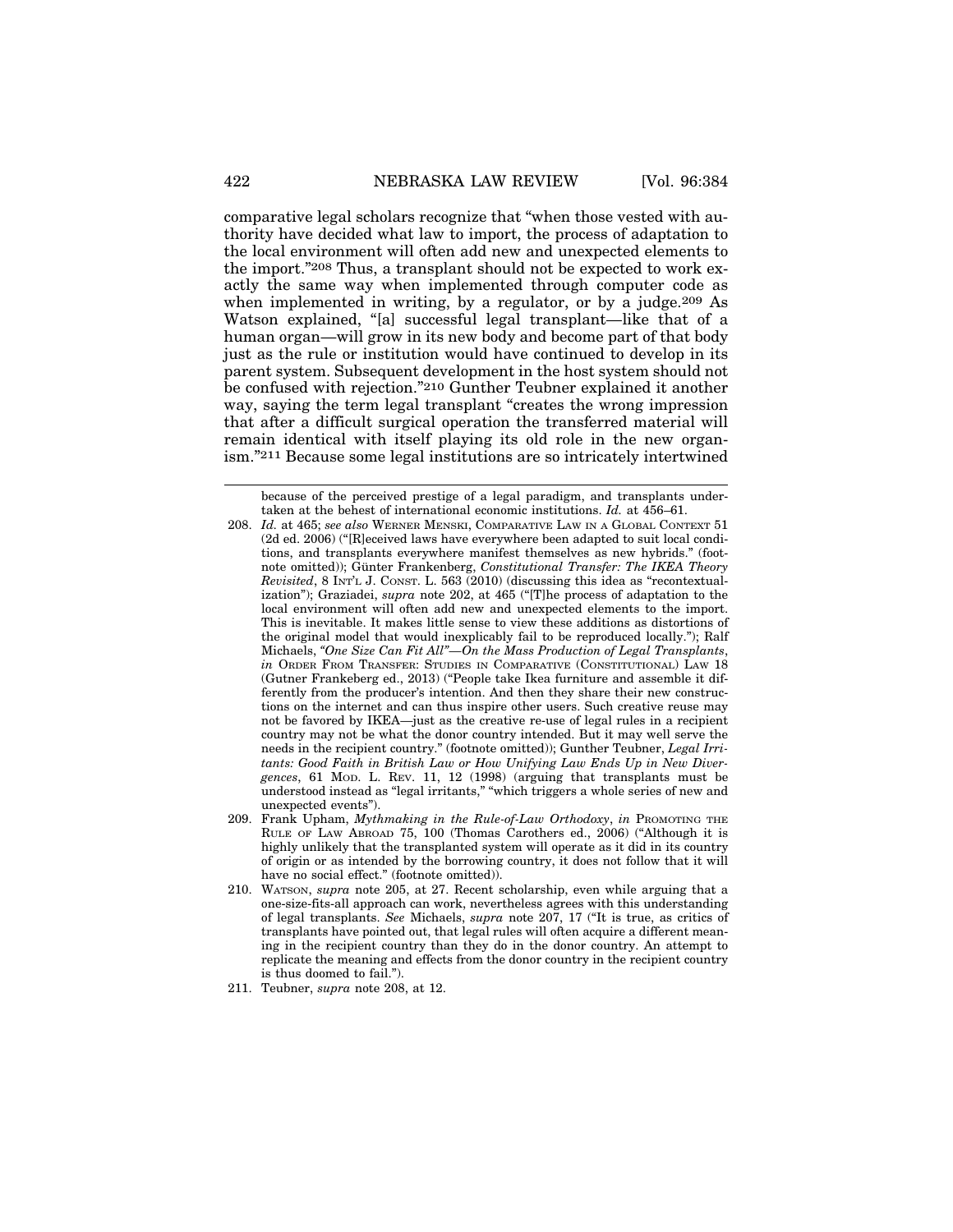with social norms, a transplant will not only cause a legal change but will also trigger changes in the related social system.<sup>212</sup> The social change will then cause the society to revisit the form of the transplanted legal institution, creating a cycle of change.213 As a result, comparative law expects the transplant to change and grow until the institution resembles an organic part of the importing society.

Considering the nature of DLT and smart contracts, the emergence of crypto-legal structures will introduce new regulatory actors into the legal sphere: certain self-executing elements of the code and the developers that translate the law into code. Administrative law and administrative practice dictate the interaction between the governed and the regulators that govern.214 Taken together, administrative law and administrative practice form a system in which "congress regulates by delegating to intermediaries whose behavior is shaped by the rules and practices governing administrative decisionmaking."215 In this context, the regulatory process is shaped by ever-changing combinations of administrative law, administrative behavior ("the informal norms that inform regulatory decisions"), oversight by the other branches of government, and each agency's "organizational structure and culture."216

The introduction of crypto-legal structures will disrupt these elements of the regulatory system as it is presently known and understood in at least two ways. First, because the smart-contracting features of DLT that will make many of the crypto-legal structures possible are self-executing, those features arguably become new regulatory agents. In the computer-science discipline that created DLT, the term "agent" includes "a piece of software that acts on behalf of its user and tries to meet certain objectives or complete tasks without any direct input or direct supervision from its user,"217 and "computational systems that inhabit some complex dynamic environment, sense and act autonomously in this environment, and by doing so real-

<sup>212.</sup> *Id.* at 28.

<sup>213.</sup> *Id.*

<sup>214.</sup> Steven P. Croley, *Theories of Regulation: Incorporating the Administrative Process*, 98 COLUM. L. REV. 1, 6 & n.8 (1998) ("'Administrative law' refers simply to the legal-formal rules and doctrines governing the relationship between regulators and private parties—the 'law on the books.' 'Administrative practice' refers to the operation of those rules in actual administrative decisionmaking processes—focusing on who, when, and how parties participate in those processes.").

<sup>215.</sup> *Id.* at 26–27.

<sup>216.</sup> *Id.* at 28.

<sup>217.</sup> SAMIR CHOPRA & LAURENCE F. WHITE, A LEGAL THEORY FOR AUTONOMOUS ARTIFI-CIAL AGENTS 6 (2011) (quoting JOHN J. BORKING, B.M.A. VAN ECK & P. SIEPEL, INTELLIGENT SOFTWARE AGENTS: TURNING PRIVACY THREAT INTO A PRIVACY PRO-TECTOR (1999)).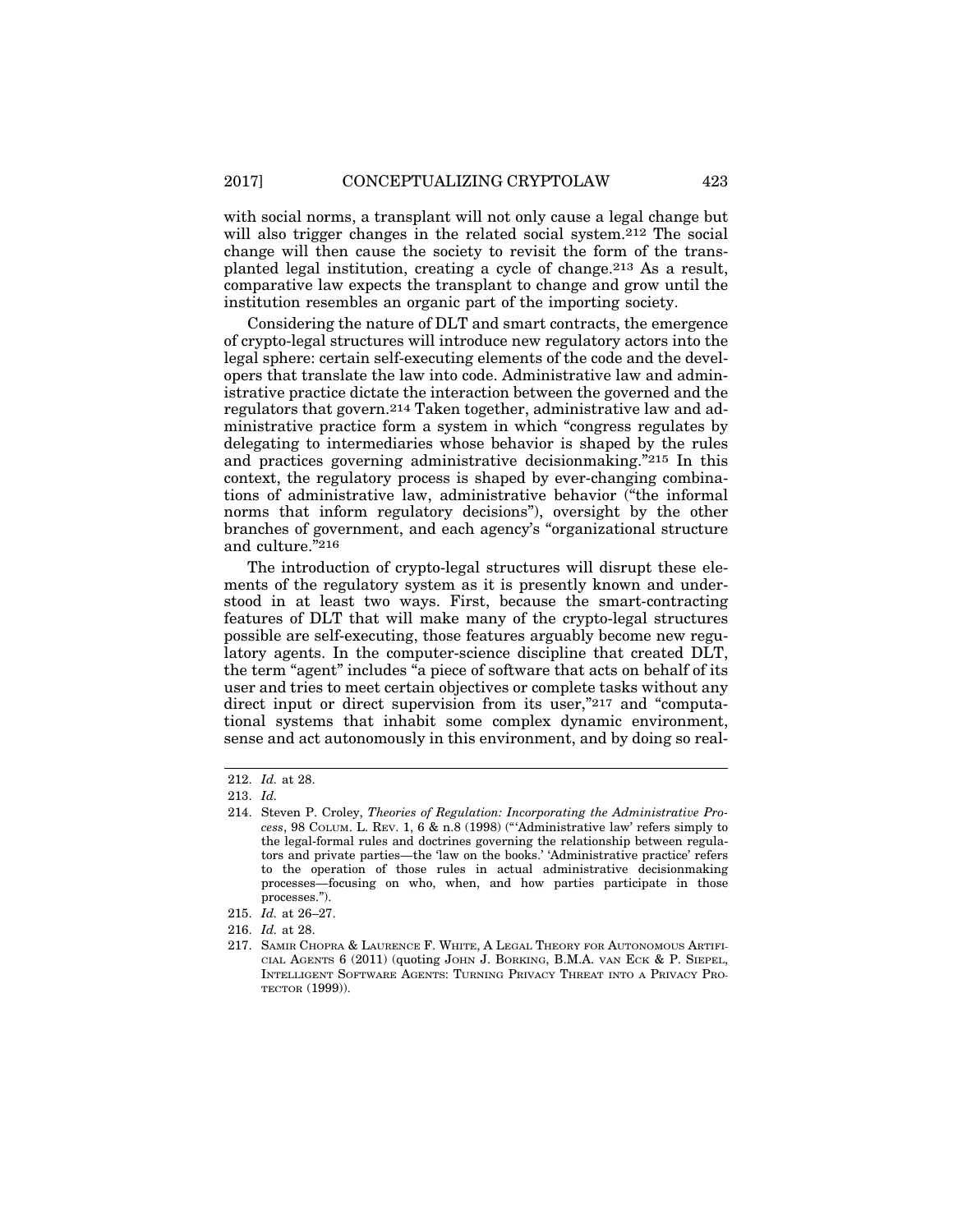ize a set of goals or tasks for which they are designed."218 Under such a conception, computer code can take on its own autonomous agency. In the context of cryptolaw, this might take the form of a crypto-legal structure composed of smart contracts with embedded elements of predictive technology and machine-learning algorithms. In such a case, the crypto-legal structure could be driven by a crypto-regulatory agent—computer code that

possess[es] a goal-directed nature: a final result may be specified and [code], given knowledge of the actions required to accomplish a task, can autonomously decide how to carry out the task given its resources and the features of the environment; it can select among the various choices available to it along several dimensions of preference.<sup>219</sup>

In other words, cryptolaw would enable a world of microdirectives220 in which, instead of delivering a microdirective or range of microdirectives to an individual for choice of compliance, a range of microdirectives is derived, a choice is made, and the choice is executed, all by the crypto-regulatory agent that exists within the cryptolegal structure.221 Such crypto-regulatory agents would arguably qualify as legal agents of their human regulator principals.222 Although such a suggestion may sound radical upon first read, some

#### *Id.* at 12.

- 221. This is made possible, in part, by the smart-contracting features of DLT, which, when combined with predictive technology and machine-learning capacity, enable autonomous execution of the program. DLT can be imbued with
	- the ability to operate without the direct intervention of humans or other agents, and to exert nonsupervised control over its own actions and internal states; the social ability or capacity to interact with other artificial agents or with human beings; the proactive ability to initiate goal-directed behavior; the reactive ability to perceive an environment and respond to changes within it; the ability to adjust to the habits, working methods, and preferences of users, other agents, or humans; the ability to move around a virtual or physical environment; and representativeness, or the attribute of being a representative of, or intermediary for, another agent or person.

CHOPRA & WHITE, *supra* note 217, at 10 (footnote omitted).

<sup>218.</sup> *Id.* (quoting Pattie Maes, *Artificial Life Meets Entertainment: Lifelike Autonomous Agents*, 38 COMM. ACM 108, 108–14 (1995)).

<sup>219.</sup> *Id.* at 9.

<sup>220.</sup> Casey & Niblett, *supra* note 16, at 1–3 (describing a microdirective as an easy-tofollow behavioral directive for legal compliance created by technology). Casey and Niblett explain that microdirectives will be created through the following process: First, they will take a standard-like policy objective, analyze its application in all possible contexts, and create a vast catalog of legal rules each of which is tailored to best achieve the objective in a specific scenario. Second, when a regulated actor is in any actual scenario, the technologies will search the vast catalog and identify the specific rules that are applicable. Third, they will translate those rules into a simple microdirective on how the regulated actor can comply with the law. Fourth, they will communicate that micro-directive to the regulated actor in a timely and efficient manner.

<sup>222.</sup> *Id.* at 23.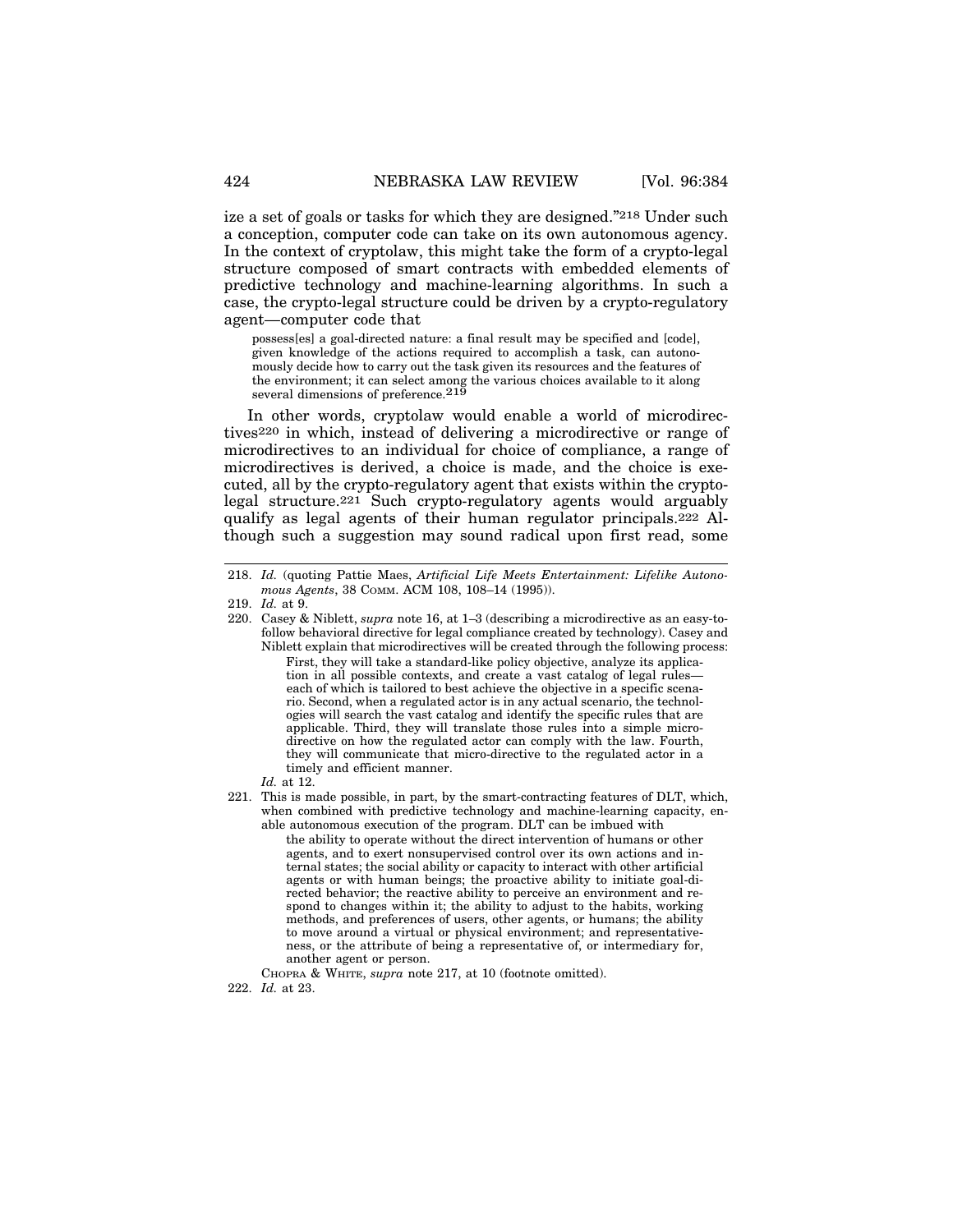case law takes this very approach and views computer systems as the legal agents of the corporate entities that employ them.223 Alternatively, such crypto-regulatory agents may be viewed as possessing their own legal personhood, in light of the fact that "[t]hey take actions that they initiate, and their actions can be understood as originating in their own reasons."224 In either case, the choices made by the crypto-regulatory agent will not always be the expected choice.225 What remedies will belong to the governed when the computer code makes an unexpected or undesirable decision, or both? Who will be at fault if the code executes prematurely because it misread the circumstances? Who will be penalized when compliance efforts are compromised because the designated crypto-regulatory agent took an unpredictable turn? These and other similar new questions of substantive law will emerge along with the rise of these new regulatory agents, disrupting the present understanding and theory underpinning substantive areas of law such as that governing the administrative process.

A second regulatory actor will emerge as well—the developers that code the law and create the crypto-legal structures and the cryptoregulatory agents that execute them. Lessig argued that coders were already playing this role in the early days of the Internet. "As the world is now," Lessig wrote in 1999, "code writers are increasingly lawmakers. They determine what the defaults of the Internet will be; whether privacy will be protected; the degree to which anonymity will be allowed; the extent to which access will be guaranteed."226 His discussion of that phenomenon arguably made the case for coders exer-

<sup>223.</sup> United States v. Flowerday, 28 M.J. 705, 707–09 (A.F.C.M.R. 1989); Thrifty-Tel, Inc. v. Bezenek, 54 Cal. Rptr. 2d 468, 473–74 (Cal. Ct. App. 1996).

<sup>224.</sup> CHOPRA & WHITE, *supra* note 217, at 189. *But see* Annemarie Bridy, *Coding Creativity: Copyright and the Artificially Intelligent Author*, 2012 STAN. TECH. L. REV. 5, 21 ("The law as it is currently configured cannot vest ownership of the copyright in a procedurally generated work in the work's author-in-fact because the work's author-in-fact—a generative software program—has no legal personhood." (footnote omitted)); Ralph D. Clifford, *Intellectual Property in the Era of the Creative Computer Program: Will the True Creator Please Stand Up?*, 71 TUL. L. REV. 1675, 1696–97 (1997) (looking at patent law and the requirement of a human inventor). Notably, these authors examine laws which would offer legal privileges to the computer program, whereas when the program is acting as a regulatory actor, the law would seek to place responsibility on the computer program. Whether that distinction matters for the purposes of determining whether and when to extend legal personhood to certain autonomous, creative computer software, or both, deserves further attention, but that is beyond the scope of this Article.

<sup>225.</sup> Ryan Calo, *Robotics and the Lessons of Cyberlaw*, 103 CALIF. L. REV. 513, 540 (2015) ("The prospect of useful but unexpected problem solving by machines presents a number of challenges for the law.").

<sup>226.</sup> LAWS OF CYBERSPACE I, *supra* note 155, at 60.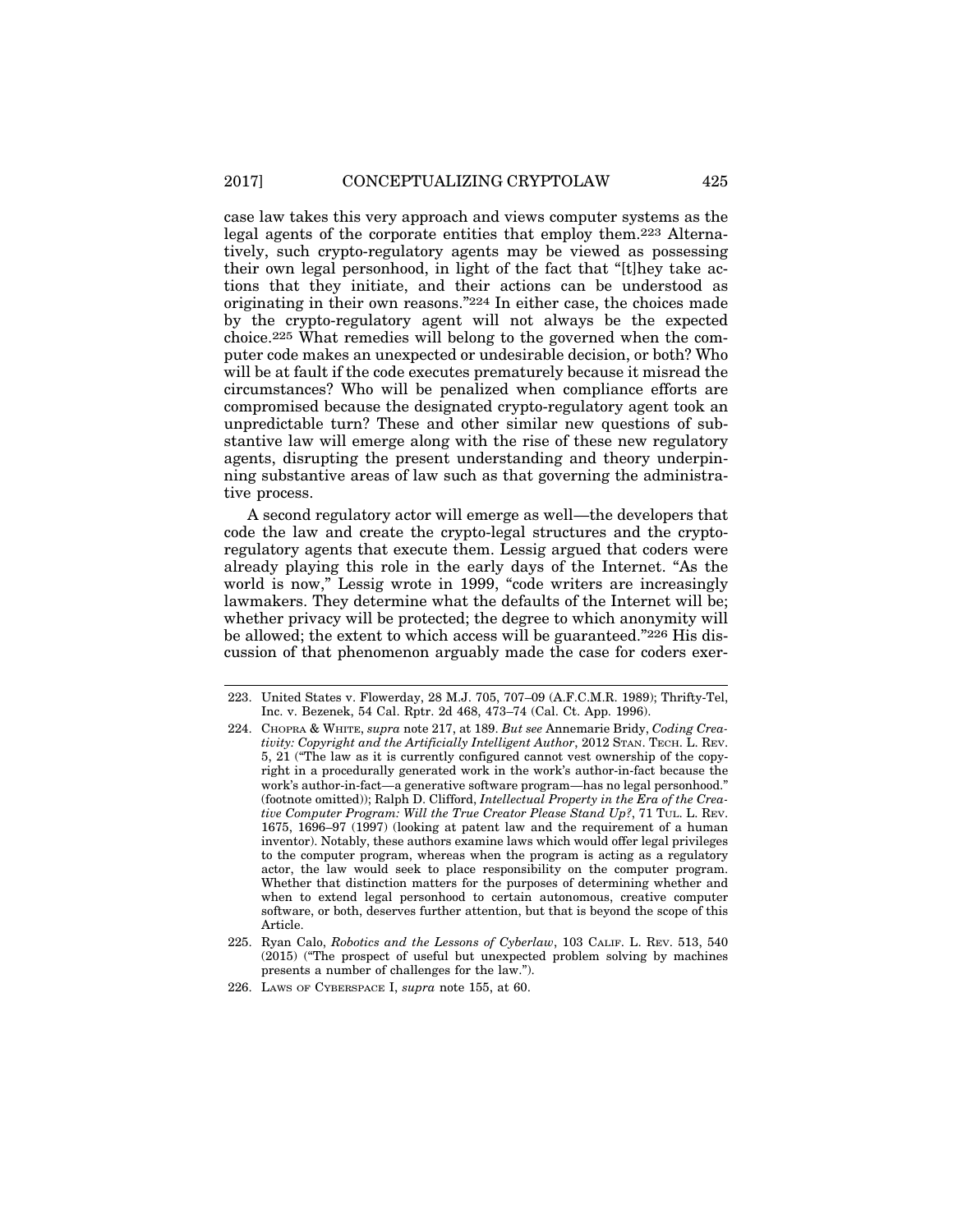cising soft power.227 Just as crypto-legal structures can be conceived of as an extreme form of code as law, so too can the role of the coders in creating these structures be seen as playing an enhanced regulatory role in comparison to the role Lessig described. In cryptolaw, coders would no longer exert soft regulatory power by merely developing the norms that shape DLT. Instead, the coders step into the role of actual regulators, exerting the regulatory coercive powers of the state.

This new, enhanced role of coders will lead to new issues for adjudication, especially considering the changes to enforcement structures predicted in Part III.B. below. When a crypto-regulatory agent goes rogue, can the governed pursue remedies against the developer that created it? What if the code was flawed from the beginning; would the developer be subject to a product liability claim for failure to code a law properly?

Further, extensive research evidences the extent to which developers frequently write implicit biases into the code and algorithms they create.228 For example, research demonstrates that although credit scores are held out as impartial predictors of credit worthiness, the scores are generated by algorithms that engrain bias into the system rather than eliminate it.<sup>229</sup> "Credit scores" they explain,

are only as free from bias as the software and data behind them. Software engineers construct the data sets mined by scoring systems; they define the parameters of data-mining analysis; they create the clusters, links, and decision trees applied; they generate the predictive models applied. The biases and values of system developers and software programmers are embedded into each and every stage of development.230

These concerns are compounded by the inherent risk that technological automation of legal processes may erode procedural safeguards for individual rights.231 For example, "[s]ome systems adjudicate in secret, while others lack recordkeeping audit trails, making review of the law and facts supporting a system's decisions impossible."232

As cryptolaw begins to take shape, processes for rooting out such bias and increasing protections for individual rights could be developed to prevent similar outcomes from infecting crypto-legal structures by choosing the mix of DLT services best suited for that purpose.

<sup>227.</sup> *Id.* Lessig argued that the code writers influenced norms that regulate behavior because "[t]hey are the ones who set [the Internet's] nature. Their decisions, now made in the interstices of how the Net is coded, define what the Net is." *Id.*

<sup>228.</sup> FRANK PASQUALE, THE BLACK BOX SOCIETY 110–13 (2015).

<sup>229.</sup> Citron & Pasquale, *supra* note 17, at 13.

<sup>230.</sup> *Id.* at 13–14 (footnotes omitted).

<sup>231.</sup> Danielle Keats Citron, *Technological Due Process*, 85 WASH. U. L. REV. 1249, 1253 (2008) ("Computer programs seamlessly combine rulemaking and individual adjudications without the critical procedural protections owed either of them. Automation generates unforeseen problems for the adjudication of important individual rights." (footnote omitted)).

<sup>232.</sup> *Id.* (footnote omitted).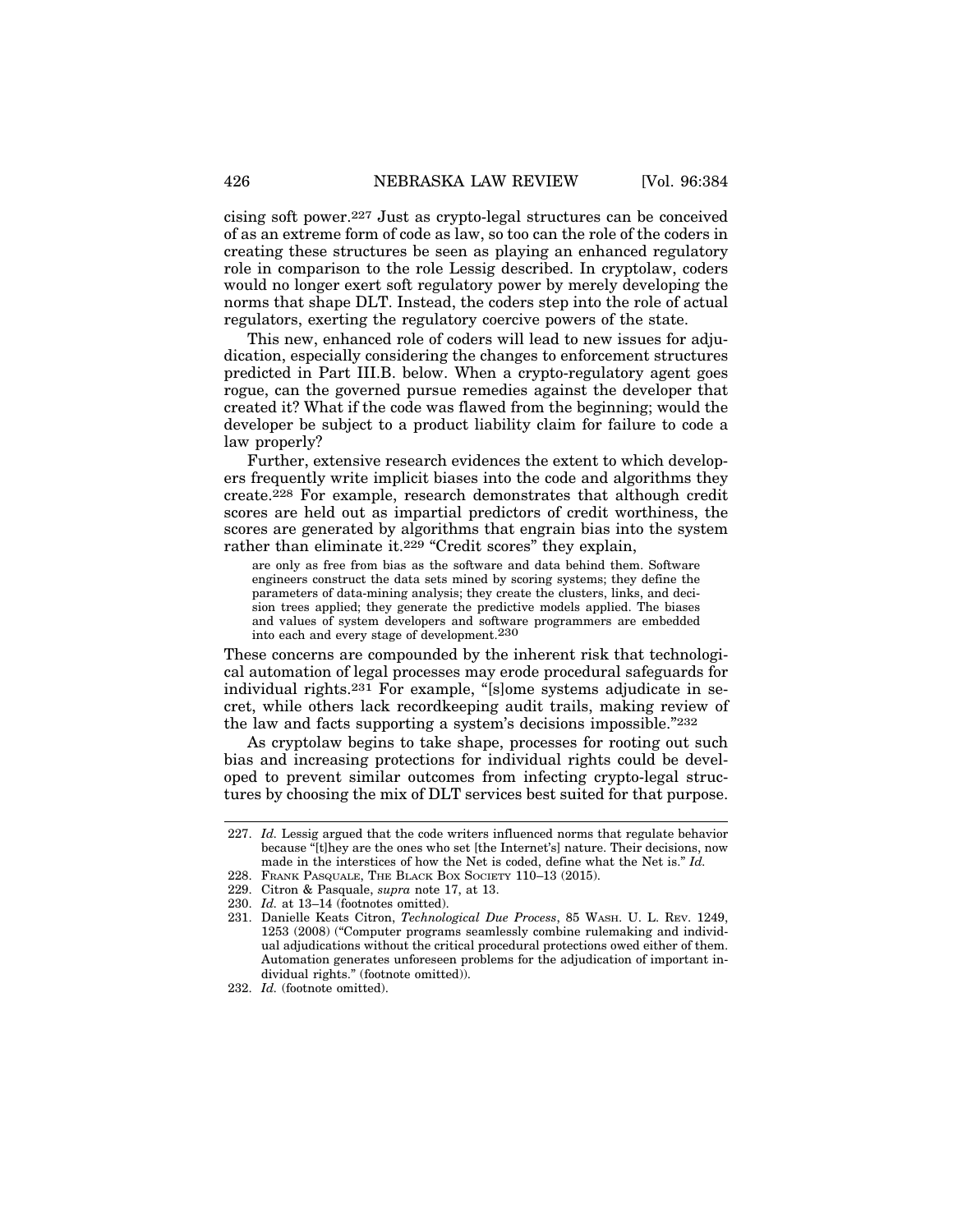If certain bias creeps into crypto-legal structures anyway, what remedies will be available to those governed by them? Will the developer be subject to suit? Will the regulatory body that hired the developer be the proper target for suit? Further, if the developers code the cryptoregulatory agents and those agents choose among microdirectives for the governed in a self-executing enforcement of certain laws, will that not signal a subtle shift away from adjudication as an activity of the judicial branch and towards placing the power of adjudication, in real time, in the hands of regulatory agencies led by one or both of the other branches of government? How often, and to what degree, will that adjudication be influenced by the hidden bias of the software developer?

Although for some these questions might invite a prediction of the death of adjudication,233 I predict instead, by following the comparative insights from functional equivalence and legal transplants to their logical conclusion, that the emergence of cryptolaw will simply lead to new adjudicators, forms of adjudication, and issues for adjudication. We might imagine a subtle shift in the issues adjudicated by judges, with the more mundane issues decided by smart-contracting crypto-legal structures and the crypto-legal agents that make them run, while the new, more daunting issues of who to hold accountable for bugs in crypto-legal structures, when bugs have occurred and when such bugs have caused damage to individuals, will be pushed to the top of the judicial docket. We might imagine that such a dualtiered system of adjudication could be conceived of as "cryptoadjudication."234

Over time, then, an aggregation of interacting crypto-legal structures with varying levels of autonomy will result in the simplification and reconfiguration of substantive law and reconstitute the makeup of legal actors in the administrative process. These changes will impact the legal system beyond the substance of law because, ultimately, substantive law is connected to the structure of institutions through which regulatory action unfolds.<sup>235</sup> Consequently, these subtle shifts in substantive law will lead to more seismic shifts in the foundations of the legal system—in the legal structures that make up the system.

## **B. Disruption of Legal Structure**

The term "legal structure" refers to a legal system's "skeletal framework; it is the permanent shape, the institutional body of the system, the tough rigid bones that keep the process flowing within

<sup>233.</sup> *See, e.g.*, Casey & Niblett, *supra* note 16, at 39 ("The proliferation of clear microdirectives largely obviates the need for ex post adjudication.").

<sup>234.</sup> Admittedly, such issues deserve their own thorough examination, and I therefore acknowledge here that they exist but reserve further comment for later work.

<sup>235.</sup> Croley, *supra* note 214, at 27.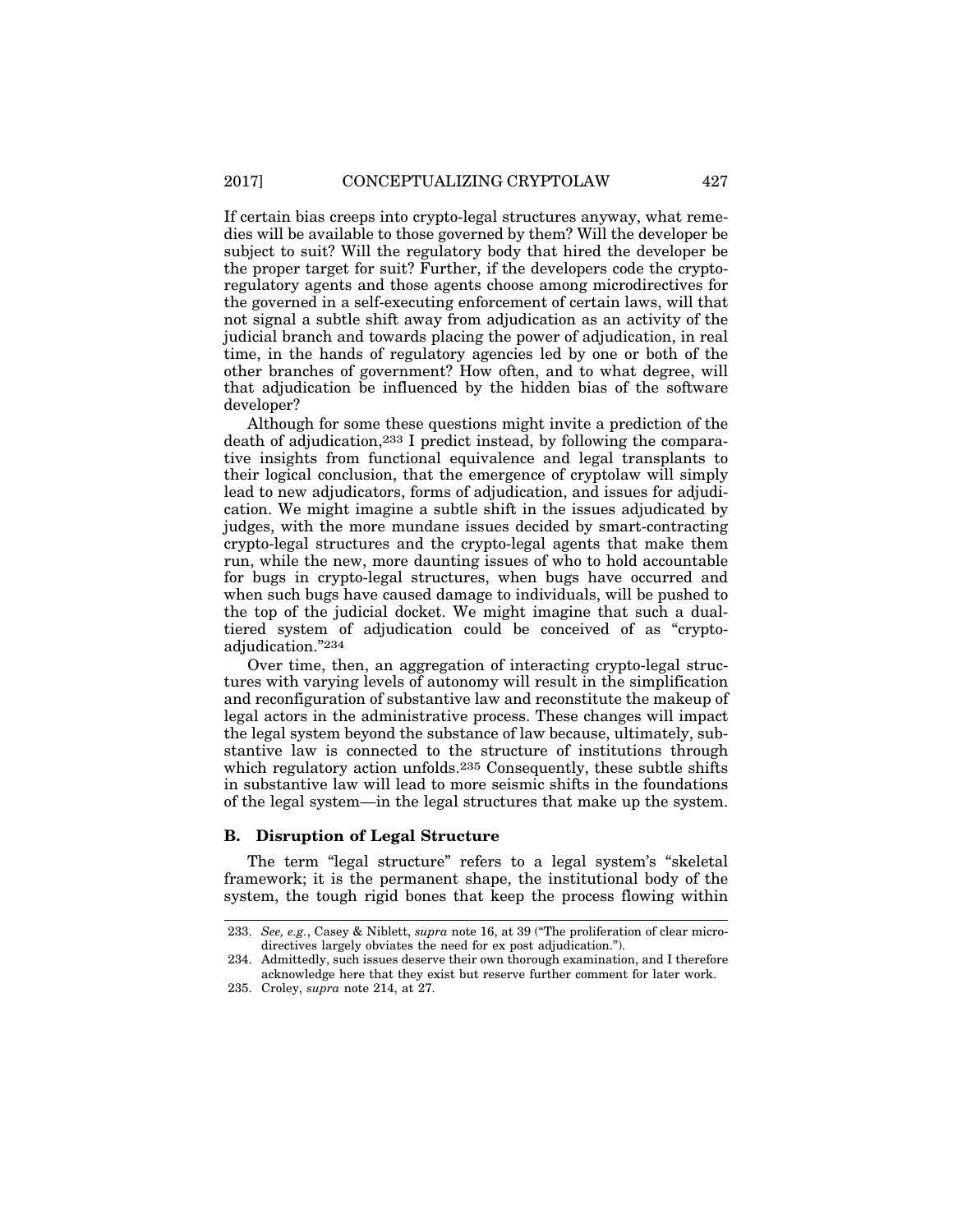bounds."236 Essentially, each "[s]tructure becomes . . . custom or habit" such that "social meanings clump about each structure," giving them "social-psychological and cultural boundaries."237 As a result, "[s]tructures are patterns of behavior that persist over time—vessels or containers that the culture slowly welds into shapes."238 Cryptolaw can be conceptualized as disruptive discourse regarding existing legal structures in at least two important ways. First, the emergence of crypto-legal structures in societies that rely heavily on common law adjudication will disrupt established patterns of legal enforcement. Second, the emergence of crypto-legal structures will disrupt the policy considerations that inform lawmakers' choices when constructing laws, disrupting established forms of law. Ultimately, the cryptolaw discourse may disrupt the way that the governed interact with the law as the governed attach new social meanings to the new crypto-legal structures that emerge.

#### *1. Disruption of Established Patterns of Enforcement and Related Regulatory Policy Choices*

At the broadest level, legal structures are tied to legal traditions,239 meaning that a legal system's roots in the English common law or the French civil law stem from that system's unique historical and political context, and thereby significantly impact the shape of the

<sup>236.</sup> FRIEDMAN, 1975, *supra* note 159, at 14.

<sup>237.</sup> *Id.* at 158.

<sup>238.</sup> *Id.* at 162.

<sup>239.</sup> I recognize that there is a debate in the literature regarding the extent to which the difference in legal structures roughly corresponds to a difference in legal traditions (or legal origins, depending upon whether your primary discipline is law and economics or comparative law). *See, e.g.*, Holger Spamann, *Contemporary Legal Transplants: Legal Families and the Diffusion of (Corporate) Law*, 2009 BYU L. REV. 1813, 1813–14 ("Contemporary knowledge on comparative legal systems is strangely bifurcated. On the one hand, some of the most sophisticated comparative lawyers assert that there are few if any relevant differences between common and civil law today, judging by key characteristics of the legal system, such as case law versus statutory law, the systemization of the law, or the lasting influence of Roman law, which are the traditional markers of the common/civil law distinction. On the other hand, a very influential literature in economics known as the 'legal origins literature'—claims that empirically, the substantive rules in areas of economic policy ranging from investor protection to military conscription differ systematically between common and civil law countries." (footnotes omitted)). That debate is beyond the scope of this Article. I mention it here only to recognize its prevalence and to note that if cryptolaw disrupts legal structures in the ways predicted throughout this Article, the debate may be rendered moot as the underlying premises upon which it is based may transform altogether as crypto-legal structures replace many of the structures we take for granted at present. While this point may be worthy of its own detailed treatment,  $\overline{I}$  make it here in passing to drive home the idea that the potential disruptive effect of cryptolaw on law as we know it runs vast and deep.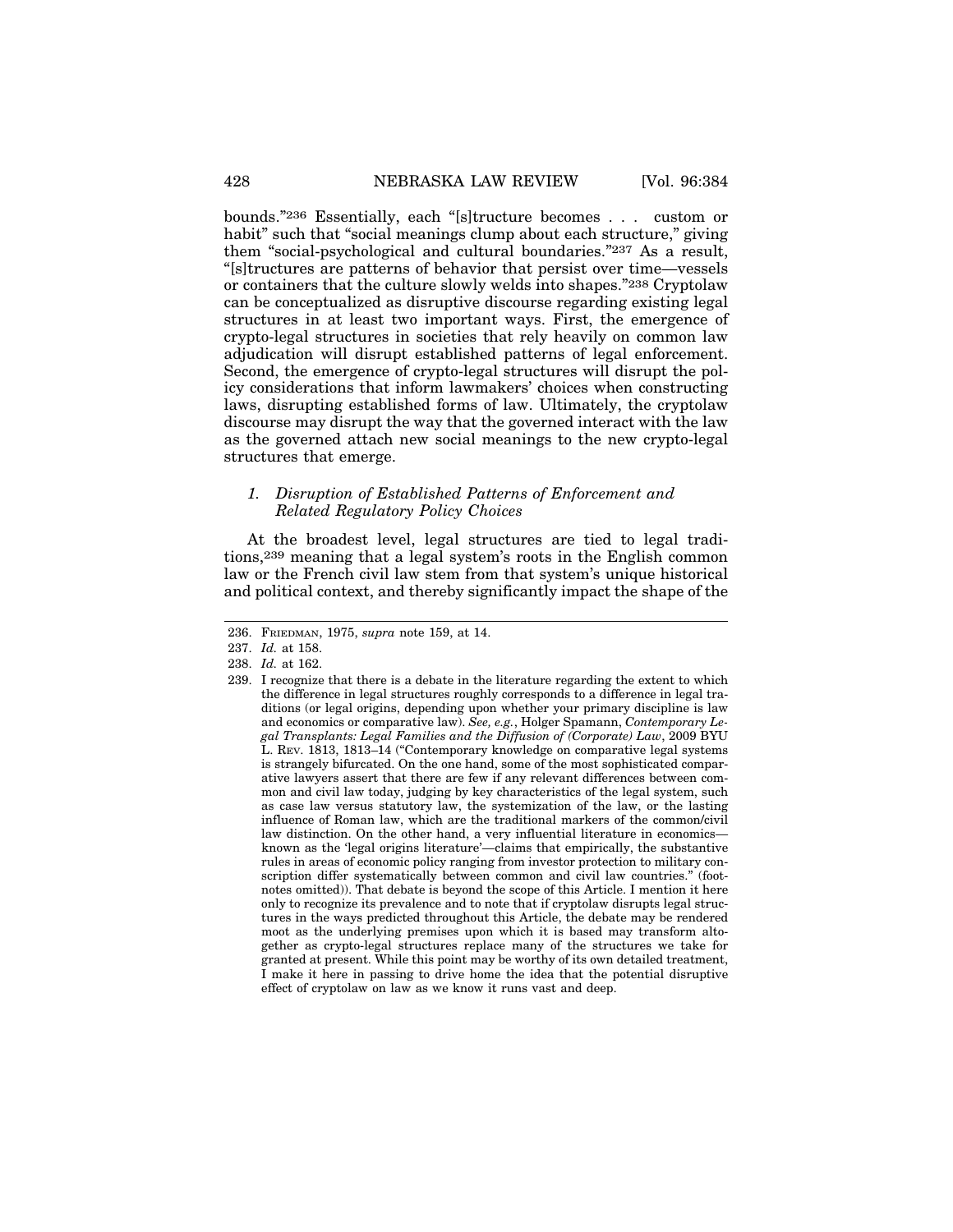legal structures within the system.240 Both systems employ the legal structure of codes of laws.241 In the common law system, such codes and statutes are expected to interact dynamically with judge-made law, giving practitioners and judges "some flexibility to disregard [code] provisions when they conflict with the basic principles of common law."242 Common law systems view the common law itself as a legal structure, considering it to be the "legal repository of the moral values of the people."243 On the other hand, in civil law jurisdictions, judges are expected to exercise deference to the provisions of the code, which makes codes arguably much more powerful in civil law jurisdictions than common law jurisdictions.244 The emergence of cryptolaw has the potential to disrupt this fundamental difference between legal structures. By translating statutes and regulations into cryptographic, smart-contracting computer code to create crypto-legal structures, the gap between the importance of codes in common and civil law jurisdictions will narrow.245 Crypto-legal structures will self-execute, and enforcement will occur in real time,246 reducing flexibility to later argue before a judge that any violation was a result of complying with overruling principles of common law.

The implication for the common law system in the United States is that by disrupting established patterns of enforcement, cryptolaw will also disrupt the practical aspects of and theoretical justifications for legislation and its implementing regulations. Legislation and implementing regulations are legal structures because they are unquestionably patterns of behavior that have persisted over time in industrialized nations.247 Scholars have argued for decades about the

<sup>240.</sup> *See generally* Andrei Shleifer & Edward L. Glaeser, *Legal Origins*, *in* THE FAIL-URE OF JUDGES AND THE RISE OF REGULATORS 209 (Andrei Shleifer ed., 2012).

<sup>241.</sup> *Id.* at 226.

<sup>242.</sup> *Id.*

<sup>243.</sup> DAVID DYZENHAUS, RECRAFTING THE RULE OF LAW 3 (1999). Dyzenhaus also describes the common law as "value-laden background against which legislation is be interpreted," making it clear that the common law itself fits within Friedman's conception of a legal structure. *Id.*

<sup>244.</sup> Shleifer & Glaeser, *supra* note 240, at 226.

<sup>245.</sup> Or, arguably, depending on your position in the debate on the degree of difference between legal traditions, the gap will narrow further.

<sup>246.</sup> There is a debate in the literature regarding whether it is advisable to make noncompliance with laws impossible through technology. *See, e.g.*, Michael L. Rich, *Should We Make Crime Impossible?*, 36 HARV. J.L. & PUB. POL'Y 795 (2013). This Article does not engage that debate but acknowledges, particularly in Part III, that the issues raised in that debate are both important and applicable to the emergence of cryptolaw and the implication of cryptolaw on the legal system.

<sup>247.</sup> Andrei Shleifer, *The Enforcement Theory of Regulation*, *in* THE FAILURE OF JUDGES AND THE RISE OF REGULATORS, *supra* note 240, at 1, 1 ("Government regulation is extensive in all rich and middle-income countries. . . . There is surely a lot of variation across countries, but it pales by comparison with the raw fact of ubiquity.").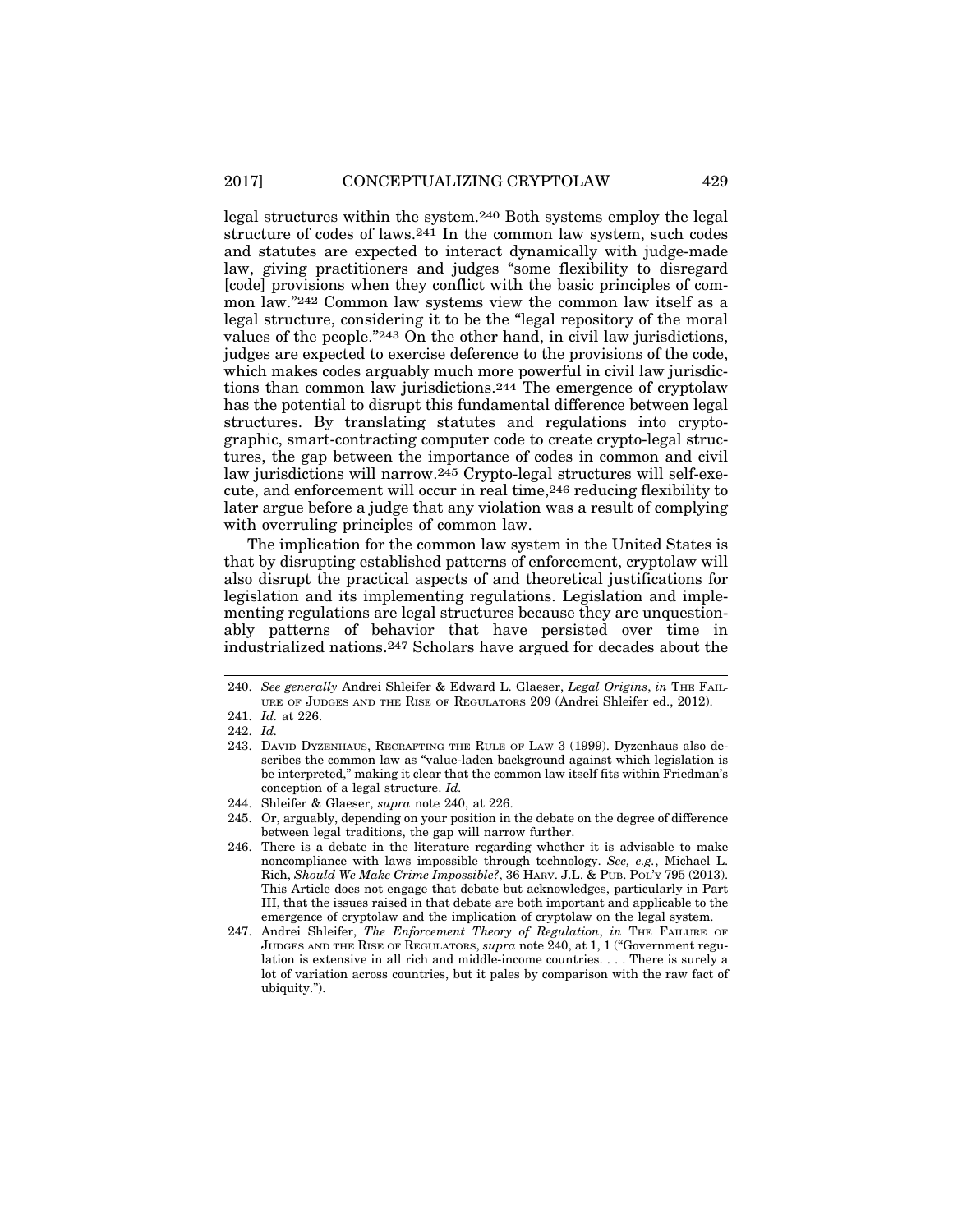social-psychological and cultural boundaries that push societies to choose regulation over other legal structures.248 One prominent theory regarding the social meaning clumped around regulatory artifices is that regulation is a less expensive, more predictable, less biased alternative to enforcing legal rules than court-based adjudication.249 In this conception of regulation, it does not matter whether regulation is in the form of government ownership of a market, rules for required precautions that impose penalties for compliance failures, or rules left to private enforcement. Rather, what matters is that the public trusts a regulated world because regulation is thought to reduce costs of business by more precisely defining the requisites for liability.250 Others argue that regulators undertake decisions after considering alternatives in the context of a regulatory economy governed by supply-anddemand-based exchanges of regulatory goods.251 In this public-choice theory, regulatory decisions result from the meeting of private economic demands by political supply from the public sector.252 Another group of scholars argues that regulatory outcomes reflect the relative investment of various groups in obtaining public goods to further their interests.253 A variety of other explanations for regulatory outcomes compete with those mentioned here.254

Technology both challenges these theories255 and offers new ways to make the policy choices that lead to regulatory outcomes. For example, law-and-technology scholars have argued that technology can, and perhaps should, disrupt the basis for lawmaking for some time. Some argue that technological advances in harvesting and marshalling data enables real-time feedback to regulators for use in a dynamic model of regulation that allows more rapid response to market

249. Shleifer, *supra* note 247, at 15.

<sup>248.</sup> *See generally* Croley, *supra* note 214; George L. Priest, *The Origins of Utility Regulation and the "Theories of Regulation" Debate*, 36 J.L. & ECON. 289 (1993).

<sup>250.</sup> *Id.* at 17.

<sup>251.</sup> Croley, *supra* note 214, at 34 (citing George J. Stigler, *The Theory of Economic Regulation*, 2 BELL J. ECON. & MGMT. SCI. 3 (1971)).

<sup>252.</sup> *Id.* at 35.

<sup>253.</sup> *Id.* at 57 (citing Gary S. Becker, *A Theory of Competition Among Pressure Groups for Political Influence*, 98 Q.J. ECON. 371 (1983)) (describing the "neopluralist theory" of regulation by Gary Becker).

<sup>254.</sup> A full catalogue of these theories is beyond the scope of this Article, but they include the public-interest theory, the civic-republican theory, *see* Croley, *supra* note 214, at 65–85, and the capture theory, *see* Richard A. Posner, *Theories of Economic Regulation*, 5 BELL J. ECON. & MGMT. SCI. 335 (1974).

<sup>255.</sup> Kaal & Vermeulen, *supra* note 15, at 5 ("The ex-post facts-based and trial-anderror-rulemaking with stable and presumptively optimal rules in the existing regulatory framework often produces suboptimal regulatory outcomes that are no longer sustainable in an environment of exponential disruptive innovation." (footnotes omitted)); *see* Wulf. A. Kaal, *Dynamic Regulation of the Financial Services Industry*, 48 WAKE FOREST L. REV. 791 (2013).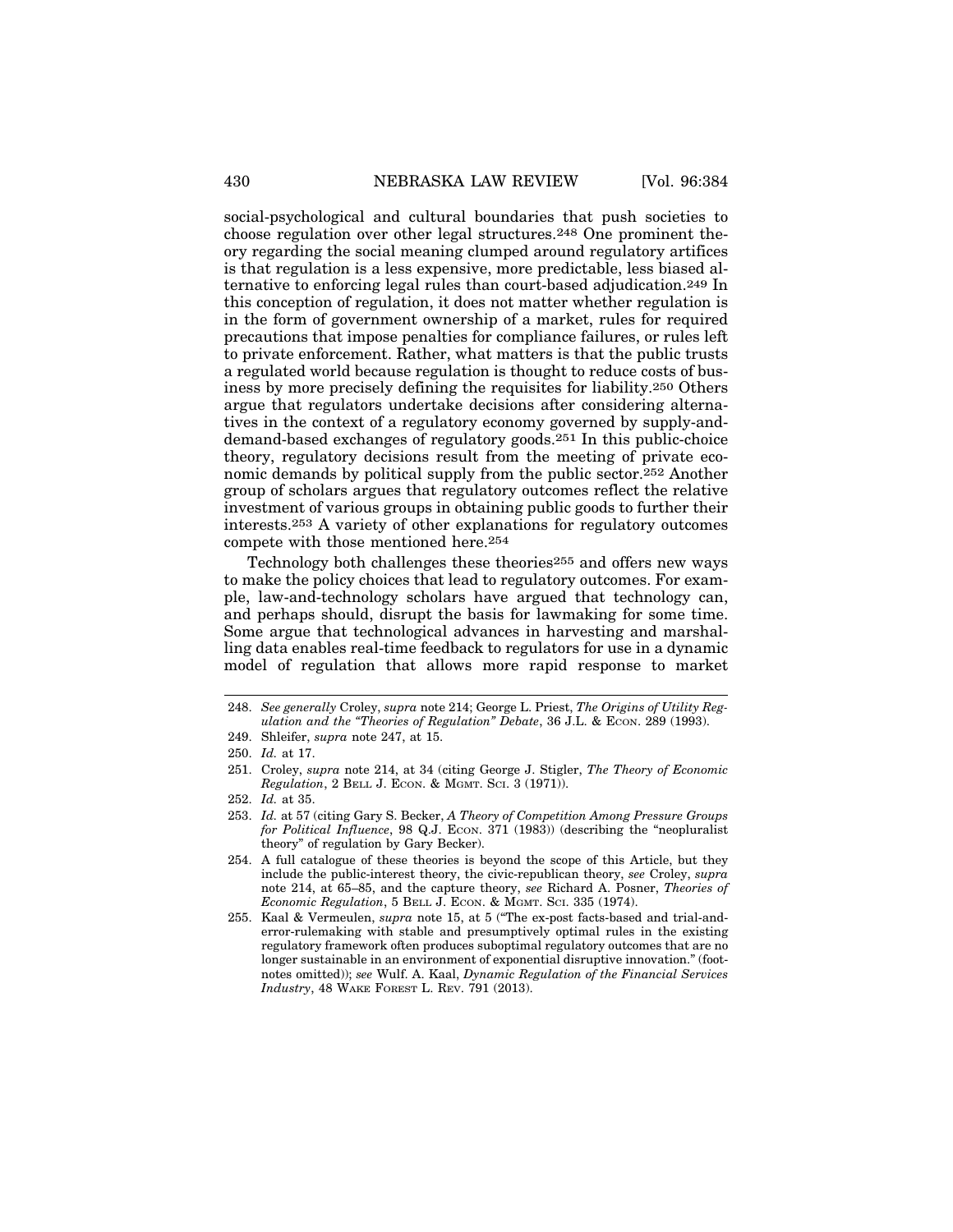changes.256 Additionally, the "RegTech" phenomena in the context of the BSA Regulations provides evidence that the market also hopes to push regulation toward a more technology-driven, rapidly responsive regulatory environment. RegTech, shorthand for regulatory technology, offers BSA-covered financial institutions automated systems for complying with the detailed reporting required by the BSA Regulations.257 The financial and FinTech industries encourage regulators to further adapt RegTech compliance solutions through tailored drafting and enforcing of the BSA Regulations and related compliance obligations.258 The emergence of crypto-legal structures will allow industry further opportunity to bring order, predictability, and efficiency to compliance efforts while disrupting the theories of regulation and the legal structures that they seek to explain. Specifically, cryptolaw will bring theories of data-driven dynamic regulation, endogenous regulation, and the RegTech phenomena to their logical conclusions. RegTech would no longer be limited to technology that assists covered institutions in meeting their compliance obligations more efficiently, but rather, the technology would be the regulation. A firm that adopts the prescribed crypto-legal structure would be prima facie compliant and would maintain a designation of compliance so long as its systems passed regular audits. Audits could be conducted efficiently and at regular intervals, with variances prescribed for rogue actors. Firms that failed audits would become natural targets for enforcement. Further, the public would be more readily able to ascertain which companies are compliant and worthy of trust and which companies should be avoided. In other words, the regulators could bake the regulatory theory into the code, making regulatory objectives more transparent to the industry subject to them and offering public benchmarks for assessing which entities are responsible corporate citizens.

This added element of transparency for both the regulator and the regulated will alter the theories of regulation debate, adding new the-

<sup>256.</sup> Kaal & Vermeluen, *supra* note 15, at 4 ("We show that data derived from venture capital investments can function as a dynamic regulatory supplement that can help address the legal challenges presented by disruptive innovation. Venture capital's financial allocations to innovative projects can provide feedback for dynamic regulation of disruptive innovation.").

<sup>257.</sup> Elzio Barreto, *Financial Firms Seek RegTech to Cut Regulatory Chores, Fight Crime*, REUTERS (Nov. 11, 2016), http://www.reuters.com/article/us-asia-fintechregulations-idUSKBN1360UQ [https://perma.unl.edu/7ZPJ-RT79].

<sup>258.</sup> Kevin Petrasic, Benjamin Saul & Helen Lee, *RegTech Rising: Automating Regulation for Financial Institutions*, WHITE & CASE (Sept. 26, 2016), http://www .whitecase.com/publications/insight/regtech-rising-automating-regulation-finan cial-institutions [https://perma.unl.edu/6CUA-EFFF] ("A growing number of companies and regulators use regtech solutions to increase the efficiency and effectiveness of compliance while reducing costs. Regtech may also prove essential to regulating emerging fintech applications that are difficult to monitor or manage under legacy regimes.").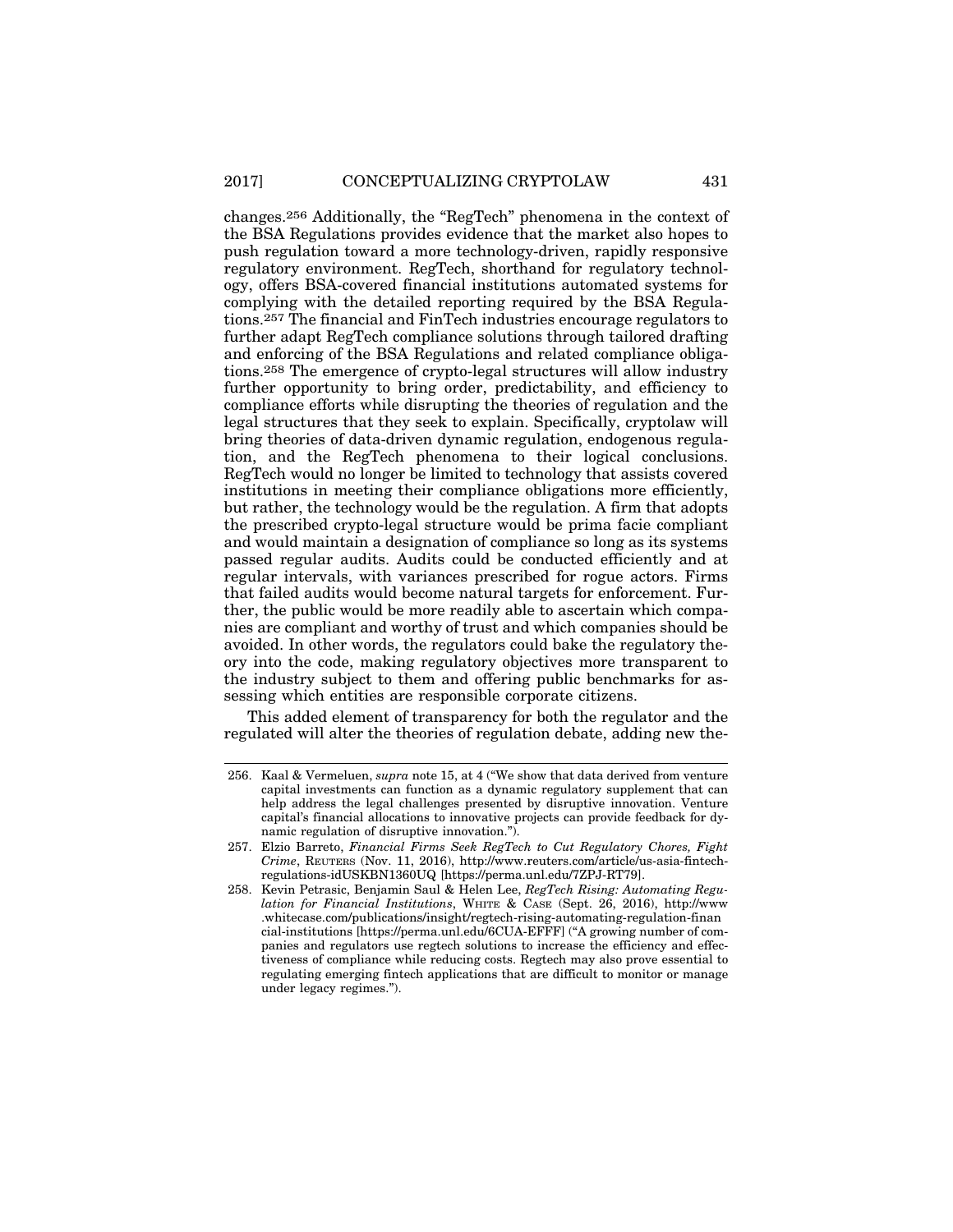ories and making certain existing theories more relevant. In other words, cryptolaw offers a disruptive new way to think about the justifications for and purposes of regulation and enforcement even more so than current law-and-technology literature expects that big-data, RegTech, predictive, and other technology will. Most immediately, cryptolaw presents an opportunity to consider new theories of regulatory process, and, in the long term, thereby endogenously give rise to new ways of thinking about regulatory origin.

## *2. Disruption of Choices in Legal Forms*

Because cryptolaw offers disruptive new models for regulatory process, origin, decision-making, and enforcement, cryptolaw should also be expected to disrupt the structural choices of lawmakers as they enact laws. The most obvious area for such disruption is in the lawmakers' choice between rules and standards. The premise that technology will disrupt the choice between enacting law in the form of rules or standards is not new. Anthony Casey and Anthony Niblett argue that advances in predictive and communication technology will enable a system that "identif[ies] the rules applicable to an actual situation and inform[s] the regulated actor exactly how to comply with the law."259 As a result, they argue that these "micro-directives will become the dominant form of law, culminating in the death of rules and standards."260 Casey and Niblett predict that although the legislature may view its role as creating laws that continue to look like standards, the regulated individual will only see a "simple and easyto-follow directive."261 Notably, a microdirective leaves the regulated individual a choice of whether to comply with the instruction or not.262 Although Casey and Niblett argue that this will lead to a reduced role for judges, it may also lead to new questions for adjudication. For example, what claim would an individual have if he or she follows the microdirective to his or her detriment? What happens if the underlying algorithm leading to the microdirective is flawed? When does an individual have a defense for ignoring a microdirective given the circumstances facing the individual?

Crypto-legal structures will further alter the way in which the regulated individual receives and interacts with the law. Conceived of as an extreme form of code as law, crypto-legal structures present a mechanism for covered entities to efficiently comply with regulations and to ensure that their customers undertake compliant transactions. In the BSA Regulations context, for example, the financial institution

<sup>259.</sup> Casey & Niblett, *supra* note 16, at 3.

<sup>260.</sup> *Id.*

<sup>261.</sup> *Id.* at 4.

<sup>262.</sup> Casey & Niblett, *Self-Driving Laws*, *supra* note 22, at 439 ("Upon receiving the micro-directive, the individuals may still elect to violate the law.").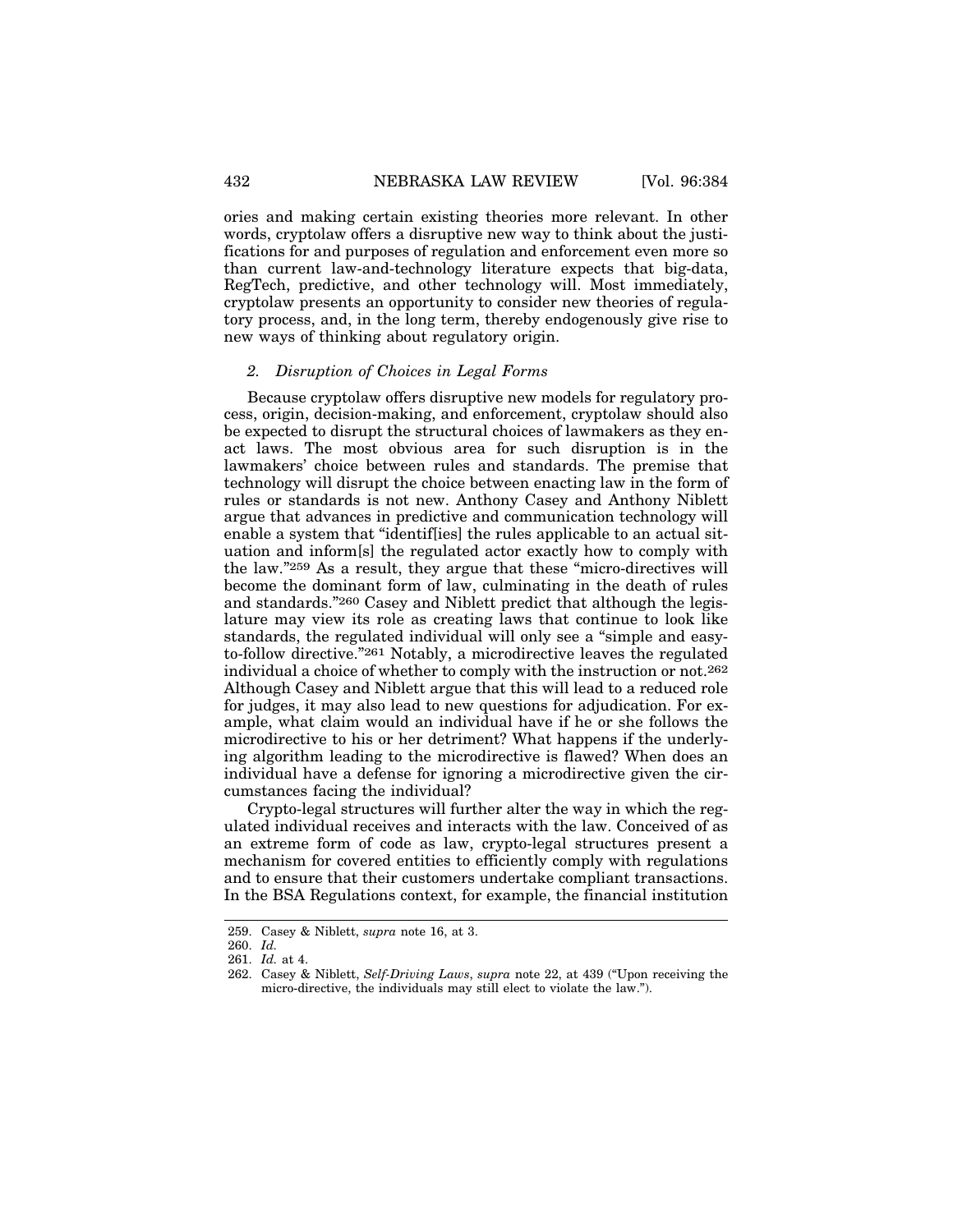must choose whether to be prima facie compliant or not. FinCEN could keep a list of those covered institutions that adopt compliant crypto-legal structures and are therefore at low risk of allowing money-laundering activity or suspicious transactions. In turn, individual consumers would be presented with a choice: bank with an institution that the world knows to be compliant or bank with an institution that essentially operates in the shadows. The result is that once the initial compliance choice is made, the self-executing code of the cryptolegal structure ensures that compliance trickles down to all actors in the institution, including individual consumers. The change to legal structures would be significant. The effect would be that the choice of whether to comply with a legal rule would no longer be limited to individual transactions but rather to patterns of behavior overall.

As Casey and Niblett acknowledge, "the move from micro-directives to automatic restraint and strict coercion is enormous."263 Crypto-legal structures represent a vehicle for the move from microdirectives to automatic restraint. Where the microdirective appears to the regulated individual as an easy-to-follow instruction, crypto-legal structures would not appear so vividly, but rather, they would become embedded in the fabric of society. An individual's choice would be limited to whether to participate in the law-abiding society or not, and individual choices on more discrete issues would be narrowed from within the system of operation accordingly. Although this may raise considerations of individual autonomy that cause alarm,264 it also offers some benefit. Specifically, the interwoven nature of regulation would allow for greater endogenous feedback loops to enable regulation to more closely reflect economic and social realities. As Lessig once conceptualized it in the context of the Internet, "[w]e can build, or architect, or code [crypto-legal structures] to protect values that we believe are fundamental, or we can build, or architect, or code [crypto-legal structures] to allow those values to disappear."265 The decisions about how to balance these competing interests will reshape choices in legal forms, ultimately reshaping the way lawmakers think about the law they make, not just in terms of rules and standards but also in the appropriate mix of ex ante regulation and ex post facto punishment.266 Such fundamental changes will culminate in a significant disruption of legal culture.

### **C. Disruption of Legal Culture**

Conceptualizing cryptolaw as disruptive legal discourse highlights the significant impact that crypto-legal structures will make on the

<sup>263.</sup> *Id.* at 440.

<sup>264.</sup> Indeed, such issues should be considered at length in future work.

<sup>265.</sup> LAWS OF CYBERSPACE I, *supra* note 155, at 6.

<sup>266.</sup> See my initial consideration of this issue in Reyes, *supra* note 19.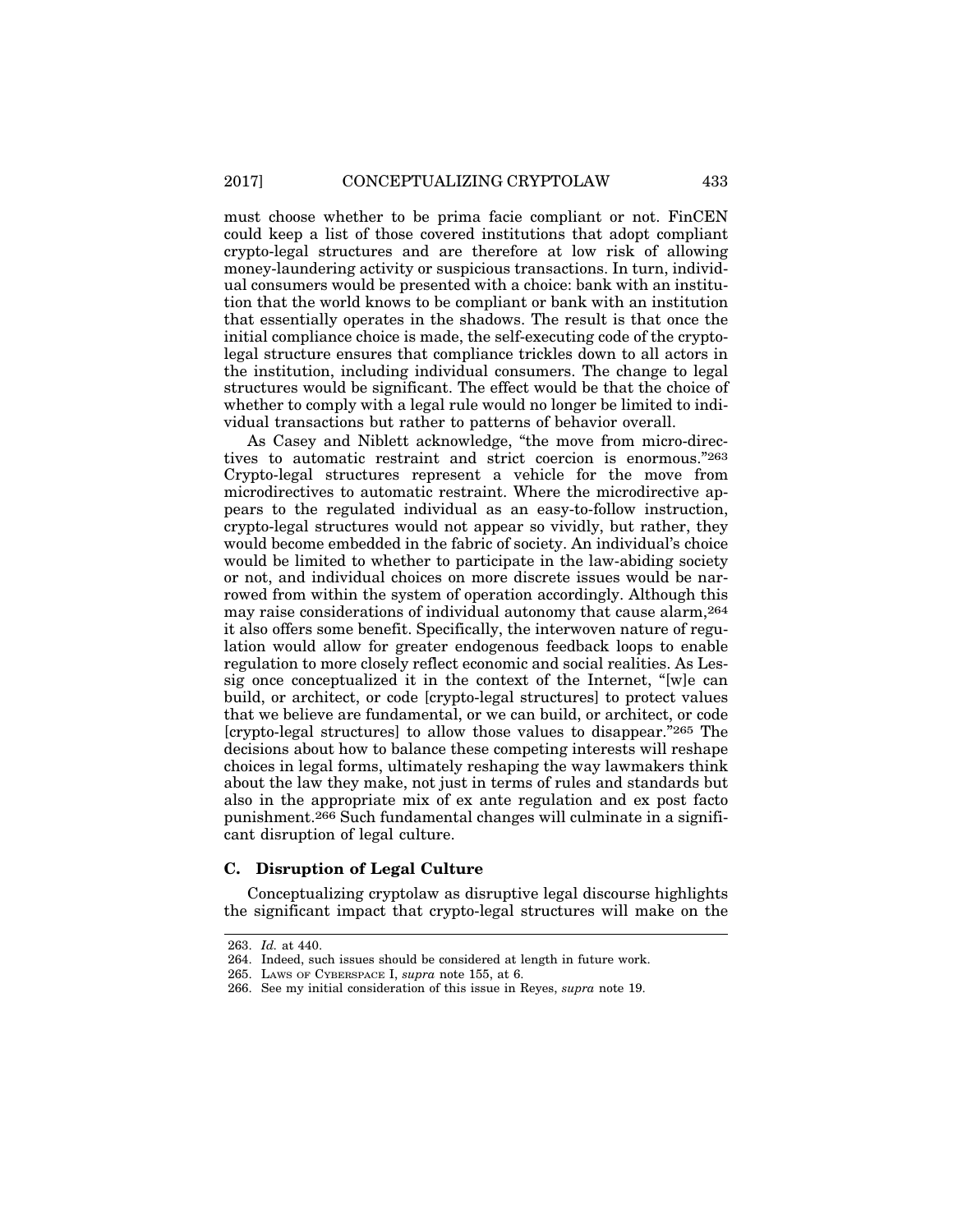understanding, study, and significance of legal cultures and legal traditions, and their role in shaping real-life interactions with the law. Varying definitions of the concept of legal culture exist. Comparative legal scholars consider that "[l]egal culture often describes merely an extended understanding of law and is thus synonymous with 'living law' (*Eugen Ehrilch*) or 'law in action' (*Roscoe Pound*)."267 Law-andsociology scholars view legal culture "as the values, ideas and attitudes that a society has with respect to its law (*Lawrence M. Friedman, James Q. Whitman*)."268 Friedman viewed legal culture as the "attitudes, values, and opinions held in society, with regard to law, the legal system, and its various parts."269 According to Friedman, "[I]t is the legal culture which determines when, why, and where people use law, legal institutions, or legal process; and when they use other institutions, or do nothing."270 In this vein, the law as lawyers understand it may vary by community because a "shared mental model" of law in such communities "implicitly proclaims 'this is how we do things'" and therefore, legal culture serves as "primary law," while the law on the books acts as "merely background with which the model interacts."271 In other words:

[T]he term "legal cultures" . . . stands for an operative and creative contribution, through social activity rooted in underlying social culture, to express how people experience legal phenomenon, conceived as a kind of objectified poten-

- 269. FRIEDMAN, 1977, *supra* note 159, at 76. As Professor Michaels indicates, many variations on the definition of legal culture, to the extent scholars bother to use an explicit definition when wielding the term, exist. Michaels, *supra* note 267. Other such definitions include the following: "A specific way in which values, practices and concepts are integrated into the operation of legal institutions and the interpretation of legal texts." Mark Van Hoecke & Mark Warrington*, Legal Cultures, Legal Paradigms and Legal Doctrine: Towards a New Model for Com*parative Law, 47 INT'L & COMP. L.Q. 495 (1998) (internal quotations and citation omitted). A further variation is as follows: "'[C]ulture' concerns frameworks of intangibles within which interpretive communities operate and which have normative force for these communities. . . . Because rules are but the outward manifestation of an implicit structure of attitude and reference, they are a reflection of a given legal culture." Pierre Legrand, *European Legal Systems Are Not Converging*, 45 INT'L & COMP. L.Q. 52, 56–57 (1996).
- 270. FRIEDMAN, 1977, *supra* note 159, at 76. According to Friedman, legal culture exudes "lines of force, pressures, and demands that envelop legal institutions and ultimately determine their shape." LAWRENCE M. FRIEDMAN, THE REPUBLIC OF CHOICE: LAW, AUTHORITY, AND CULTURE 4 (1990) [hereinafter FRIEDMAN, 1990].
- 271. Lynn M. LoPucki, *Legal Culture, Legal Strategy, and the Law in Lawyers' Heads*, 90 NW. U. L. REV. 1498, 1501 (1996). Friedman would refer to the law in lawyers' heads that LoPucki describes as "internal legal culture"—the attitudes and values of professionals that work within the legal system. FRIEDMAN, 1977, *supra* note 159, at 76; FRIEDMAN, 1990, *supra* note 270, at 4. External legal culture would be the attitudes and values towards law of the general public. *See* FRIED-MAN, 1990, *supra* note 270, at 4.

<sup>267.</sup> Ralf Michaels, *Legal Culture, in* OXFORD HANDBOOK OF EUROPEAN PRIVATE LAW (Basedow, Hopt & Zimmermann eds., forthcoming) (on file with author).

<sup>268.</sup> *Id.*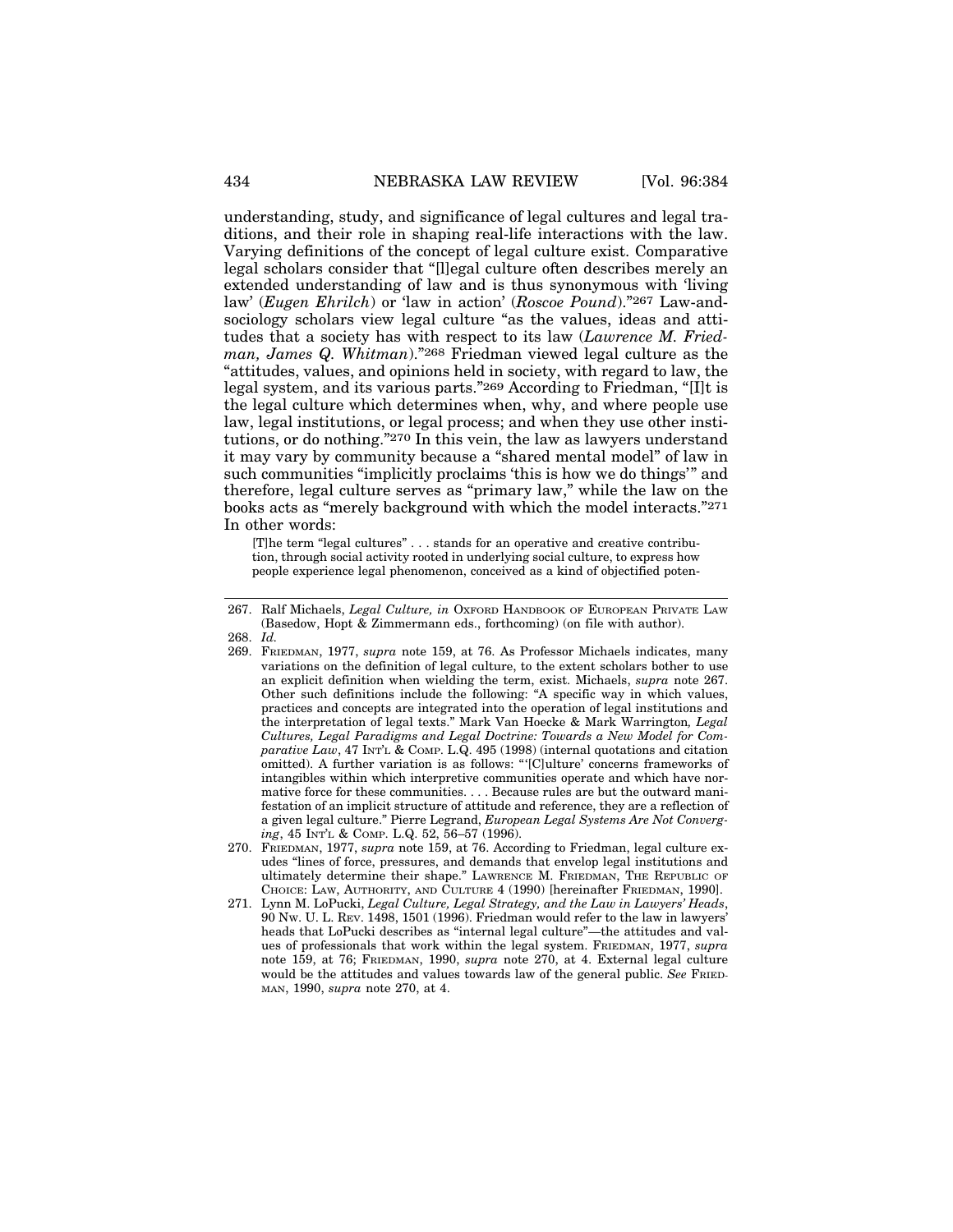tiality, how and into what they form it through their co-operation, how and in what way they conceptuali[z]e it, and in what spirit, frame and purpose they make it the subject of theoretical representation and operation.272

If we currently conceptualize legal culture as a societal force that transforms the law on the books (black-letter law) into the law in action (law as it is experienced by the governed), how will cryptolaw conceptualize legal culture in the context of crypto-legal structures? There are arguably at least two possible lines of impact. First, cryptolegal structures could so narrow the gap between the black-letter law and the law in action that legal culture evaporates as both a concept and as an agent of legal change. Second, if the black-letter law is the law as it is written by legislatures and crypto-legal structures are selfexecuting, we might conceive crypto-legal structures as law in action, suggesting that the locus of legal culture will shift from professionals in the field to the developers that code crypto-legal structures.

## *1. Cryptolaw Envisions a World Without Law Lag*

The legal culture prevailing in the current regulatory system depends upon consensus and assumes value in the "long, drawn-out feedback process that involves hearings, proposed rules, the submission of comment letters, and finally agency lawyers finalizing a rule after considering the comments."273 Product development, on the other hand, happens very quickly.274 The result is that "[n]ew regulations pertaining to an innovative product could be obsolete before they are finalized."275 In fact, "[t]he growing number of rule enactments, revisions, and revocations suggests that existing rules and institutional structures for rulemaking are becoming less capable of addressing the rapid pace of change."276

This conception of law lag<sup>277</sup> applies the law on the books compared to the law-in-action concept from the study of legal culture to the field of law and technology. Implementing the law on the books through DLT will enable real-time feedback that could narrow or eliminate law lag. Essentially, the crypto-legal structure will be the law in action. When product development in the industry is no longer com-

275. *Id.* (citing Jo Ann S. Barefoot, *Disrupting FinTech Law*, FINTECH L. REP., Mar.–Apr. 2015, at 10).

<sup>272.</sup> Csaba Varga, *Legal Traditions? In Search for Families and Cultures of Law*, 46 ACTA JURIDICA HUNGARICA 177, 182 (2005).

<sup>273.</sup> Kaal & Vermeulen, *supra* note 15, at 19–20.

<sup>274.</sup> *Id.* at 20 (emphasis omitted).

<sup>276.</sup> Wulf A. Kaal, *Evolution of Law: Dynamic Regulation in a New Institutional Economics Framework*, *in* FESTSCHRIFT ZU EHREN VON CHRISTIAN KIRCHNER 1211, 1212 (Wulf A. Kaal, Matthias Schmidt & Andreas Schwartze eds., 2013).

<sup>277.</sup> Priest, *supra* note 248, at 302 (describing the difficulties of various regulatory models in "adapting . . . over time to new conditions, and monitoring compliance . . . for the benefit of the citizenry").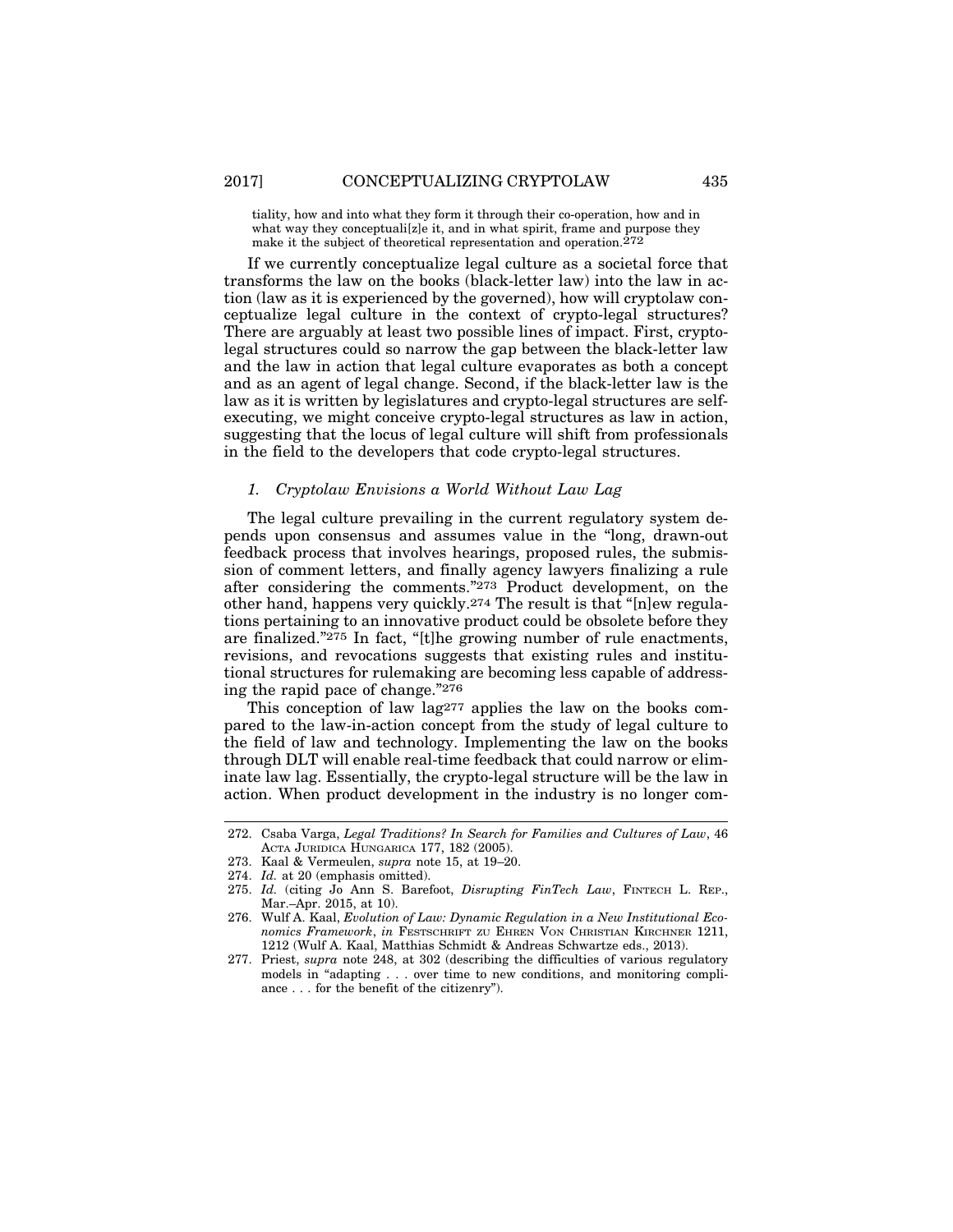patible with current crypto-legal structures, compliant industry actors would approach regulators with the technical mismatch, and the software developers that initially coded the crypto-legal structure would work with industry to adjust the code implementation to uphold the law while also enabling industry to maintain compliance even while innovating. In other words, computer code can be adapted more quickly to changing technology than natural-language statutes interpreted by regulatory agencies struggling to keep pace with technological changes. If crypto-legal structures can be continually adapted by the software developers that code them in order to adjust to changing industry uses of technology, the concept of a separate legal culture that helps shape the law as it is carried out in society may diminish or evaporate altogether. The law in lawyers' heads  $278$  will no longer significantly sway developments in a substantive area of law. Instead, crypto-legal developments would be driven more directly by technologists.

## *2. Cryptolaw Anticipates that Developers Writing Code May Determine Crypto-Legal Culture More than Lawyers*

Advanced technology systems, such as predictive technology and DLT, "are sometimes thought to exist independently of human rulemaking, and governed only by mathematical algorithms. This is a misconception. Just like legal code, technical code needs to be produced and maintained by humans who define the rules that the code embodies."279 Lessig put it this way: "If code is law, then . . . 'control of code is power.'"280 If law is implemented through crypto-legal structures and those crypto-legal structures are written by software developers that control the code, then the culture of those software developers is likely to impact the law. It will be the social reality of the coders and the language of code that influences legal compliance and disputes rather than the social reality of a community of lawyers and their clients. Technologists, untrained in legal theory, being overseen by regulators, many of whom are not lawyers and most of whom cannot read or write computer code, will become the locus of legal culture. What impact will that shift in legal culture have on law practice and legal education? What impact will the shift have on approaches to dispute resolution, motion practice, and discovery strategy? What impact on contract negotiation? Would the shift reduce the frequency with which companies choose business strategies that involve regulatory entre-

<sup>278.</sup> *See* LoPucki, *supra* note 271.

<sup>279.</sup> Vili Lehdonvirta & Robleh Ali, *Governance and Regulation*, *in* DISTRIBUTED LEDGER TECHNOLOGY: BEYOND BLOCK CHAIN 40, 43 (2016), https://www.gov.uk/ government/uploads/system/uploads/attachment\_data/file/492972/gs-16-1-distri buted-ledger-technology.pdf [https://perma.unl.edu/5R55-4M3S].

<sup>280.</sup> LAWS OF CYBERPSACE I, *supra* note 155, at 60 (quoting William Mitchell).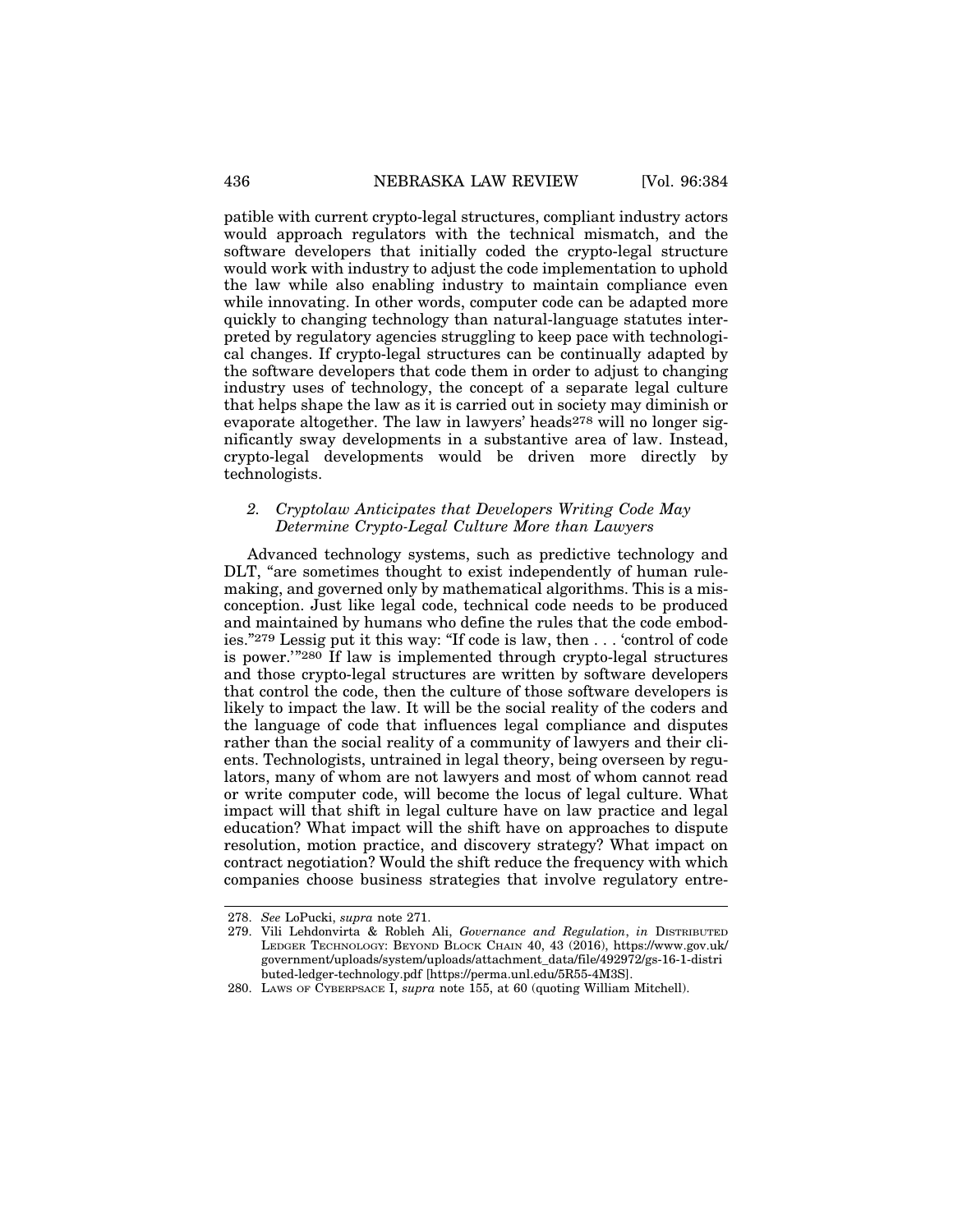preneurship?281 The implications of cryptolaw for changing substantive law, reshaping legal structures, and shifting the center of legal culture away from lawyers and toward technologists raises significant challenges, implications, and consequences of adopting crypto-legal structures.

## V. CHALLENGES, IMPLICATIONS, AND CONSEQUENCES OF ADOPTING CRYPTO-LEGAL STRUCTURES

This Article predicts that, in areas of law that will benefit from one or more of the elements of the DLT service bundle, transplanting existing legal rules into DLT-based, smart-contracting, semi-autonomous, self-executing, adaptable computer code will simplify substantive law, lead to the emergence of new regulatory actors, shift the locus of legal culture from lawyers to coders, and decrease the lag between law and technology. Even anticipating these changes, however, the emergence of crypto-legal structures will present other challenges, implications, and consequences. This Part identifies three nonexhaustive areas that each merit careful consideration during the construction and implementation of crypto-legal structures and considers the implications and consequences of each for the law. First, a crypto-legal structure will not be appropriate for use in every area of the law; lawmakers and regulators will need to draw boundaries around the cryptolaw's scope. Second, the legal system must prepare to respond to and adjudicate unexpected consequences of crypto-legal structures. Third, because cryptolaw will alter fundamental elements of the legal system, civil society may respond unfavorably to such significant changes and react either by creating a shadow society of noncompliant institutions or by creating alternative public–private distributed-governance partnerships that encourage diverse, endogenous, responsive regulation. Either scenario would have significant implications and consequences for the law.

#### **A. Drawing Boundaries Around Cryptolaw's Scope**

This Article does not assert or assume that every aspect of the law is appropriate for transplantation into a crypto-legal structure. The body of cryptolaw that emerges will not likely be one in which the entirety of any given legal system resides in DLT-based computer code. Rather, as explained in section II.A., crypto-legal structures should be

<sup>281.</sup> For a detailed analysis of the phenomenon of regulatory entrepreneurship, see Pollman & Barry, *supra* note 101. On the theory, which should be explored further, that companies would be less likely to resort to regulatory entrepreneurship if their business culture and language were more readily understood by regulators, regulation implemented by technologists might bridge the communication gap and reduce the need for business models based on regulatory entrepreneurship.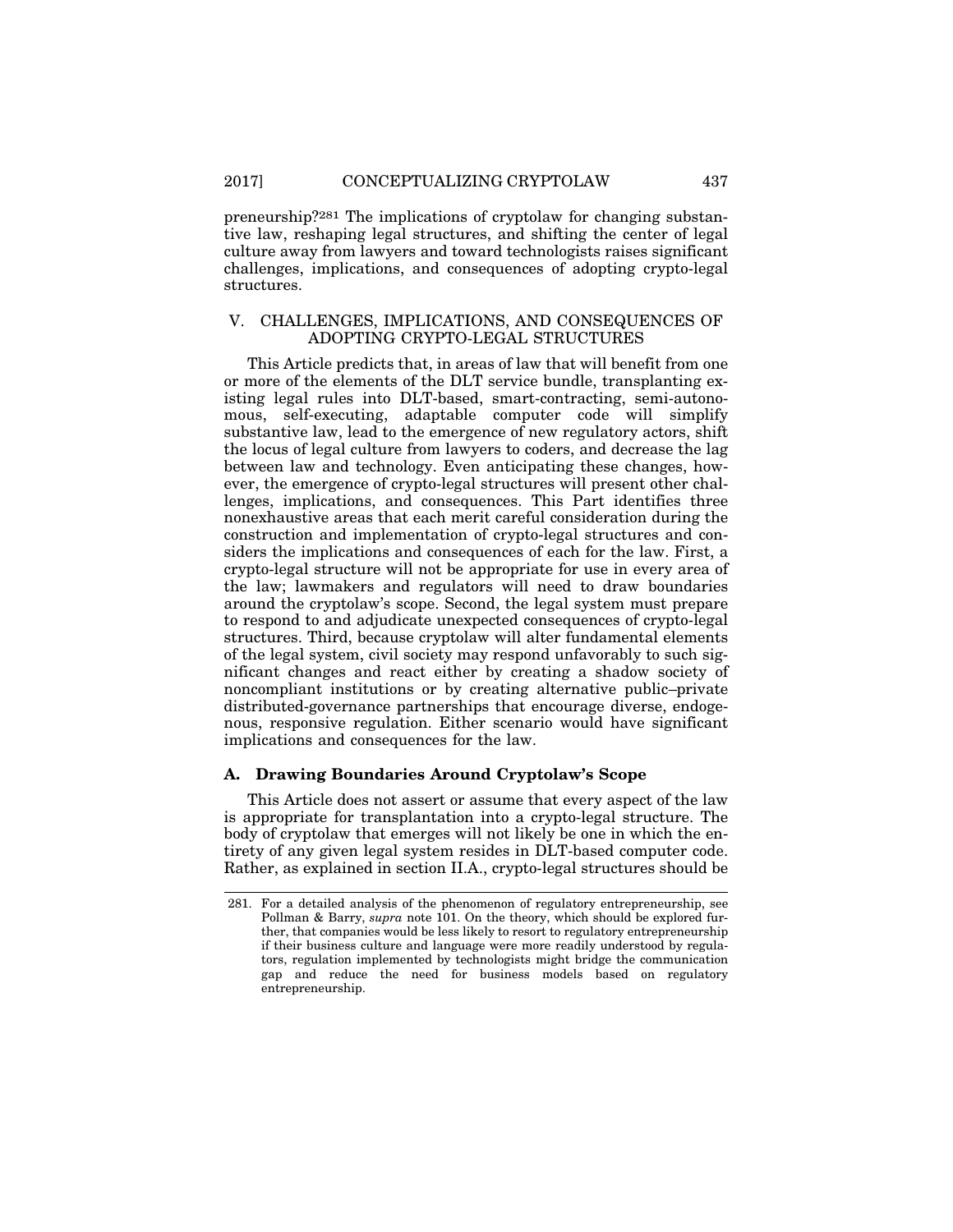considered for implementation in those areas of law beset by some problem that can be addressed by one or more elements of the core DLT service bundle. Even with that initial limitation, one of the key challenges for cryptolaw will be the challenge faced by regulators in selecting an appropriately ripe legal system for transplantation into crypto-legal structures. Additional criteria that may assist in drawing scope boundaries for emerging crypto-legal structures include: (1) that the legal structure being transplanted into cryptolaw be a concrete legal structure that is part of a concrete legal system; (2) that the legal structure transplanted to cryptolaw not, at least initially, serve a function of physically restraining a person; and (3) that the transplanted legal structure be one of broad-based application rather than one of individual behavior modification.

As to the first criterion, systems analysis is best applied to concrete systems, a system "that exists in 'physical space-time' and is composed of real people and/or other physical objects."282 The examples of the BSA Regulations and the Article 9 filing systems meet this criterion. The BSA Regulations govern financial institutions and their customers, which are real people and operate in real time and space using real funds. The Article 9 filing system, for its part, governs the interactions between real people regarding property interests in, possession of, and the right to repayment from real objects of personal property, and the filing system itself is managed by an office manned by filing officers reviewing paper files and working on computer hardware. The common law, even if it could otherwise benefit from one or more of the elements of the DLT service bundle, on the other hand, would be an example of a legal system that does not fit this criterion. Instead, as an abstract body of legal rules, the common law is more in the nature of a "conceptual system."283 The first criterion thus enables lawmakers to consider some legal structures or legal subsystems as out of cryptolaw's scope even when it might otherwise seem to benefit from some aspect of DLT.

As to the second criterion, because crypto-legal structures will selfexecute and, as discussed further below, some code choices may lead to unexpected results, legal subsystems that govern physical restraint of people or things should be out of cryptolaw's scope. For example, even if, as part of reforming the Article 9 filing system, DLT could be used to automatically disable some piece of equipment (e.g., farming equipment such as a tractor or construction equipment such as a hoist) so that it would no longer work upon a debtor's default, that function should be beyond the scope of cryptolaw for at least two reasons. First, the code will self-execute upon the debtor's default. The debtor may be in the midst of operating the equipment and it may be dangerous to

<sup>282.</sup> LoPucki, *supra* note 176, at 488 (footnote omitted).

<sup>283.</sup> *Id.*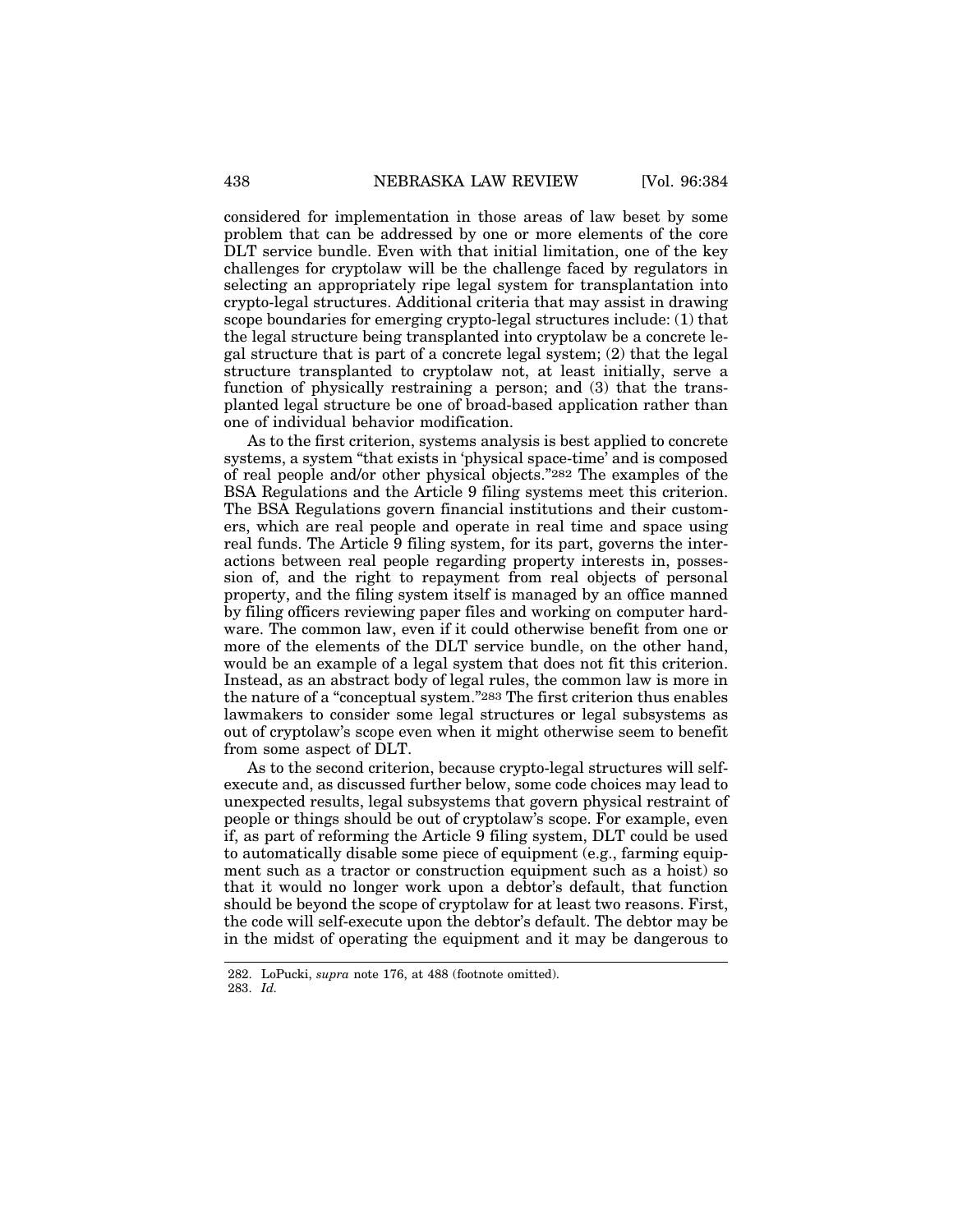the safety of the debtor or others for the equipment to become disabled during active use. The code will not know the circumstances of the equipment at the time it is disabled, and the code will not care. Second, as further detailed below, coding smart contracts can be difficult and complex, and the more elaborate the coding, the more likely the smart contract may result in unexpected effects. For example, the code may suffer an error that disables the equipment inappropriately and causes new legal problems resulting from what would effectively be an unlawful repossession of the property (a conversion lawsuit, for example), in addition to any threats to the safety of people near to or operating the machinery at the time it became disabled. As to the third criterion, Anthony Casey and Anthony Niblett suggest that increasing use of technology in the design, implementation, and enforcement of law may encroach on the privacy, autonomy, and ethical domain currently reserved for individuals.284 This may suggest that crypto-legal structures are better suited for broad-based legal systems and subsystems, such as the BSA Regulations and the Article 9 filing system, and less appropriate for enforcing compliance with crosswalk signals, traffic lights, and other rules governing individual behavior.

Applying these criteria when selecting legal structures ripe for transplantation into crypto-legal structures will not wholly eliminate the challenge of defining cryptolaw's scope. Other criteria for consideration will emerge organically as initial crypto-legal structures are developed. Further, as initial crypto-legal structures are implemented, in keeping with the prediction of legal-transplant theory, the cryptolegal structures may not behave as intended or expected. The unexpected results will not automatically signal that the crypto-legal structure failed but may give rise to both new challenges related to the scope of cryptolaw and related to other aspects of creating and implementing crypto-legal structures.

## **B. Expecting Unexpected Results**

Correctly coding smart contracts to accomplish the task desired in the manner desired can be especially difficult as compared to traditional software programming.285 Furthermore, the nature of DLT is such that even a small error can have significant effects.286 The ex-

<sup>284.</sup> Casey & Niblett, *supra* note 16, at 49–54.

<sup>285.</sup> KEVIN DELMOLINO ET AL., STEP BY STEP TOWARDS CREATING A SAFE SMART CON-TRACT: LESSONS AND INSIGHTS FROM A CRYPTOCURRENCY LAB, http://fc16.ifca.ai/ bitcoin/papers/DAKMS16.pdf [https://perma.unl.edu/6Y4K-T3H2] ("Our lab experiences show that even for very simple smart contracts (e.g., a 'Rock, Paper, Scissors' game), designing and implementing them correctly was highly nontrivial.").

<sup>286.</sup> *Id.* ("In contrast to traditional software development tasks where bugs such as buffer overflows are often benign (except in rare or contrived scenarios), in our lab, we observed several bugs and pitfalls that arise due to the unique nature of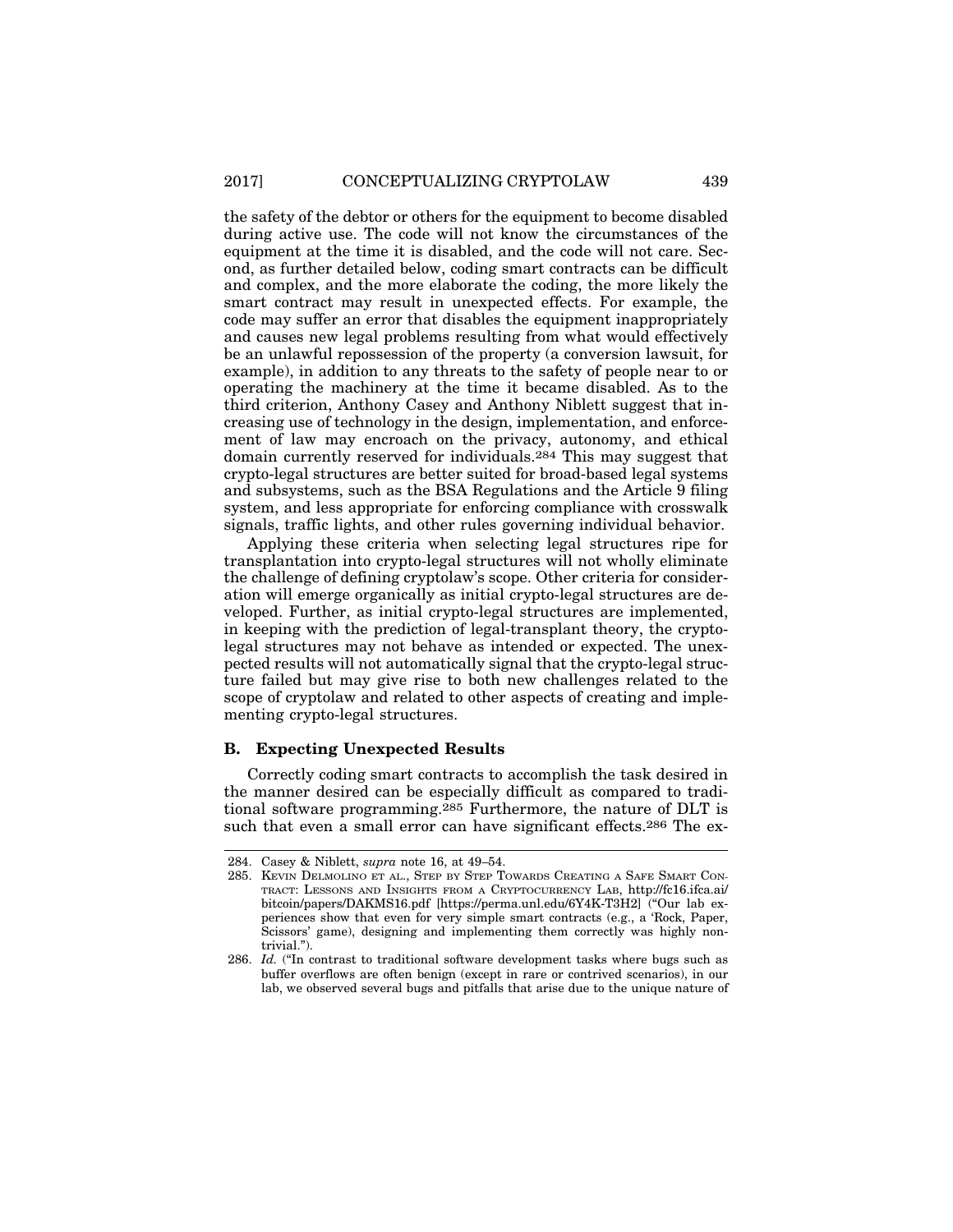ploit of a flaw in the code of The DAO287 offers a clear example of complex smart contracting computer code leading to unexpected results.288 The DAO essentially operated as a decentralized venturecapital fund,289 "borne from immutable, unstoppable, and irrefutable computer code, operated entirely by its members, and fueled using ETH."290 One of its participants exploited a known bug (that programmers were actively working to fix) in The DAO's code to divert 3.6 million ether (ETH), roughly valued at fifty million dollars, into a "child DAO" that only that participant controlled.291 The ongoing dispute regarding how to respond to the exploit is beyond the scope of this Article.292 The relevance here is that even some of the most sophisticated coders in the field293 were surprised by unexpected effects of the computer code they had created. This has important implications for the possibility of using DLT to code self-enforcing, semi-autonomous legal rules.

smart contract programs and lead to clear and immediate exploits (e.g., theft or loss of money).").

- 288. Paul Vigna, *Chiefless Company Rakes in More than \$100 Million*, WALL STREET J. (May 16, 2016), http://www.wsj.com/articles/chiefless-company-rakes-in-morethan-100-million-1463399393.
- 289. David Z. Morris, *Leaderless, Blockchain-Based Venture Capital Fund Raises \$100 Million, and Counting*, FORTUNE (May 15, 2016), http://fortune.com/2016/05/15/ leaderless-blockchain-vc-fund [https://perma.unl.edu/YF7Q-TLD8].
- 290. Matt Levine, *Blockchain Company Wants to Reinvent Companies*, BLOOMBERG VIEW (May 17, 2016) (quoting The DAO's "Principles" page, which is no longer available), https://www.bloomberg.com/view/articles/2016-05-17/blockchain-company-wants-to-reinvent-companies [https://perma.unl.edu/JT79-V8M8].
- 291. Siegel, *supra* note 287.
- 292. For more information on the aftermath of the "hack" and the proposed responses, see generally Michael del Castillo, *Ethereum Executes Blockchain Hard Fork to Return DAO Funds*, COINDESK (July 20, 2016), http://www.coindesk.com/ethereum-executes-blockchain-hard-fork-return-dao-investor-funds [https://perma.unl .edu/D5RX-MXT8]; Siegel, *supra* note 287.
- 293. DIEDRICH, *supra* note 8, at 54 ("Christoph Jentzsch, who programmed The DAO which was subsequently hacked and lost \$50,000,000—is an Ethereum veteran with a university degree in theoretical and mathematical physics. He is not a seasoned coder or software system architect. But he is a smart guy who understands Ethereum. He even had professional experience as a software tester. But decentralized code can be exceedingly hard to test. That even he can trip up, predicts that a lot of people trying their hands at smart contracts will.").

<sup>287.</sup> David Siegel, *Understanding the DAO Attack*, COINDESK (June 25, 2016), http:// www.coindesk.com/understanding-dao-hack-journalists [https://perma.unl.edu/ 937A-6BH4] ("A DAO is a Decentralized Autonomous Organization. Its goal is to codify the rules and decisionmaking apparatus of an organization, eliminating the need for documents and people in governing, creating a structure with decentralized control. . . . 'The DAO' is the name of a particular DAO, conceived of and programmed by the team behind the German startup Slock.it—a company building 'smart locks' that let people share their things (cars, boats, apartments) in a decentralized version of Airbnb.").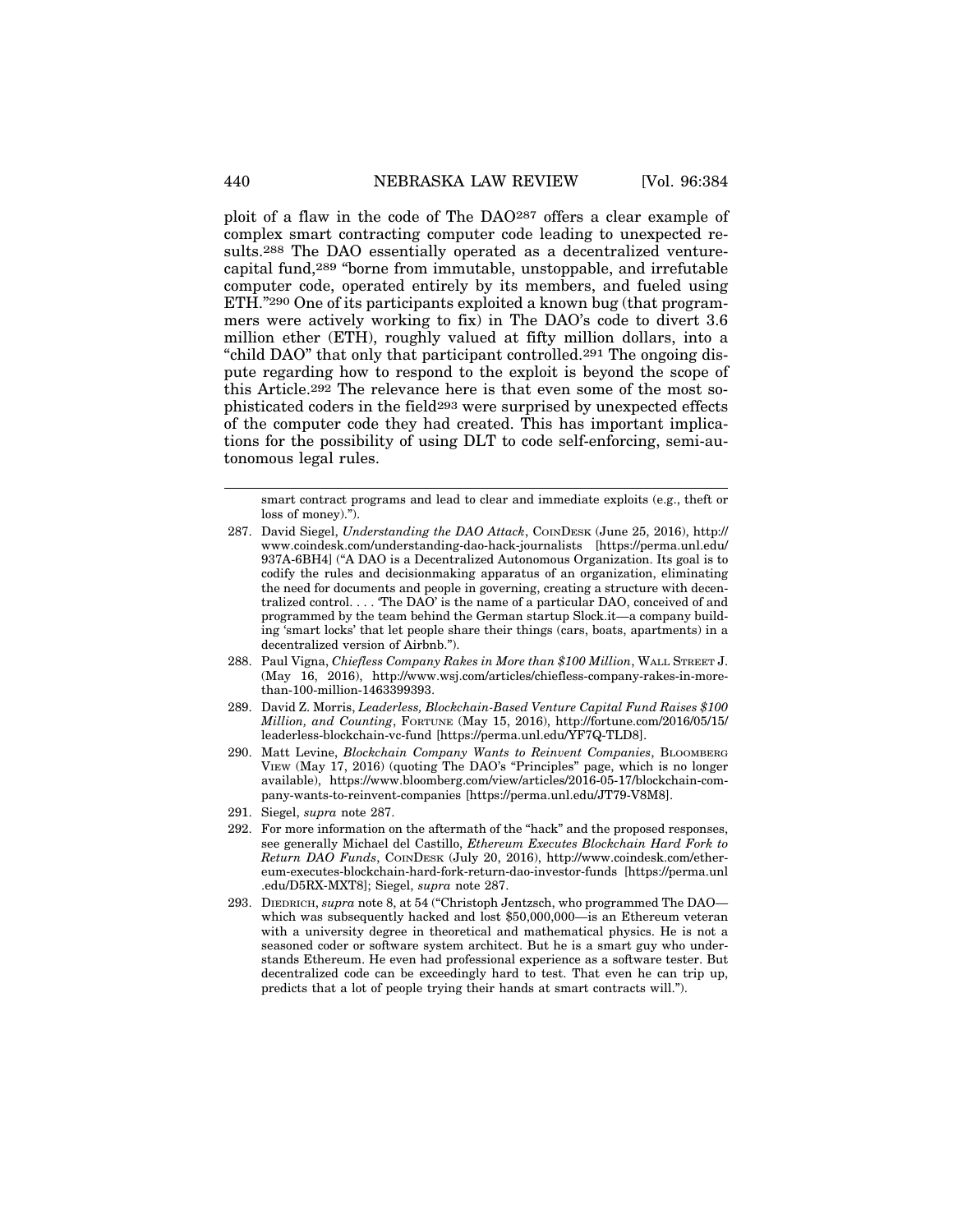If The DAO's code was a crypto-legal structure, the exploit and the resulting diversion of funds to the child DAO would have called into question the role of the regulators that oversaw the transplant of the existing legal structure into DLT and any resulting civil or other liability for their actions in that role. To be held responsible, the regulators filling the role must be able to work with the coders, understand the work as it is ongoing, and be proficient enough in coding to be able to conduct an independent review of the crypto-legal structure after it has been created. Similarly, for a citizen affected by a bug or exploit of a crypto-legal structure, to pursue any rights he or she may have in relation to the problem, the citizen's attorney must be proficient enough in computer coding and DLT to effectively assess the evidence and craft a legal strategy. Thus, to expect the unexpected results for which legal-transplant literature instructs us to prepare, we need regulators and attorneys that can write, read, and understand computer code. This implication of cryptolaw will have important effects on the legal profession that extend beyond the changes to the fundamental elements of the legal system discussed in Part II above, suggesting that it merits its own treatment in separate work.

## **C. Cryptolaw Will Encourage Discourse Regarding Alternative Governance Models**

The existence of the regulatory state, as well as the availability of civil and, potentially, criminal avenues for the redress of grievances, are so much with us that we accept them as given: we presume that government and its various agents exist to serve as buffers—to protect us from harms beyond our control—and that there will always be a way in which to seek a remedy against or to prosecute those who have done us harm.294

This customary approach of the governed to interact with the laws by which they are governed is shaped by the legal structures themselves. The two are connected. As cryptolaw causes subtle shifts in substantive law, legal structures, and legal culture, the governed may chafe against the weight of automatically executing laws that shape their daily activity. Furthermore, as cryptolaw works to overcome its challenges and society confronts the implications of its existence, society may discover that carrying law and regulation to its logical conclusion through semi-autonomous, self-executing computer code reveals deepseeded flaws in the law or the theory underpinning the law in clearer ways than ever before. In either case, civil society may respond in one of two ways: (1) build a separate set of institutions that do not incorporate crypto-legal structures and effectively operate in a shadow society or (2) push for more endogenous forms of governance models at a vari-

<sup>294.</sup> Lawrence Friedman, *Digital Communications Technology and New Possibilities for Private Ordering*, 9 ROGER WILLIAMS U. L. REV. 57, 60–61 (2003) [hereinafter Friedman, *Digital Communications Technology*].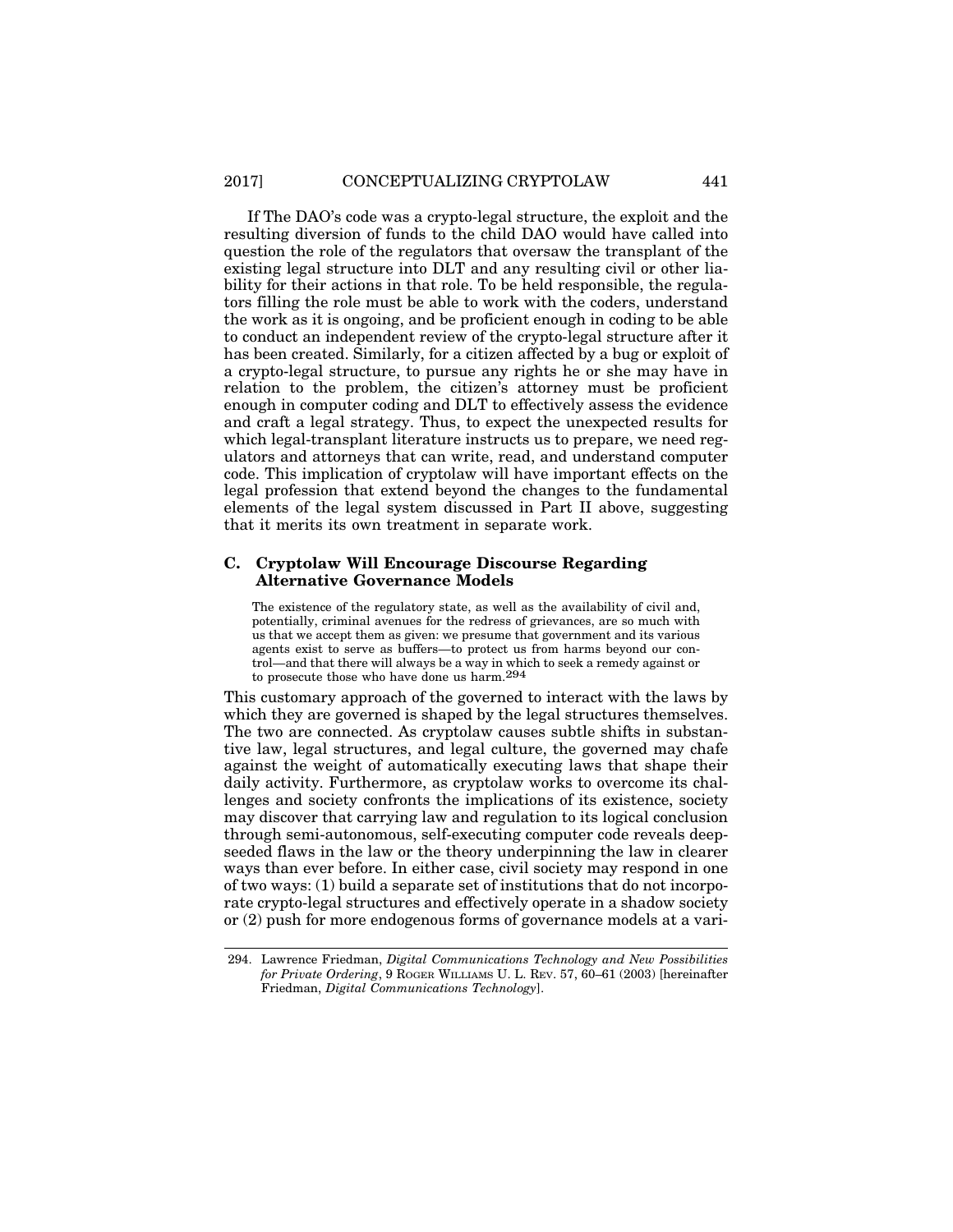ety of levels, including political, social, business, and corporate governance. Although the second option is normatively preferable, the first has historical precedent and is likely easier to create an alternative to forced compliance with law through crypto-legal structures. It is also entirely possible that both possibilities emerge simultaneously, radically altering the enforcement landscape.

If civil society responds to the challenges and unexpected consequences of cryptolaw with disfavor, a significant portion of civil society may opt not to use crypto-legal structures. Civil society actors may instead opt to build noncompliant businesses, communities, and commerce models. In other words, in a world where the law prefers cryptolegal structures that some part of the governed disfavor, a shadow society of noncompliant people, entities, commerce, and communities may emerge. The emergence of this shadow society will require lawmakers and regulators to determine: (1) whether any penalty for failure to use the crypto-legal structure will be imposed; (2) if so, what kind of penalty; and (3) how to determine when the penalty applies in the face of constitutional defenses such as exercise of speech or religion, or constitutional criminal protections.295 Lawmakers and regulators will also be called upon to determine whether the shadow society's existence has any societal, socioeconomic, or social justice implications that render cryptolaw a less desirable form of law than first estimated. None of these issues are new to the law, but they will be new in a law-and-technology context that will have already shifted some of the fundamental elements of the system by implementing crypto-legal structures.

The second possibility is that new, more creative forms of partnered governance will emerge using DLT. Although a call for more transparent, more citizen-responsive law is not new, DLT will offer average citizens greater opportunity to create, manage, and widely disseminate governance models that better reflect their interests, values, and goals.296 After experiencing the power of DLT when it is backed by the power of the state, some groups may be emboldened to attempt more elaborate forms of governance through private ordering using a private form of crypto-legal structures. Such a phenomenon has loosely developed in the context of the Internet.

As Friedman explained, "[I]n addition to enabling new forms of interpersonal communication, [the Internet] has also become a social

<sup>295.</sup> *See, e.g.*, Stuart Minor Benjamin, *Algorithms and Speech*, 161 U. PA. L. REV. 1445 (2013) (arguing that First Amendment law may need to be adjusted to address decisions based on algorithms); Michael L. Rich, *Machine Learning, Automated Suspicion Algorithms, and the Fourth Amendment*, 164 U. PA. L. REV. 871 (2016) (analyzing Automated Suspicion Algorithms under the Fourth Amendment).

<sup>296.</sup> For an example of a platform experimenting with this, see BACKFEED, http:// backfeed.cc [https://perma.unl.edu/ZM3J-8LJY].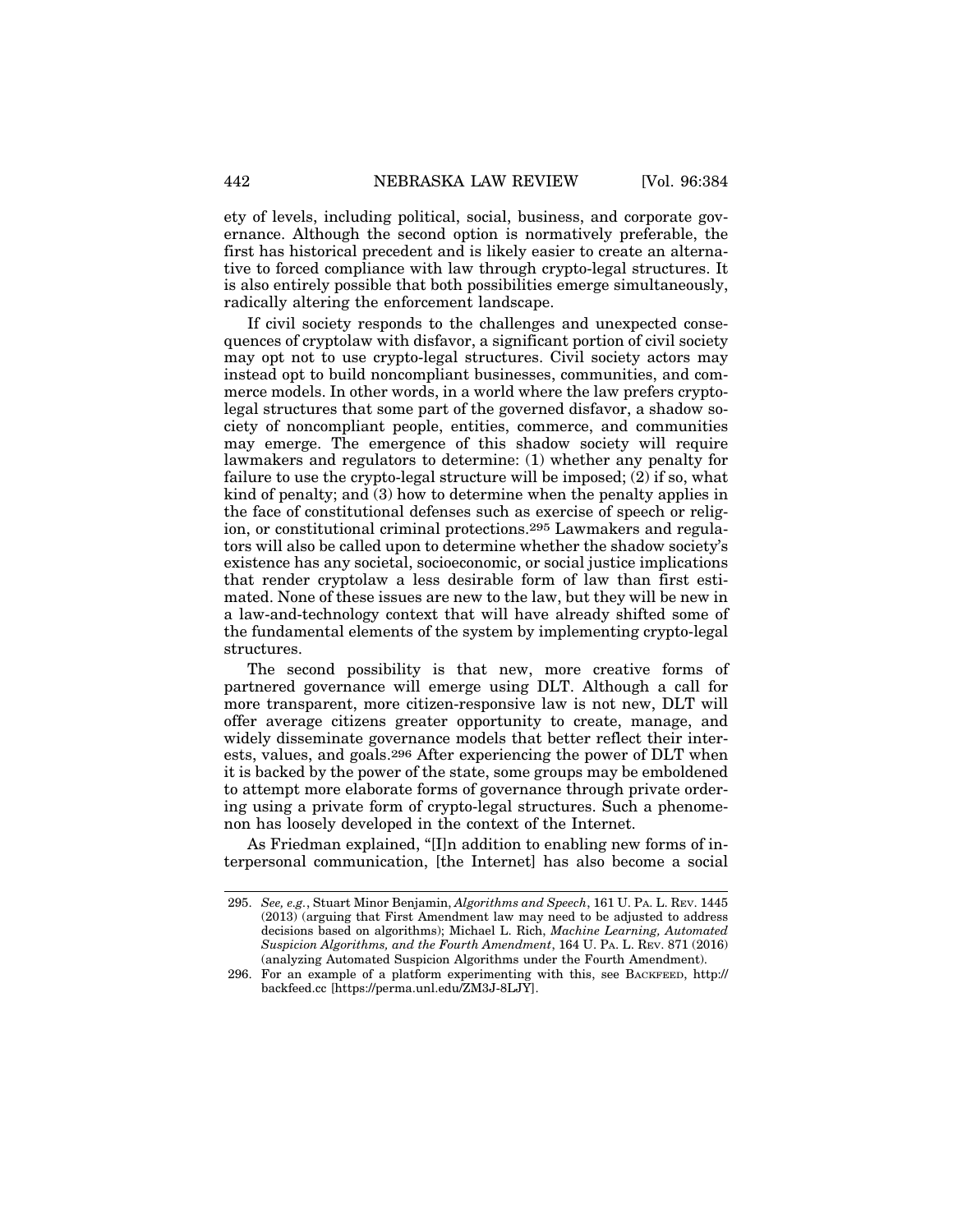space whose discrete sectors feature their own developing norms of regulation and redress, many of which depart from their physical world analogs."297 The private ordering taking place on the Internet, of course, simply represents a technologically enhanced version of the same phenomenon that repeatedly appears in different communities throughout history. For example, *lex mercatoria* represented a global set of norms created by merchants for use in conducting affairs with other merchants across the globe during the Middle Ages.298 A private law of international commerce,299 a law merchant for the Internet (*lex informatica*),300 and other examples abound.301 Aaron Wright and Primavera de Filippi already predict the emergence of private rules systems in DLT.302 Arguably, the *lex cryptographia* that they predict, however, will be limited to specialized groups proficient in DLT or operating DLT-related businesses. The question then becomes whether and how the experience of such specialized groups in building private systems to govern their affairs will meld with the more public, statebacked form of lawmaking through DLT. In other words, how might public law, or state-backed law, begin to form through private ordering? Could DLT enable communities to endogenously build and propose norms and rules that, through crypto-legal structures, possess more than mere "soft power" in their communities? In doing so, could cryptolaw allow more diversity in substantive and procedural law that

- 297. Friedman, *Digital Communications Technology, supra* note 294, at 61 (citing David H. Gleason & Lawrence Friedman*, Toward an Accessible Conception of Cyberspace*, 28 VT. L. REV. 299 (2003)).
- 298. Ralf Michaels, *The True Lex Mercatoria: Law Beyond the State*, 14 IND. J. GLOBAL LEGAL STUD. 447, 448 (2007) ("The first stage concerns an ancient lex mercatoria in the Middle Ages, a transitional set of norms and procedural principles, established by and for commerce in (relative) autonomy from states." (citing HAROLD J. BERMAN, LAW AND REVOLUTION: THE FORMATION OF THE WESTERN LEGAL TRADI-TION 332–56 (1983); LEX MERCATORIA AND LEGAL PLURALISM: A LATE THIR-TEENTH-CENTURY TREATISE AND ITS AFTERLIFE (Mary Elizabeth Basile et al. eds., 1998))).
- 299. *Id.* at 448 ("The second stage describes the renaissance of the idea as a 'new lex mercatoria' in the 20th century, an informal and flexible net of rules and arbitrators establishing a private international commercial law." (citing J.H. Dalhuisen, *Legal Orders and Their Manifestation: The Operation of the International Commercial and Financial Legal Order and Its Lex Mercatoria*, 24 BERKELEY J. INT'L  $L. 129 (2006)$
- 300. *See generally* Aron Mefford, *Lex Informatica: Foundations of Law on the Internet*, 5 IND. J. GLOBAL LEGAL STUD. 211 (1997) (describing an independent, or private, system of law for governing transactions on the Internet).
- 301. *See e.g.*, JEROLD S. AUERBACH, JUSTICE WITHOUT LAW? 27–28 (1983) (looking at the experience of seventeenth-century American colonists in using nonlegal dispute resolution); ROBERT C. ELLICKSON, ORDER WITHOUT LAW (1991) (detailing how the community of cattle ranchers in Shasta County, California, used private ordering to govern inter-neighbor affairs).
- 302. *See generally* Wright & De Filippi, *supra* note 19.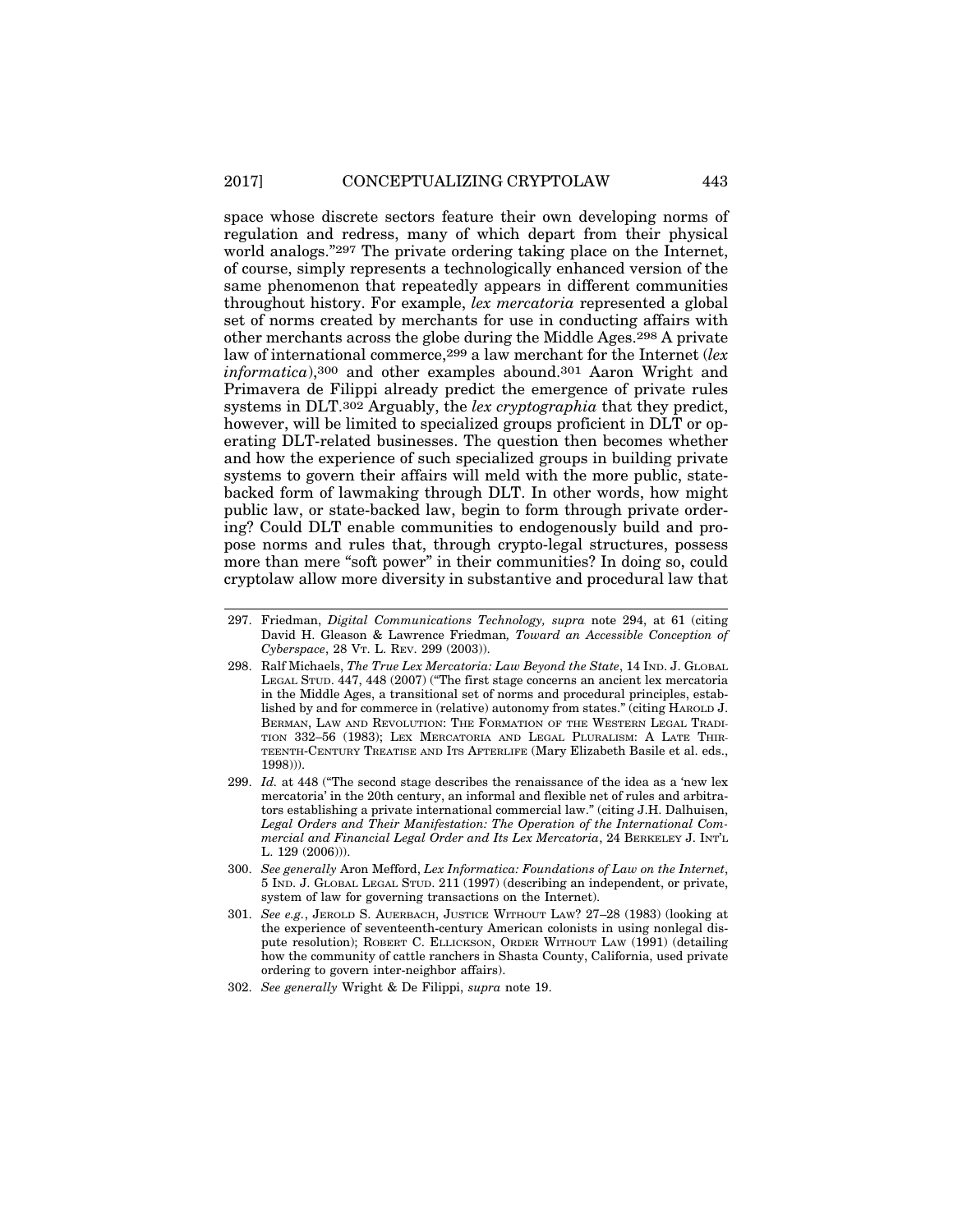better reflects the communities that it governs and the socioeconomic realities that those communities face?303

## VI. CONCLUSION

Using comparative law as a methodological paradigm, this Article conceptualizes the contours of a new legal discourse regarding the impact on the legal system resulting from the use of DLT to implement, enforce, and adjudicate law. In so doing, this Article predicts that the current fledging phenomenon of creating crypto-legal structures will expand in the near and long term, and argues that such DLT-enabled law is poised to change the basic structures of any legal system using it, including basic ideas about the nature of law and the process of adjudication. Recognizing that DLT is not a panacea, this Article first confines cryptolaw to a discussion about the application of DLT to problems in lawmaking, regulation, and enforcement that relate to the law's inability to enable actors to reach a consensus about the existence and evolution of shared facts. Further, the Article recognizes that some areas of the law will be better suited to crypto-legal structures than others because of their concrete nature. Within those boundaries, however, those designing crypto-legal structures should feel free to remedy the problem with whichever combination of the five elements of the blockchain service bundle is deemed appropriate under the circumstances.

With these preliminary boundaries of the cryptolaw discourse in mind, the Article uses comparative law as a framework for predicting other important areas of discussion and inquiry. First, creating crypto-legal structures should be thought of as an exercise in legal transplantation, transplanting a law into the foreign legal system of DLT computer code. As legal transplantation, those designing cryptolegal structures should use functional equivalents in the code as an opportunity to simplify substantive law. The legal system using crypto-legal structures should also prepare for the emergence of new, and sometimes unexpected, results, including the emergence of new regulatory actors. Cryptolaw offers a way to think about these new elements, anticipating specifically the impact of self-executing elements of the computer code and the software developers that create the crypto-legal structures. Cryptolaw also offers a framework for considering the impact of crypto-legal structures on legal culture, suggesting that the gap between the law in action and the law in the

<sup>303.</sup> These questions suggest the emergence of new crypto-governance models. Several areas are ripe for exploration of such models: corporate governance, contract theory, public and community governance models, and law-and-development theory, to name a few. Each such area deserves its own thorough examination. I mention them here only to emphasize the far-reaching implications of cryptolaw's potential effect on governance through legal and other mechanisms.